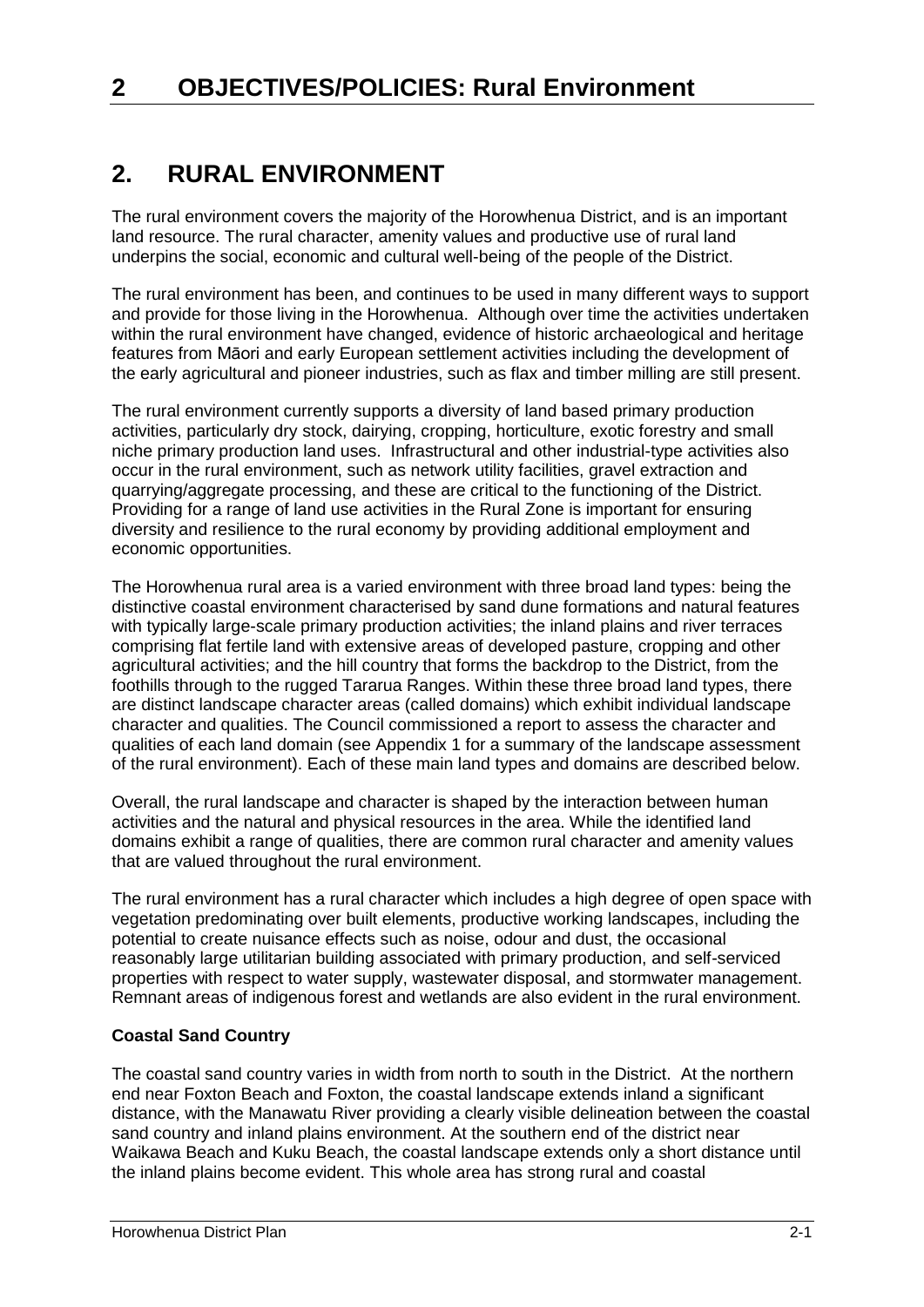characteristics, including natural areas and features, large scale landholdings and primary production activities, and sites of cultural and historical significance.

Within the coastal environment are a range of natural areas and features, including the Manawatu and Ohau River estuaries, dune lakes (including Waipunahau (Lake Horowhenua) and Waiwiri (Lake Papaitonga)), and smaller wetland areas. Since the early 1900's the dunelands have been reduced by approximately 70%. Much of the remaining area of dunes contains locally threatened plant species, and some are considered national priority sites for conservation.

The coastal environment particularly around the coastal lakes and dune land areas is a rich archaeological landscape, containing archaeological deposits such as middens, burials and ovens reflecting the early occupation and activities undertaken in this area.

The soils closest to the coastline are light, while the inland soils are more stable. However, all soils are vulnerable to wind and water erosion particularly where they are exposed by the removal of surface vegetation.

Primary production activities are predominantly large-scale dry stocking grazing, horticulture and commercial exotic forest plantations. Dairying has increased in recent years with the development of irrigation. The type and form of irrigation (in particular, centre pivot irrigators), has resulted in changes to the dune landforms and associated land use.

The coastal areas are also home to a significant number of archaeological sites and sites of particular value to Tangata Whenua resulting from the historical pattern of settlement of the area.

Within the coastal sand country land type are three land domains, being Coastal Environment, Foxton Dunefields and Coastal Lakes. The characteristics and qualities of these three land domains are identified and described in Appendix 1.

#### **Inland Plains and River Terraces**

The inland plains and river terraces are located centrally within the district, extending the full length of the district between the coastal sand country and the hill country. The inland plains have a characteristic flat to gently rolling landform with river terraces. The soils are generally highly fertile sand and silt loams. Rivers and streams are active in shaping the landscape and land management practices are important in influencing susceptibility of the land to erosion. The overall environment reflects the predominant grazing, cropping, and horticultural land use. There is a mix of large and small holding sizes reflected in the patchwork of paddocks and fence lines in the landscape. The rivers and streams crossing this landscape are another key feature of the plains. Large waterways, like rivers, were used historically as highways over which Tangata Whenua travelled. They were also boundary markers between Iwi and hapu delineating food gathering areas.

There are limited areas of remnant indigenous vegetation on the inland plains and river terraces in terms of size. Most remnant areas are less than 1.0 hectare in size, with the exceptions being the kahikatea forests near the Manawatu River west of Shannon/Opiki and Waiopehu Scenic Reserve east of Levin.

Within the inland plains and river terraces land type are five land domains, being Moutoa-Opiki Plains, Levin-Koputaroa, Levin-Ohau, Kuku and Manakau Downlands. The characteristics and qualities of these five land domains are identified and described in Appendix 1.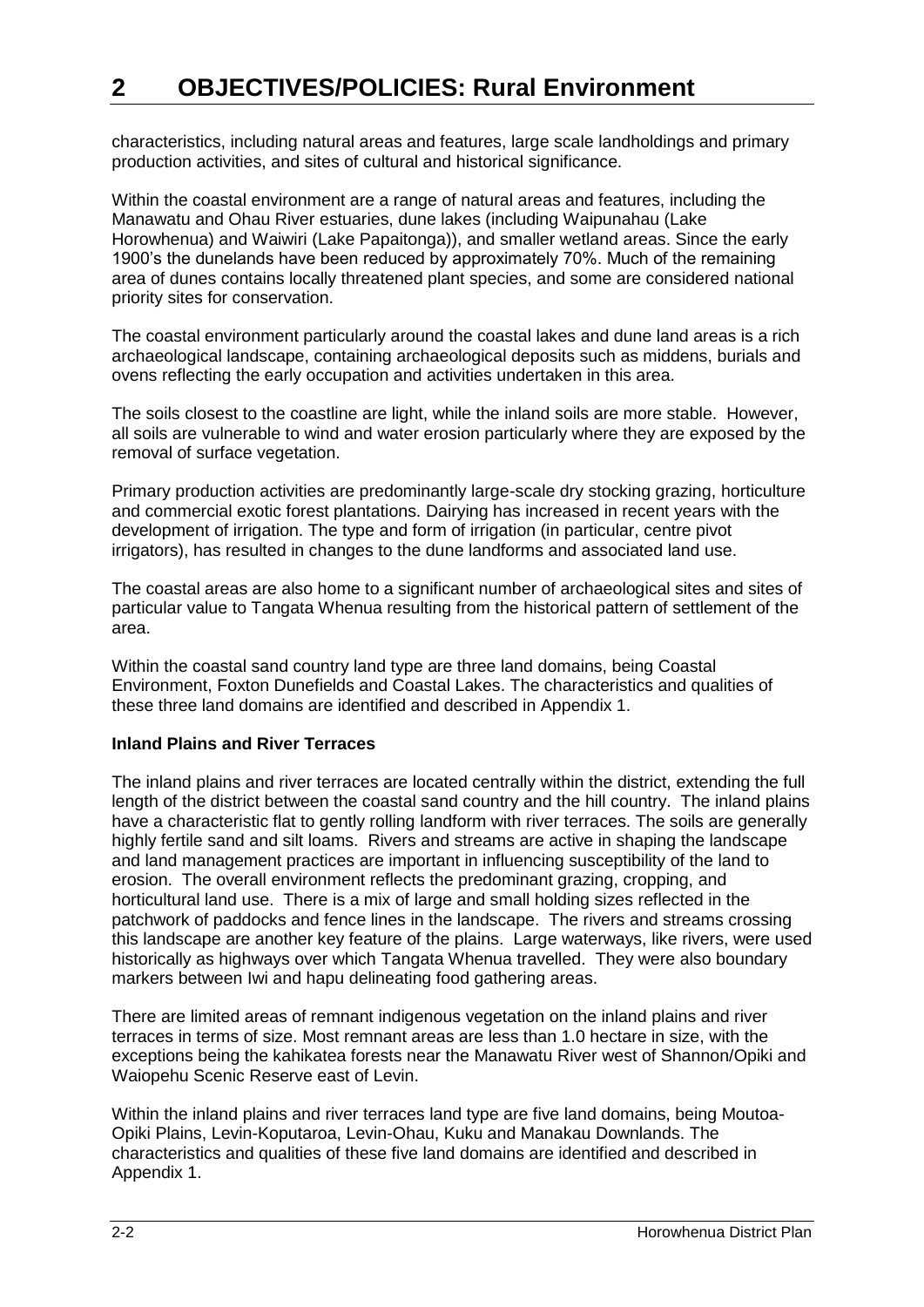# **Hill Country**

The Tararua State Forest Park is dominant in the whole District's landscape. The majority of this land is publicly owned, as it is part of the Tararua State Forest Park. Although it is not farmed as part of the rural environment, the Tararua Ranges act as a significant backdrop to the rural character of the District. The Ranges and foothills also provide a significant recreation resource for the District and Region. The hill country, at the foothills of the Ranges, are characterised by steep hills and steep land soils which are vulnerable to erosion by wind and water. There are areas of ecological importance scattered throughout the steeper country including stands of indigenous vegetation. Land use has historically been low to medium intensity stock grazing and property boundaries reflect the larger land holdings associated with this land use. There are substantial plantations of exotic forestry throughout the hill country which are maturing at different rates and new plantations are being added.

The foothills have a mixed land use pattern, with areas of remnant indigenous forest vegetation, regenerating indigenous scrub vegetation, pastoral farming, horticulture and forestry blocks. The foothills are relatively undeveloped, with only a small number of buildings and other structures constructed in this area.

Within the hill country land type are two land domains, being Tararua Terraces and Hill Country. The characteristics and qualities of these five land domains are identified and described in Appendix 1.

# **Issue 2.1 EFFECTS OF SUBDIVISION AND SUBSEQUENT USE AND DEVELOPMENT**

The effects of subdivision and subsequent use and development of rural land on:

- the amenity values and character of the rural environment in different localities
- features of natural character, landscape, biodiversity, historic heritage and cultural features of value to the community
- the safety and efficiency of the roading and railway networks, and other infrastructure services
- primary production activities.

## **ISSUE DISCUSSION**

To provide a long term and strategic framework for the management of subdivision and development in the District, including the rural environment, the Council prepared and adopted the Horowhenua Development Plan in 2008. This Development Plan identifies the key planning principles and strategic direction for managing subdivision and development in the rural environment. These principles include maintaining the productive values of the rural environment, retaining the rural character as an important part of the District's identity, providing for a safe and efficient rural transport network and adopting best practice solutions for on-site disposal of wastewater and the supply of potable water.

One of the key drivers for preparing the Development Plan was the increasing pressure and amount of subdivision, use and development for rural-residential living in the rural environment. This demand for rural-residential living creates a tension between those relying on the productive capability of the rural land resource and those who, for a variety of reasons, elect to reside in the rural areas. Often the rural amenity provided in a primary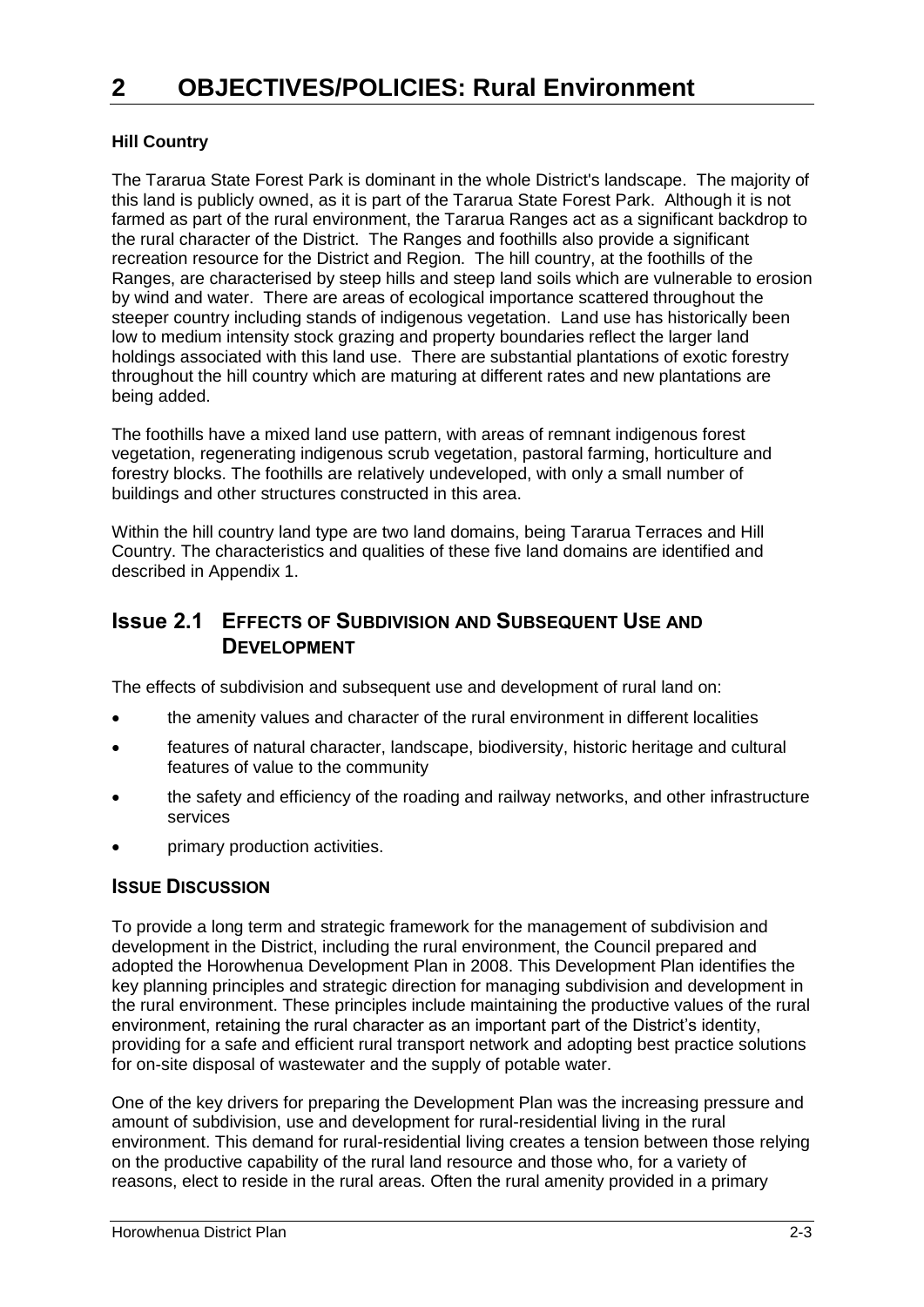production area is also highly regarded by those who wish to live outside an urban environment. However, the demand for such rural living can in turn undermine the viability of primary production activities and erode the amenity and environmental qualities that make the rural area an attractive place in which to live. The Development Plan seeks to provide for rural-residential living opportunities in areas that consolidate and support existing communities and settlements, retain rural and coastal character, and promote environmental restoration and enhancement.

As described above, the rural environment has three distinct land types being the Coastal Sand Country, Inland Plains and River Terraces and the Hill Country. Within these three land types, ten landscape domains have been identified which exhibit individual qualities and landscape character. Given the character and qualities in each land domain, they have different capacity and ability to manage the effects of subdivision, use and development.

The rural environment has many areas of high quality landscape and ecological value, as well as many significant sites containing cultural and historic values. These important areas and sites are susceptible to degradation through subdivision, use and development, and where appropriate, can be protected through various provisions in the District Plan.

Increasing density of subdivision can also increase pressure on the range of infrastructure servicing, including the roading and railway network and any reticulated services in the locality. Furthermore, intensively developed areas of rural-residential development with individual on-site wastewater treatment facilities in relatively close proximity can have cumulative effects leading to saturation of soils and groundwater contamination.

# **Objectives & Policies**

# **Objective 2.1.1 Effects of Subdivision and Subsequent Use and Development**

To ensure that subdivision and land development maintains and enhances the character and amenity values of the rural environment, and that the subsequent development resulting from subdivision such as on-site servicing and other infrastructure provision does not adversely affect the environment including the efficient and effective operation of existing transportation and infrastructure networks.

## **RURAL ENVIRONMENT WIDE POLICIES**

## **Policy 2.1.2**

Identify the following landscape domains within the Horowhenua Rural Environment in recognition of the specific landscape character, visual quality, primary productive values and sensitivity of different areas:

- Coastal Environment
- Foxton Dunefields
- Coastal Lakes
- Moutoa-Opiki Plains
- Tararua Terraces
- Levin-Koputaroa
- Levin-Ohau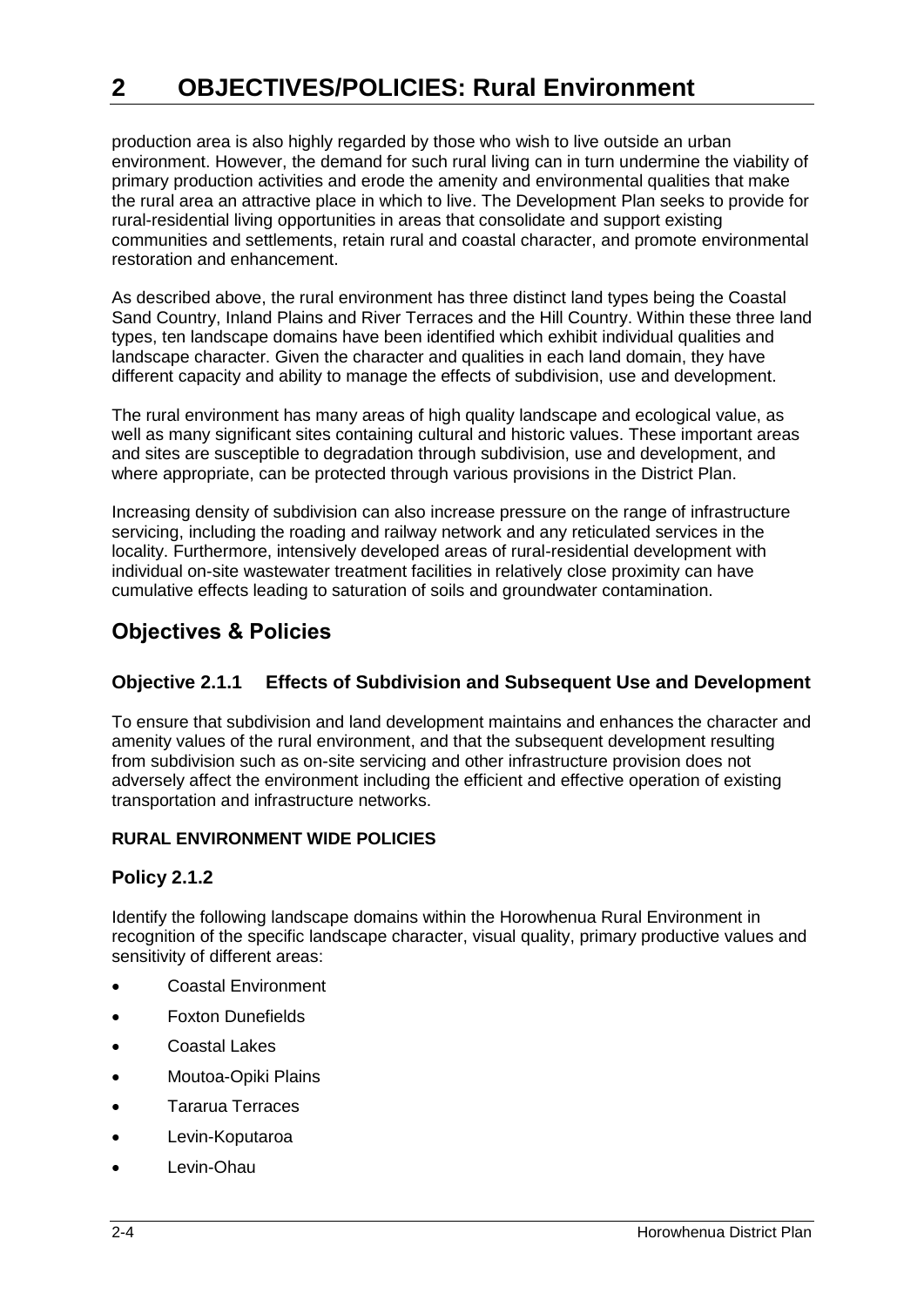- Kuku
- Manakau Downlands
- Hill Country

## **Policy 2.1.3**

Manage subdivision and land development based on the landscape domains through subdivision controls that reflect the different characteristics and qualities of the landscape domains.

## **Policy 2.1.4**

Provide for subdivision where it is compatible with the character and qualities of the landscape domain, and limit subdivision where the character and qualities of the landscape domain would be degraded by subdivision and land development.

## **Policy 2.1.5**

Manage the design of rural subdivision to ensure that it is appropriate for the character and qualities of the landscape domain in which it is located.

## **Policy 2.1.6**

Retention of an open and spacious character to the rural areas of the District, with a dominance of open space and plantings over buildings, and within which the potential for conflict between rural and residential activities is minimised.

## **Policy 2.1.7**

Minimise obtrusive built elements in the rural environment by integrating building location and design with the surrounding landform and landscape qualities and recognise that farm building location is influenced by their function.

#### **Policy 2.1.8**

Ensure that adequate physical or spatial buffers or other mitigation measures are applied when allowing new allotments or buildings primarily or exclusively for residential purposes in rural areas, so that productive land use opportunities are not compromised.

#### **Policy 2.1.9**

Avoid, remedy or mitigate adverse effects of subdivision, use and development of land on areas or features of landscape, biodiversity, historic heritage or cultural value.

## **Policy 2.1.10**

Provide for the subdivision of land to create Conservation Lots for the protection of natural habitats or wetland areas.

## **Policy 2.1.11**

Provide for the protection and restoration of natural habitats or wetland areas on sites to be subdivided through formal protection, rehabilitation and planting of appropriate species.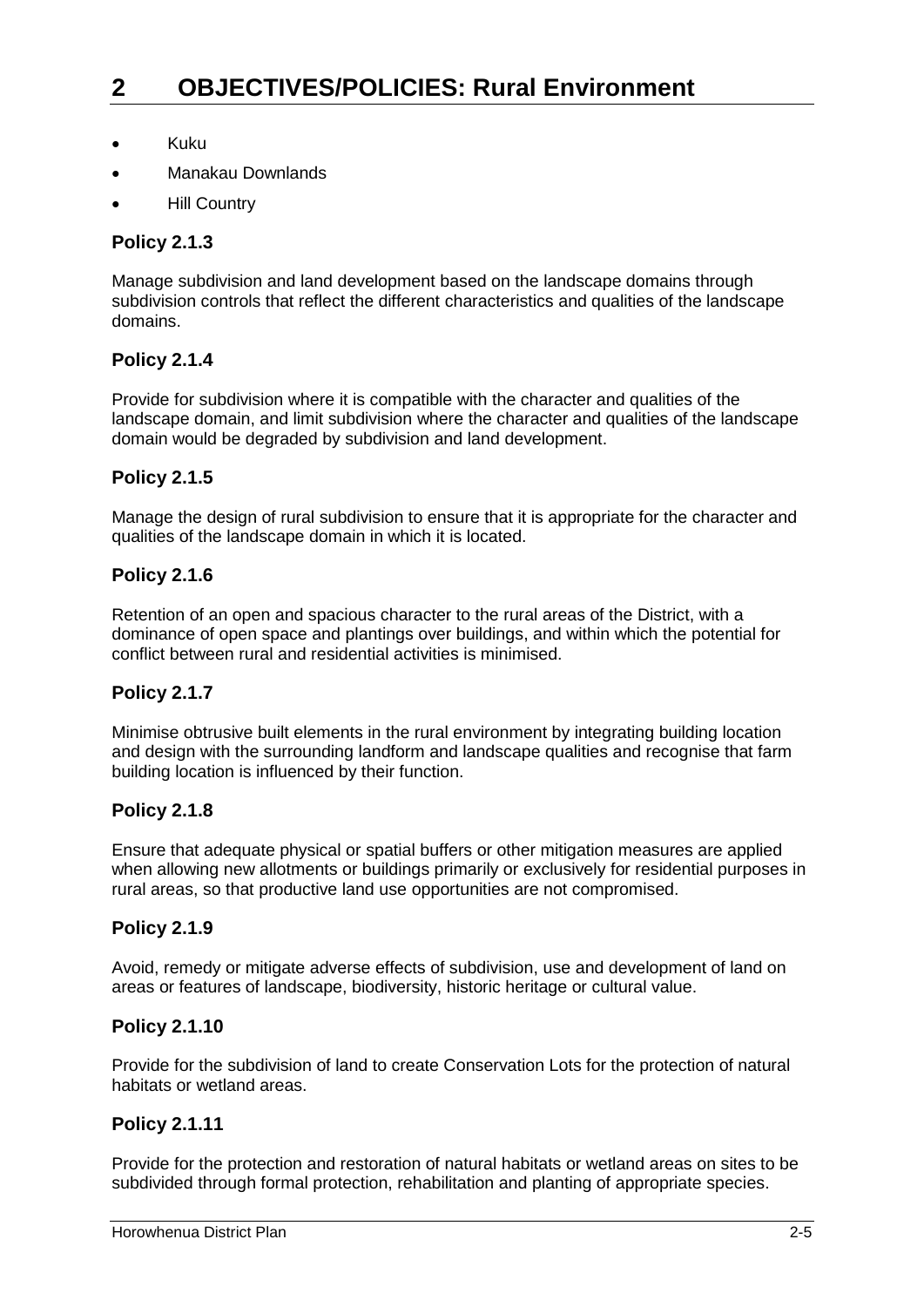# **Policy 2.1.12**

Ensure that the ecological health of any waterway, stream or river adjacent to or within a subdivision is enhanced or protected through esplanade reserves and strips and riparian planting and management.

# **Policy 2.1.13**

Ensure that any rural subdivision does not adversely affect the ecological values of the Manawatu, Ohau, Tokomaru River and Waikawa Stream environments.

## **Policy 2.1.14**

Ensure that rural residences can access on-site adequate quantities of potable water to avoid risks to human health and amenity.

#### **Policy 2.1.15**

Manage the scale, intensity, size and design of subdivision and land development to ensure the on-site wastewater treatment and disposal systems do not result in contamination of soil, groundwater or other natural resources.

#### **Policy 2.1.16**

Provide for the creation of smaller lots to provide for the effective management and development of network utilities and other critical infrastructure.

## **Policy 2.1.17**

Ensure that subdivision and land development adjoining State Highways, other arterial, collector or local roads and the North Island Main Trunk Railway Line, avoid, remedy or mitigates any adverse effects on the safe and efficient operation of the roading and rail networks.

## **Policy 2.1.18**

Avoid, remedy or mitigate adverse effects on the operation, maintenance and protection of existing or designated infrastructure of district significance from the subdivision and development of land.

## **Policy 2.1.19**

Having regard to the Explanation and Principal Reasons in respect of the elements of rural character ensure that new activities locating in the rural area are of a nature, scale, intensity and location consistent with maintaining the character of the rural area and to be undertaken in a manner which avoids, remedies or mitigates adverse effects on rural character, including rural productive values.

## **Policy 2.1.20**

Ensure that new activities locating in the rural area are of a nature, scale, intensity and location consistent with maintaining the character of the rural area and to be undertaken in a manner which avoids, remedies or mitigates adverse effects on rural character, including rural productive values and potential reverse sensitivity effects.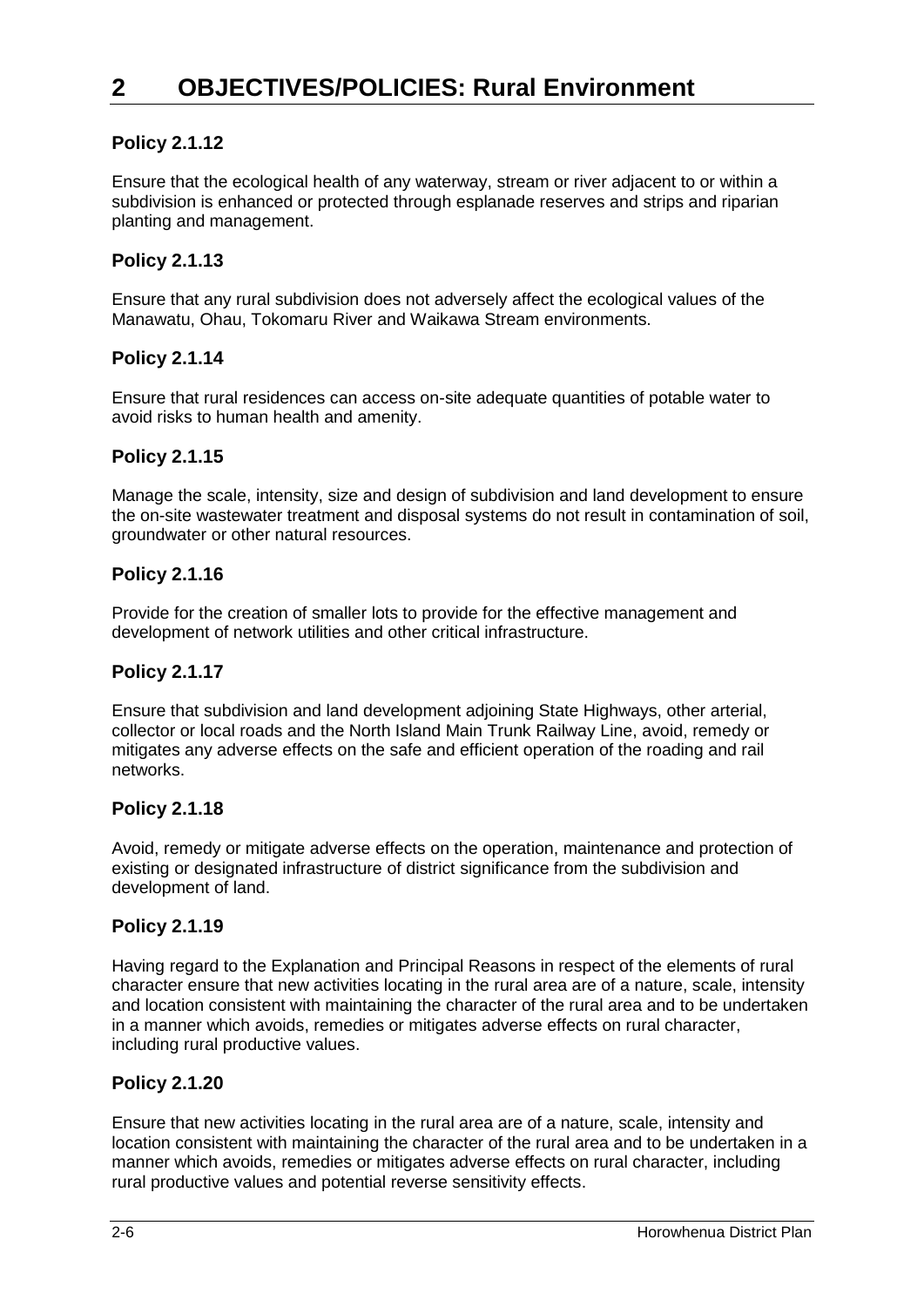# **Policy 2.1.21**

Encourage the creation of an integrated network of local open spaces and connections when land is subdivided which provides:

- convenient and practical public access to existing and future areas of open space, reserves and water bodies
- health and safety of users, landowners and adjoining properties
- protection and restoration of conservation values
- integration with the transport network, including cycleways where appropriate.

# **LANDSCAPE DOMAIN POLICIES**

## **Coastal Environment Domain Policies**

## **POLICY CE.1**

Protect the sensitive, distinctive and dynamic nature of the Coastal Environment landscape from inappropriate subdivision and land development.

# **POLICY CE.2**

Protect the natural character of the coastal environment by avoiding inappropriate subdivision and land development.

# **POLICY CE.3**

Limit subdivision to low intensity developments reflecting the sensitivity of the natural character and rural character and qualities of the coastal landscape.

# **POLICY CE.4**

Protect from further subdivision and development, land that has been retained as open space either within any allotment or as an allotment, in an approved subdivision in the Coastal Environment Domain, for its productive, rural or coastal character, landscape, amenity, or wastewater or stormwater discharge management value.

## **POLICY CE.5**

Avoid subdivision and land development of the coastal environment that results in unplanned expansions to existing coastal urban areas or new coastal urban areas.

# **POLICY CE.6**

Maintain soil stability, landscape character and amenity values of the dune country landscape of the Coastal Environment Domain through subdivision design that minimises earthworks and vegetation clearance.

# **POLICY CE.7**

Ensure that any new or upgraded roads, right-of-ways and driveways to be provided as part of any subdivision are sited sensitively to fit the natural dune landform and to minimise the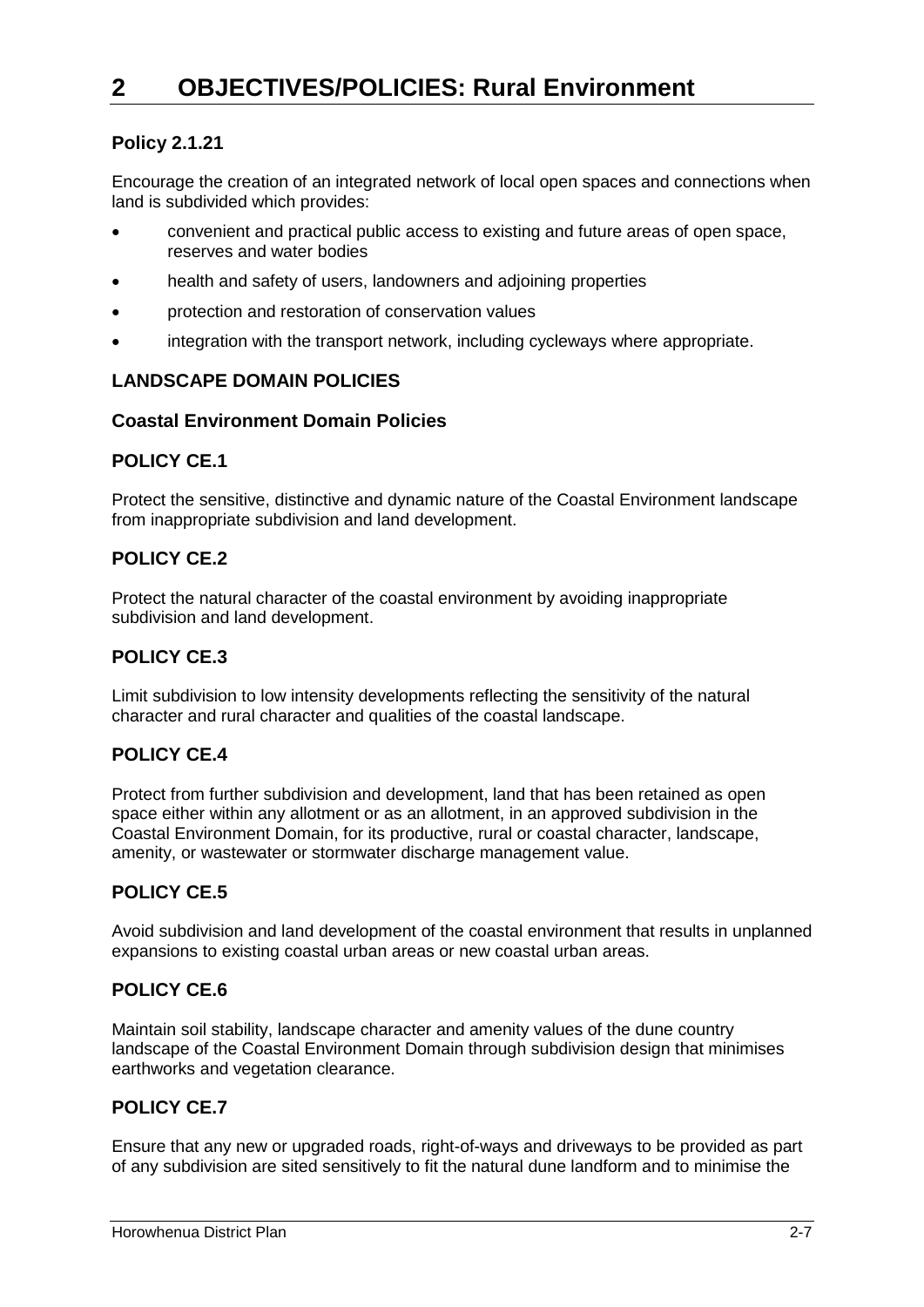visual and landscape effects.

# **POLICY CE.8**

Ensure that existing vegetation that contributes to soil stability and the landscape character of the site is retained and incorporated into the subdivision design to reduce the visual and landscape effects of the subdivision

# **POLICY CE.9**

Minimise obtrusive built elements in the dune country landscape by integrating building location and design with the surrounding landform and landscape qualities, including by avoiding buildings on dune ridgelines and elevated sites.

## **POLICY CE.10**

Ensure that the coastal edge and margins of rivers, streams, estuaries and wetlands are identified and protected from inappropriate subdivision and development.

# **POLICY CE.11**

Ensure that the natural habitats of the parabolic dunefields and inter-dunal areas, particularly dune habitats, coastal lakes and wetland areas, are identified and protected from inappropriate subdivision and development.

# **POLICY CE.12**

Maintain and enhance public access to the coast in strategic locations, in conjunction with environmental protection, enhancement or restoration and in a way that does not adversely affect coastal processes and natural character and natural habitats.

## **POLICY CE.13**

Protect identified historic heritage and cultural values within the Coastal Environment Domain by avoiding the adverse effects of inappropriate subdivision and land development.

## **Foxton Dunefields Policies**

## **POLICY FD.1**

Manage the scale, intensity, size and design of subdivision and land development to ensure that it reflects and retains the distinctive dune landform pattern, natural habitats and landscape character and qualities of the Foxton Dunefields Domain.

## **POLICY FD.2**

Maintain soil stability, the parabolic dunefield landscape character and amenity values of the dune country of the Foxton Dunefields Domain through subdivision design that minimises earthworks and vegetation clearance.

## **POLICY FD.3**

Ensure that any new or upgraded roads, right-of-ways and driveways to be provided as part of any subdivision are sited sensitively to fit the natural dune landform and to minimise the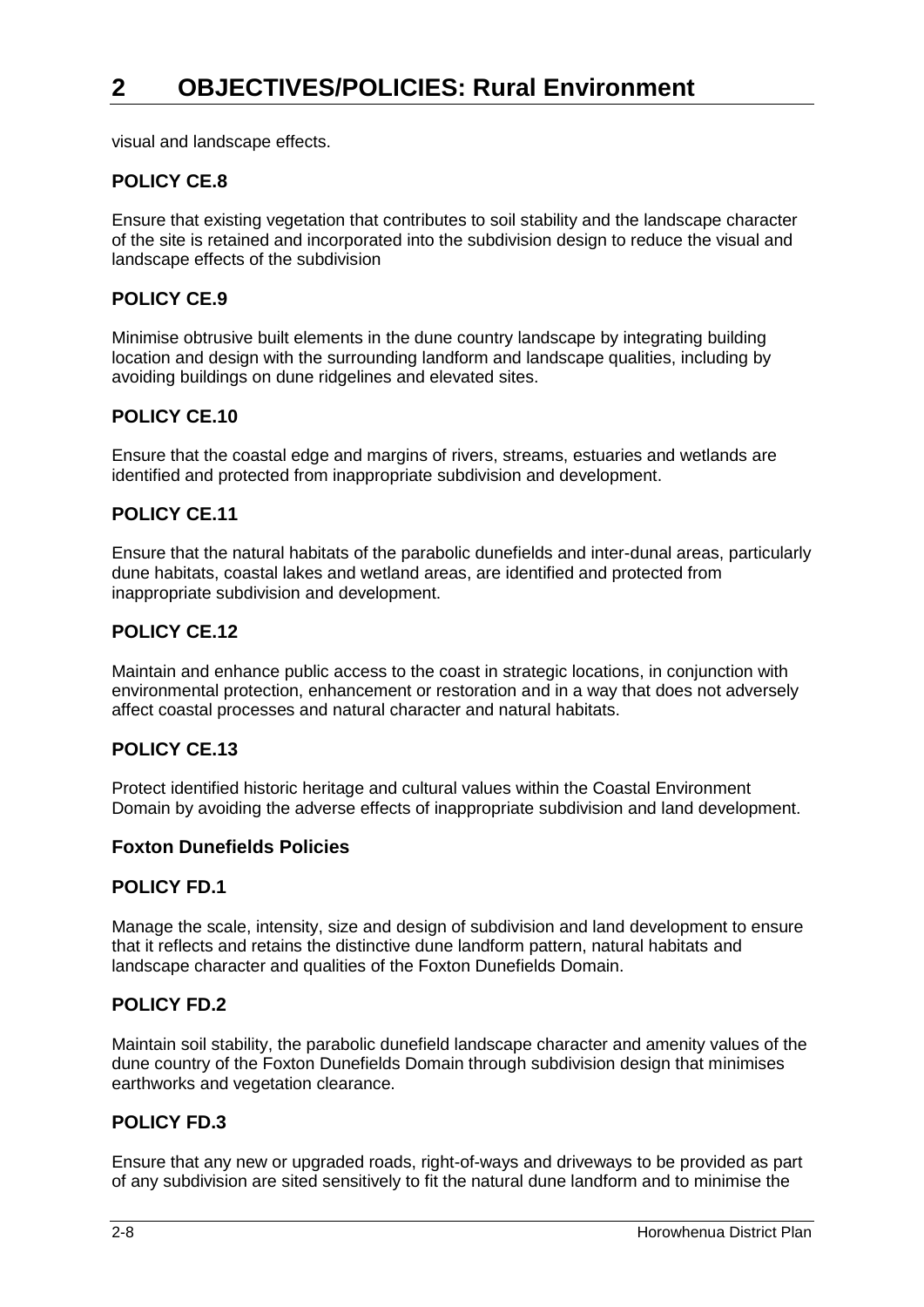visual and landscape effects.

# **POLICY FD.4**

Ensure that existing vegetation that contributes to soil stability and the landscape character of the site is retained and incorporated into the subdivision design to reduce the visual and landscape effects of the subdivision.

# **POLICY FD.5**

Minimise obtrusive built elements in the dune country landscape by integrating building location and design with the surrounding landform and landscape qualities, including by avoiding buildings on dune ridgelines and elevated sites.

## **POLICY FD.6**

Ensure that the natural habitats of the parabolic dunefields and inter-dunal areas, particularly remnant indigenous forest areas and wetland areas, are identified and protected from inappropriate subdivision and development.

# **POLICY FD.7**

Protect identified historic heritage and cultural values of the Foxton Dunefields Domain by avoiding the adverse effects of inappropriate subdivision and land development.

## **Coastal Lakes Domain Policies**

## **POLICY CL.1**

Manage the scale, intensity, size and design of subdivision and land development to ensure that it reflects and retains the distinctive dune landform pattern, natural habitats and landscape character and qualities of the Coastal Lakes Domain.

## **POLICY CL.2**

Protect the natural character of the coastal lakes landscape, including wetlands, lakes, rivers and their margins, by avoiding inappropriate subdivision and land development.

## **POLICY CL.3**

Protect from further subdivision and development, land that has been retained as open space either within any allotment or as an allotment, in an approved subdivision in the Coastal Lakes Domain, for its productive, rural or coastal character, landscape, amenity, or wastewater or stormwater discharge management value.

## **POLICY CL.4**

Maintain soil stability, the parabolic dunefield landscape and amenity values of the dune country of the Coastal Lakes Domain through subdivision design that minimises earthworks and vegetation clearance.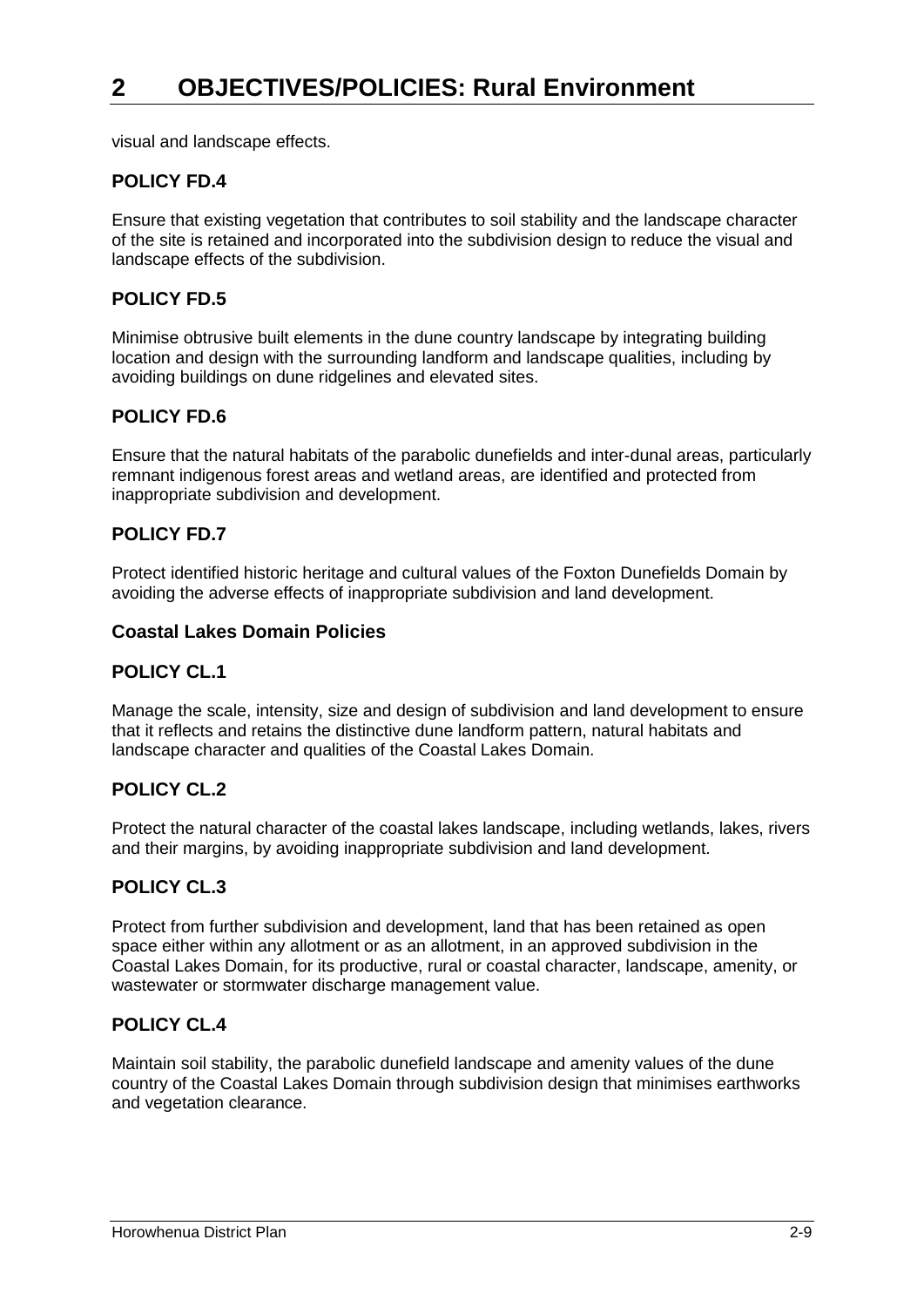# **POLICY CL.5**

Ensure that any new or upgraded roads, right-of-ways and driveways to be provided as part of any subdivision are sited sensitively to fit the natural dune landform and to minimise the visual and landscape effects.

# **POLICY CL.6**

Ensure that existing vegetation that contributes to soil stability and the landscape character of the site is retained and incorporated into the subdivision design to reduce the visual and landscape effects of the subdivision.

## **POLICY CL.7**

Protect the landscape, natural, ecological, historic heritage and cultural values of the Coastal Lakes landscape, particularly Waipunahau (Lake Horowhenua) and Waiwiri (Lake Papaitonga) and their surrounding areas, from inappropriate subdivision and land development.

# **POLICY CL.8**

Protect the tallest and most dominant dune, Moutere Hill, by avoiding subdivision and land development on this outstanding natural feature.

#### **Moutoa-Opiki Plains Domain Policies**

#### **POLICY MO.1**

Maintain the expansive, open and productive landscape of the Moutoa-Opiki Plains Domain landscape by restricting the number, size and shape of new lots created through subdivision of land.

## **POLICY MO.2**

Avoid further fragmentation of the Moutoa-Opiki Plains Domain landscape into more intensive lots to protect the open and productive landscape, particularly from the cumulative effects of subdivision.

## **POLICY MO.3**

Provide for the amalgamation of land parcels and adjustments of the boundaries of land parcels where this would enable a greater range of primary production activities.

#### **POLICY MO.4**

Ensure that the natural habitats of the open plains, particular remnant indigenous forest areas, oxbow lakes and wetland areas, are identified and protected from inappropriate subdivision and development.

## **POLICY MO.5**

Protect identified historic heritage and cultural values of the Moutoa-Opiki Plains by avoiding the adverse effects of inappropriate subdivision and land development.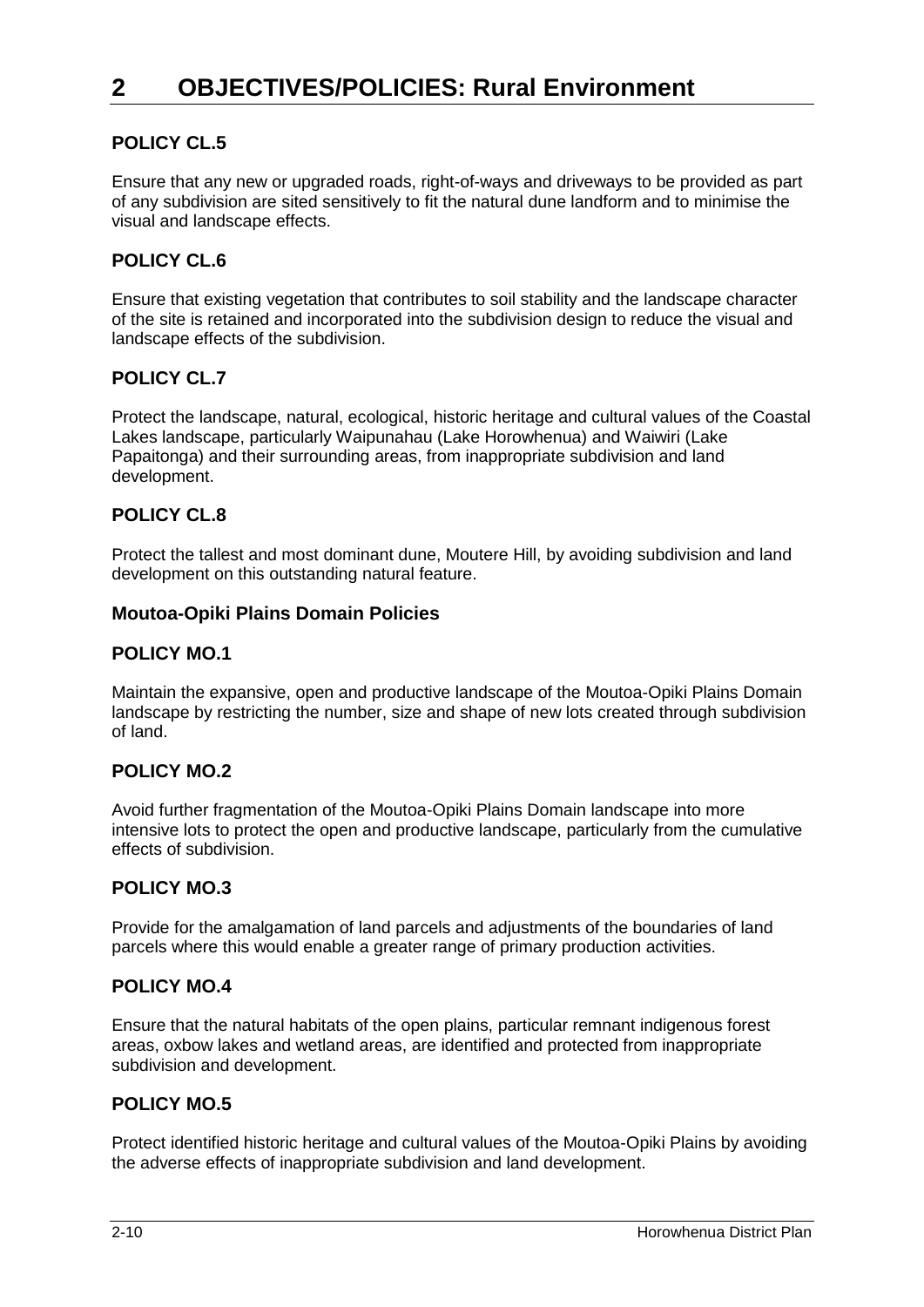# **Tararua Terraces Domain Policies**

# **POLICY TT.1**

Manage the scale, intensity, size and design of subdivision and land development to ensure that it reflects and responds to the varied topography and elevated landform, productive capacity and hill backdrop that contribute to the landscape character and qualities of the Tararua Terraces domain.

# **POLICY TT 2**

Avoid, remedy or mitigate any adverse effects from earthworks as part of any subdivision on water bodies, land stability, the landscape and vegetation.

# **POLICY TT.3**

Ensure that any new or upgraded roads, right-of-ways and driveways to be provided as part of any subdivision are sited sensitively to fit the natural terraced landform and to minimise the visual and landscape effects.

# **POLICY TT.4**

Ensure that existing vegetation that contributes to soil stability and the landscape character of the site is retained and incorporated into the subdivision design to reduce the visual and landscape effects of the subdivision.

# **POLICY TT.5**

Minimise obtrusive built elements in the terraced landscape by integrating building location and design with the surrounding landform and landscape qualities, including by avoiding buildings close to terrace edges and on elevated sites.

# **POLICY TT.6**

Ensure that the natural habitats of the terraces and foothills, particular remnant and regenerating indigenous forest and scrub areas, are identified and protected from inappropriate subdivision and development.

## **Levin-Koputaroa Domain Policies**

## **POLICY LK.1**

Manage the scale, intensity, size and design of subdivision and land development to ensure that it reflects and responds to the varied and undulating topography, productive capacity and open views that contribute to the landscape character and qualities of the Levin-Koputaroa Domain.

## **POLICY LK.2**

Avoid, remedy or mitigate any adverse effects from earthworks as part of any subdivision on water bodies, land stability, the landscape and vegetation.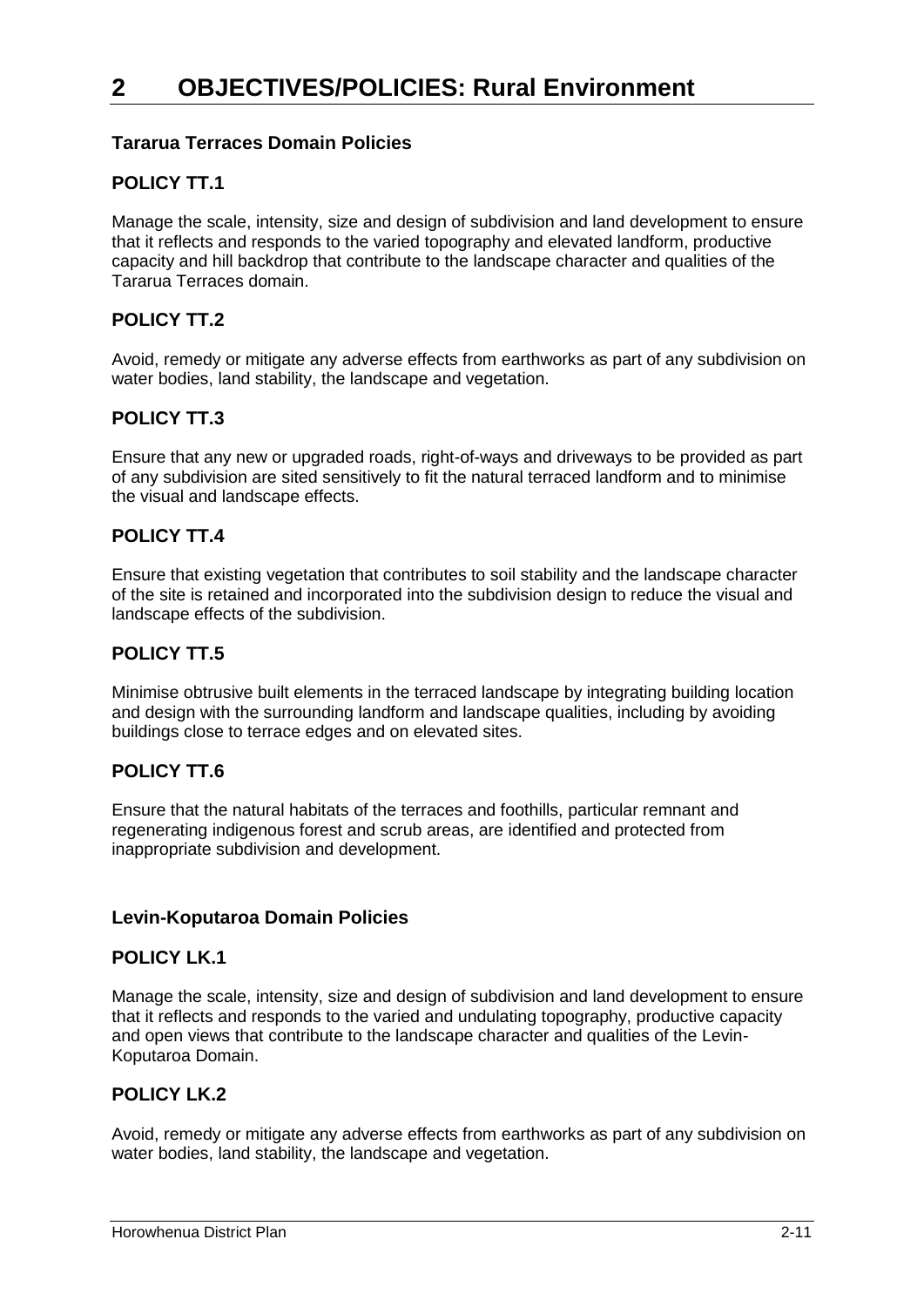# **POLICY LK.3**

Ensure that existing taller vegetation that contributes to the landscape character of the site is retained and incorporated into the subdivision design to reduce the visual and landscape effects of the subdivision.

# **POLICY LK.4**

Ensure that the natural habitats, particularly remnant indigenous forest areas and wetland areas, are identified and protected from inappropriate subdivision and development.

#### **Levin-Ohau Domain Policies**

## **POLICY LO.1**

Manage the scale, intensity, size and design of subdivision and land development to ensure that it reflects and responds to the flat and terraced landform, productive capacity and open views that contribute to the landscape character and qualities of the Levin-Ohau Domain.

## **POLICY LO.2**

Avoid, remedy or mitigate any adverse effects from earthworks as part of any subdivision on water bodies, land stability, the landscape and vegetation.

## **POLICY LO.3**

Ensure that existing taller vegetation that contributes to the landscape character of the site is retained and incorporated into the subdivision design to reduce the visual and landscape effects of the subdivision.

## **POLICY LO.4**

Minimise obtrusive built elements in the open and elevated landscape by integrating building location and design with the surrounding landform and landscape qualities, including by avoiding buildings in prominent sites on elevated terraces or uplands.

## **POLICY LO.5**

Ensure that the natural habitats, particularly remnant indigenous forest areas, riparian areas adjacent to river and stream corridors and wetland areas, are identified and protected from inappropriate subdivision and development.

#### **Kuku Domain Policies**

## **POLICY K.1**

Maintain the expansive, open and productive landscape of the Kuku Domain landscape by restricting the number, size and shape of new lots created through subdivision of land.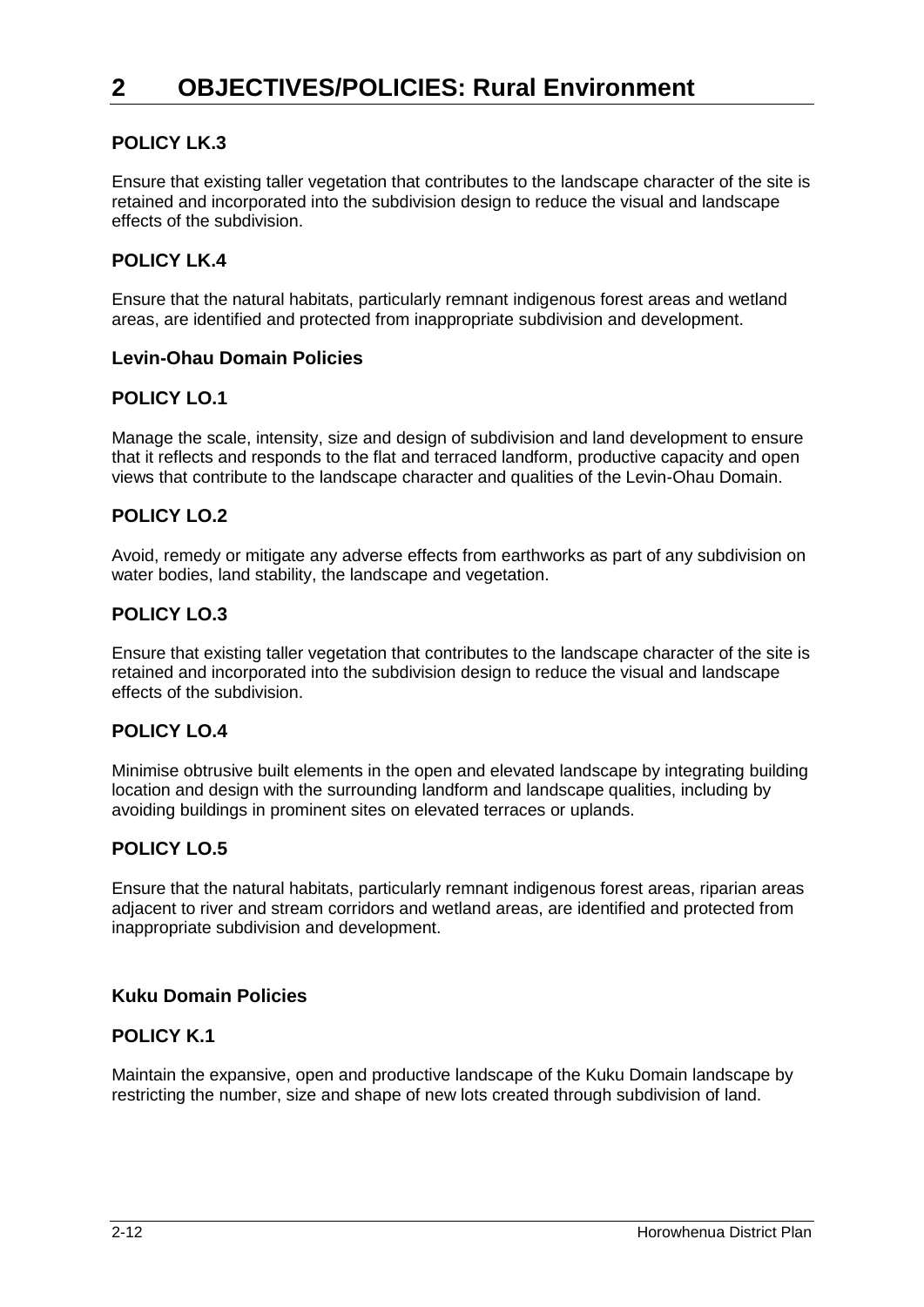# **POLICY K.2**

Avoid further fragmentation of the Kuku Domain landscape into more intensive lots to protect the open and productive landscape, particularly from the cumulative effects of subdivision.

# **POLICY K.3**

Provide for the amalgamation of land parcels and adjustments of the boundaries of land parcels where this would enable a greater range of soil-based production activities.

# **POLICY K.4**

Ensure that existing vegetation that contributes to the landscape character of the site is retained and incorporated into the subdivision design to reduce the visual and landscape effects.

# **POLICY K.5**

Ensure that natural habitats and the margins of rivers, streams, estuaries and wetlands, particularly riparian areas adjacent to the Ohau River, Waikawa Stream and Manakau Stream, and remnant indigenous forest areas, are identified and protected from inappropriate subdivision and development.

#### **Manakau Downlands Domain Policies**

## **POLICY MD.1**

Manage the scale, intensity, size and design of subdivision and land development to ensure that it reflects and responds to the varied topography, productive capacity, aesthetic appeal and hill backdrop that contribute to the landscape character and qualities of the Manakau Downlands domain.

## **POLICY MD.2**

Avoid, remedy or mitigate any adverse effects from earthworks as part of any subdivision on water bodies, land stability, the landscape and vegetation.

## **POLICY MD.3**

Ensure that existing vegetation that contributes to the landscape character of the site is retained and incorporated into the subdivision design to reduce the visual and landscape effects of the subdivision.

## **POLICY MD.4**

Minimise obtrusive built elements in the open and elevated landscape by integrating building location and design with the surrounding landform and landscape qualities, including by avoiding buildings in prominent sites on elevated land.

## **POLICY MD.5**

Ensure that natural habitats and the margins of rivers, streams, estuaries and wetlands, particularly the Waikawa Stream and Manakau Stream, and remnant indigenous forest areas, are identified and protected from inappropriate subdivision and development.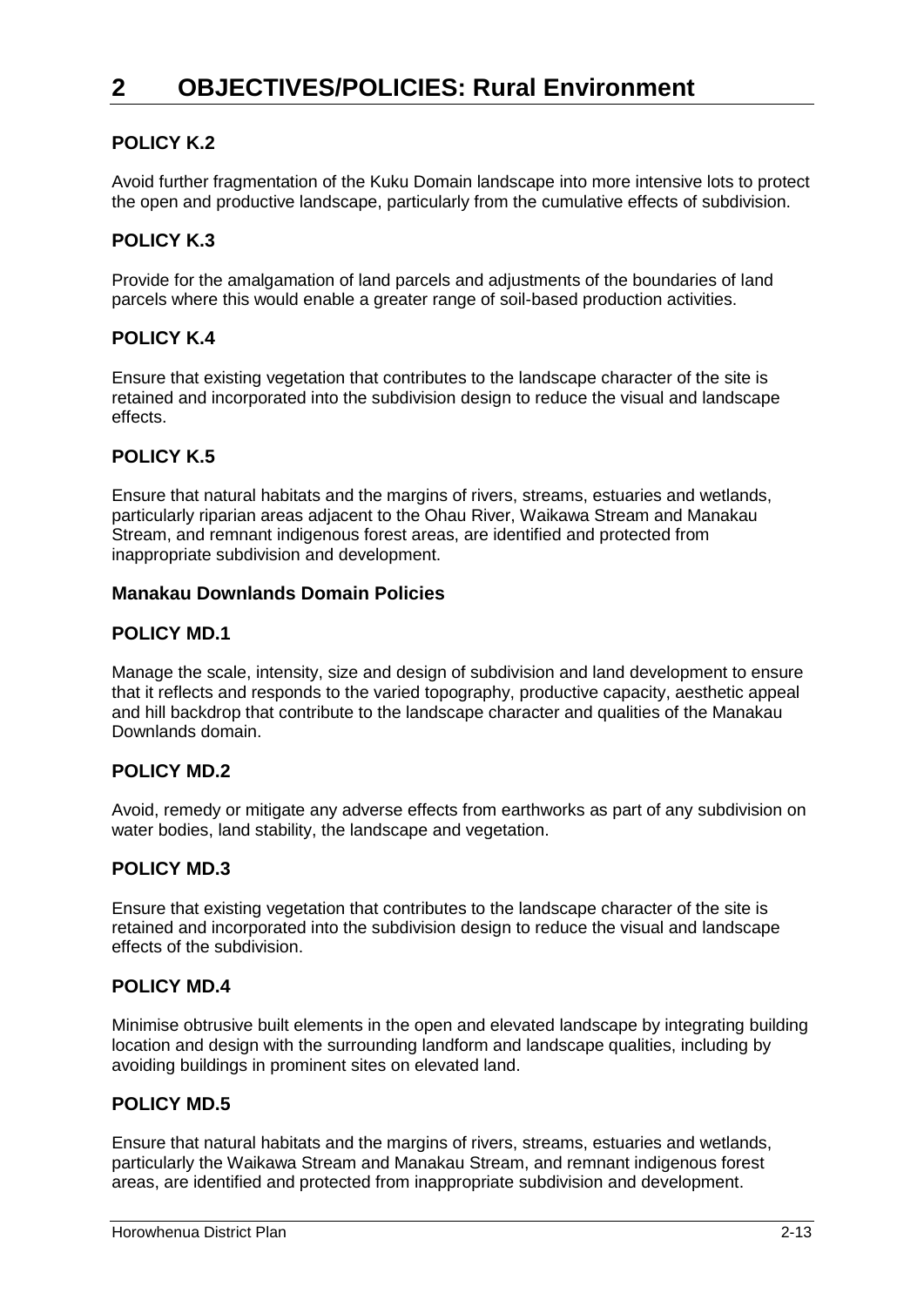# **Hill Country Domain Policies**

# **POLICY HC.1**

Protect the natural, unmodified and sensitive nature of the Hill Country landscape from inappropriate subdivision and land development.

## **POLICY HC.2**

Avoid subdivision in the Hill Country landscape that would compromise the visual and landscape qualities of this area through more intensive subdivision.

## **POLICY HC.3**

Limit subdivision to small scale and/or low intensity developments reflecting the sensitivity of the natural and rural character and qualities of the hill landscape.

# **POLICY HC.4**

Avoid, remedy or mitigate any adverse effects from earthworks and vegetation clearance as part of any subdivision on landscape and biodiversity values and land stability.

# **POLICY HC.5**

Ensure that any new or upgraded roads, right-of-ways and driveways to be provided as part of any subdivision are sited sensitively to fit the natural hill landform and to minimise the visual and landscape effects.

# **POLICY HC.6**

Ensure that the natural habitats, particularly remnant indigenous forest areas, riparian areas adjacent to river and stream corridors and wetland areas, are protected from inappropriate subdivision and development.

#### **Explanation and Principal Reasons**

The District Plan seeks to protect the character and amenity values in the District's rural environment, as they contribute towards the identity and well-being of the district. The District's rural character and amenity values are represented by a diverse range of primary production activities resulting in an open and working landscape; predominance of vegetation (including indigenous and exotic vegetation), and a low level of built development with a few large utilitarian buildings.

Rural character in the Horowhenua may include any one or more of the following key elements:

- The dominance in the landscape of natural features and vegetation and dynamic primary production regimes, including pasture, crops and forestry;
- The presence of manmade structures where those structures are related to rural production activities or industry and infrastructure for which a rural location is either required or is most appropriate;
- High ratio of open space relative to built environment;
- Significant areas of land in pasture, crops, forestry and/or indigenous vegetation;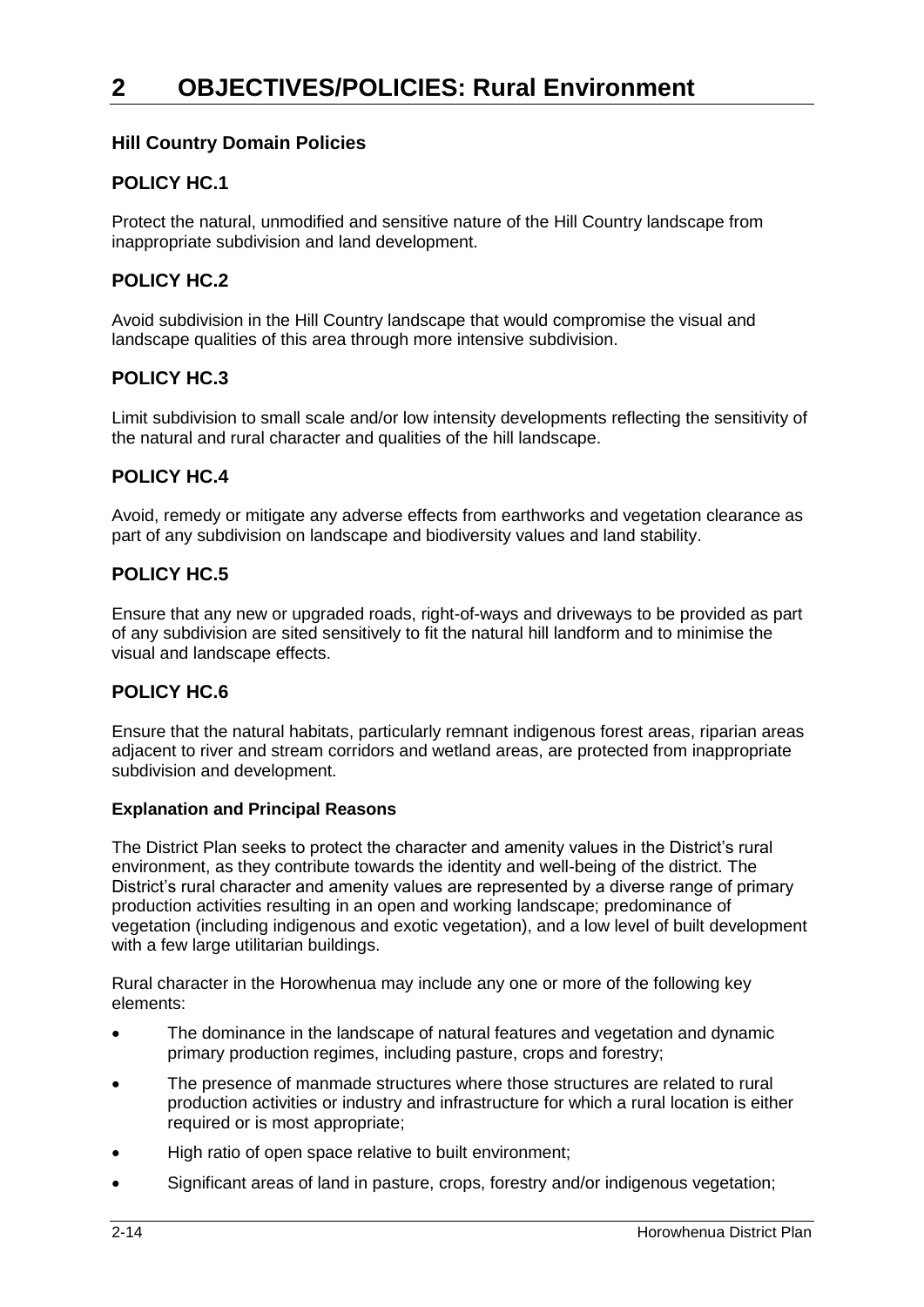- A rural working production environment, consisting of a wide range of activities and including components such as animals, farm buildings, farm machinery and shelterbelts;
- The use of rural land for a wide range of agricultural, horticultural and forestry purposes including such effects as noise, smells, dust, and agrichemical spraying associated with such activities;
- Low population densities relative to urban areas;
- General lack of urban infrastructure such as streetlighting, footpaths and reticulated water and wastewater systems.

The District Plan recognises there are differences in the rural character that exists throughout various parts of (landscape domains) the Horowhenua. It is therefore appropriate and important that the District Plan recognises the differences between these landscapes, particularly in the management of the effects of subdivision, land development and the resulting land use change. Different techniques and thresholds are applied to the land domains in response to the particular characteristics and qualities of each land domain.

The policies seek to maintain or enhance the features and values that contribute to the landscape character of each domain through the management of subdivision. Controls over the scale, intensity, size and dimensions of new allotments is an effective way of addressing the effects on character and amenity values where intensification through subdivision could compromise and degrade the character and amenity values of the respective land domains. Additional controls are applied in individual landscape domains where the characteristics and qualities are sensitive to modification associated with subdivision, such as new roads, earthworks and vegetation clearance.

Creating an integrated network of open spaces and connections provides opportunities for improved accessibility and movements, improving and strengthening ecological corridors, health and well being of local residents and creating tourism potential. The Council has prepared an Open Space Strategy which provides overall direction on where, what and how an integrated network of open spaces and connections can be created. This Strategy identifies connections along river corridors, along the coast, between the ranges and the coast, connections to the ranges, and along the railway corridor. One method of implementation is creating connections when land is subdivided. Council will encourage and support landowners/subdividers in making these connections, recognising that due to the scale and complexity of some of the wider networks, it may take many years for these complete integrated networks to be realised and appreciated.

# **Methods for Issue 2.1 & Objective 2.1.1**

## **District Plan**

- Maps will define the geographic extent of the identified Landscape Domains
- All subdivisions will require resource consent.
- The District Plan rules will specify minimum conditions for subdivision within each landscape domain recognising the differences between the domains to provide for subdivision and land subdivision that is compatible with the character and qualities of each domain.
- Subdivision consents will be assessed in terms of their environmental effects against both the policies of the Rural zone and those policies relating specifically to each domain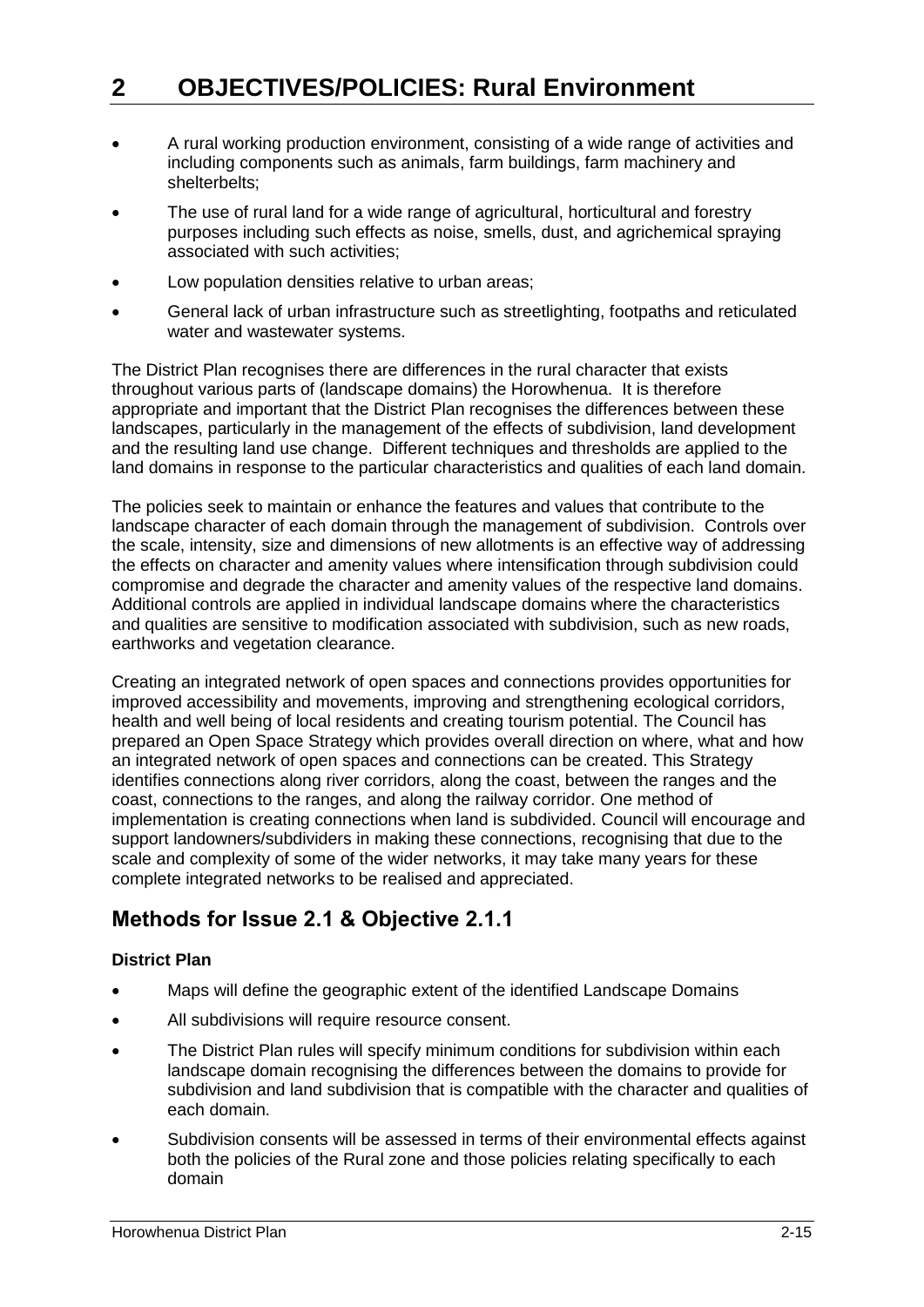- Assessment of environmental effects through the resource consent process for subdivision proposals, including using assessment criteria and standards, both those that are zone wide and those specific to each domain.
- Conditions on resource consent such as consent notices and covenants on Certificates of Title to manage the effects of subdivision including potential reverse sensitivity effects on primary production activities.
- Design guidelines relating to rural subdivision

*Standards expressed as District Plan rules are considered to be the most appropriate and effective method of maintaining minimum standards for the matters over which the Council has jurisdiction. Rules provide certainty for resource users and for the neighbours which is important for community understanding of what environmental quality is expected.*

#### **Other Statutory Plans**

 Horizons Regional Council will control discharges to air, land and water under the provisions of the One Plan.

# **Issue 2.2 FRAGMENTATION AND SOIL RESOURCE**

The effects that fragmentation through subdivision has on the ability to use land for rural production activities including safeguarding the life-supporting capacity of Horowhenua's finite soil resource within the rural environment, so that both current and future generations are able to sustainably use versatile land, for a wide range of productive purposes, including those uses that may not currently be present in the Horowhenua.

## **ISSUE DISCUSSION**

Parts of the Horowhenua District have particular qualities of highly fertile soils and climate which make them highly versatile and suitable for a diverse range of uses. The areas of versatile land within New Zealand and within the Horowhenua District which have these qualities are, however in relatively limited and finite supply. Versatile land generally includes those soils that have Land Use Capability Classification of I or II. This classification is based on the New Zealand Land Resource Inventory which give eight classes, ranging from Class I land which has very few limitations to use and can be used for a wide range of productive purposes to Class VIII which has extreme limitations and is unsuited to any use except catchment and protection planting.

In the Horowhenua District, versatile land is considered to be land that contains highly versatile Class I and II soils. These soils are those that have the greatest potential capability for a range of land uses. The soils are the sandy, silt, and stoney loams which make up about one third (or 38,981ha) of the rural land area. While the LUC classification gives a very generalised indication of the soil quality it does need to be used with caution. The mapping of the soils within the district at 1:50,000 was completed in 1992. The limitations associated with the methods and scale at which the LUC maps were produced, means that detailed information of a site requires a closer site specific analysis.

It is recognised that soil quality is just one of several factors that influence how land is actually used. Other factors include location, existing land uses, water, climate, community values, scarcity, drainage and infrastructure. The District Plan relies on the mapped Class I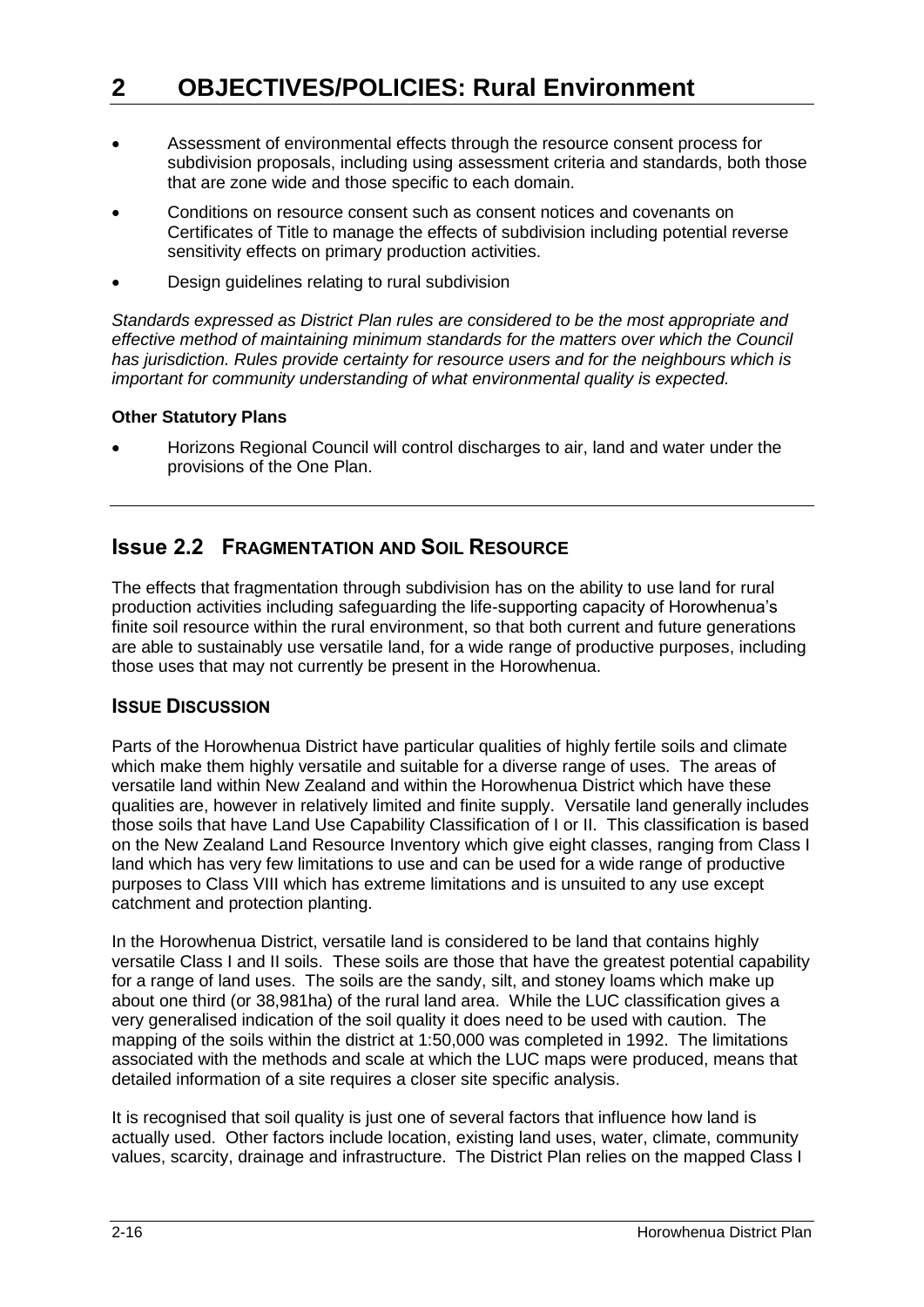and II soils as the basis for identifying versatile land. Whilst it is acknowledged that this is a blunt instrument to achieve this purpose, it does provide a point for departure.

Versatile land is a significant natural resource due to its contribution to the economic wellbeing of the Horowhenua. The Horowhenua District has a significantly rural based economy with primary production a very important part of it. Many of the primary production activities that occur within the Horowhenua are not only located within areas of versatile land, but they are also dependent on this resource for their livelihood. The use of this resource is constantly changing, in response to economic demands and conditions.

Versatile land can be used for the widest range of potential uses of any land. It has the greatest potential capacity of supporting life. Safe guarding the life-supporting capacity of soil is part of the purpose and principles of achieving sustainable management in Section 5 of the RMA.

Section 7 of the RMA also sets out responsibilities in relation to managing the use, development and protection of natural and physical resources. Included in this section are responsibilities for the efficient use and development of natural and physical resources and the need to have regard to the finite characteristics of natural and physical resources. Versatile land in the Horowhenua context is a finite non renewable resource, that for a number of reasons is worthy of protection and careful management.

Some fertile soils were previously wetlands which were, and remain, an important food and mahinga taonga source for Tangata Whenua. The possible long term adverse effects of these historical and cultural trends on the availability of versatile land for future generations is a significant resource management issue for the District. Whilst the issue is particularly acute for versatile land, safeguarding the life-supporting capacity of soil is also a concern for the non versatile land which also offers opportunities for a range of different productive uses.

A principal issue of concern with the rural land resources is the continued fragmentation of rural land into ever-smaller lot sizes. Some of the consequences of this fragmentation from subdivision and land development are:

- The development of buildings, curtilage and access to sites takes a certain amount of land out of the available supply of versatile land or restricts the ability to use the land productively,
- Fragmentation of land into small certificates of title forecloses land use options for present and future generations and can reduce the life supporting capacity of soil,
- Small lots primarily used for residential purposes on rural land can result in issues of reverse sensitivity.

There will be occasions where fragmentation may allow for more intensive use of rural land for soil-based rural activities. These situations need to be provided for, where they can occur without resulting in the principal effect of land fragmentation; the cumulative reduction in opportunities for the productive potential of land. As subdivided lots become smaller, and as new structures or services are established, the range of primary production activities that can be physically or economically undertaken progressively reduces in scope. The reduction in productive potential of any land, together with the physical coverage of productive land, may reinforce the demand for further fragmentation. This cumulative effect is particularly significant for the relatively small amount of land in the District with high productive value (approximately five percent). As versatile land is a finite resource, its loss through fragmentation is effectively irreversible.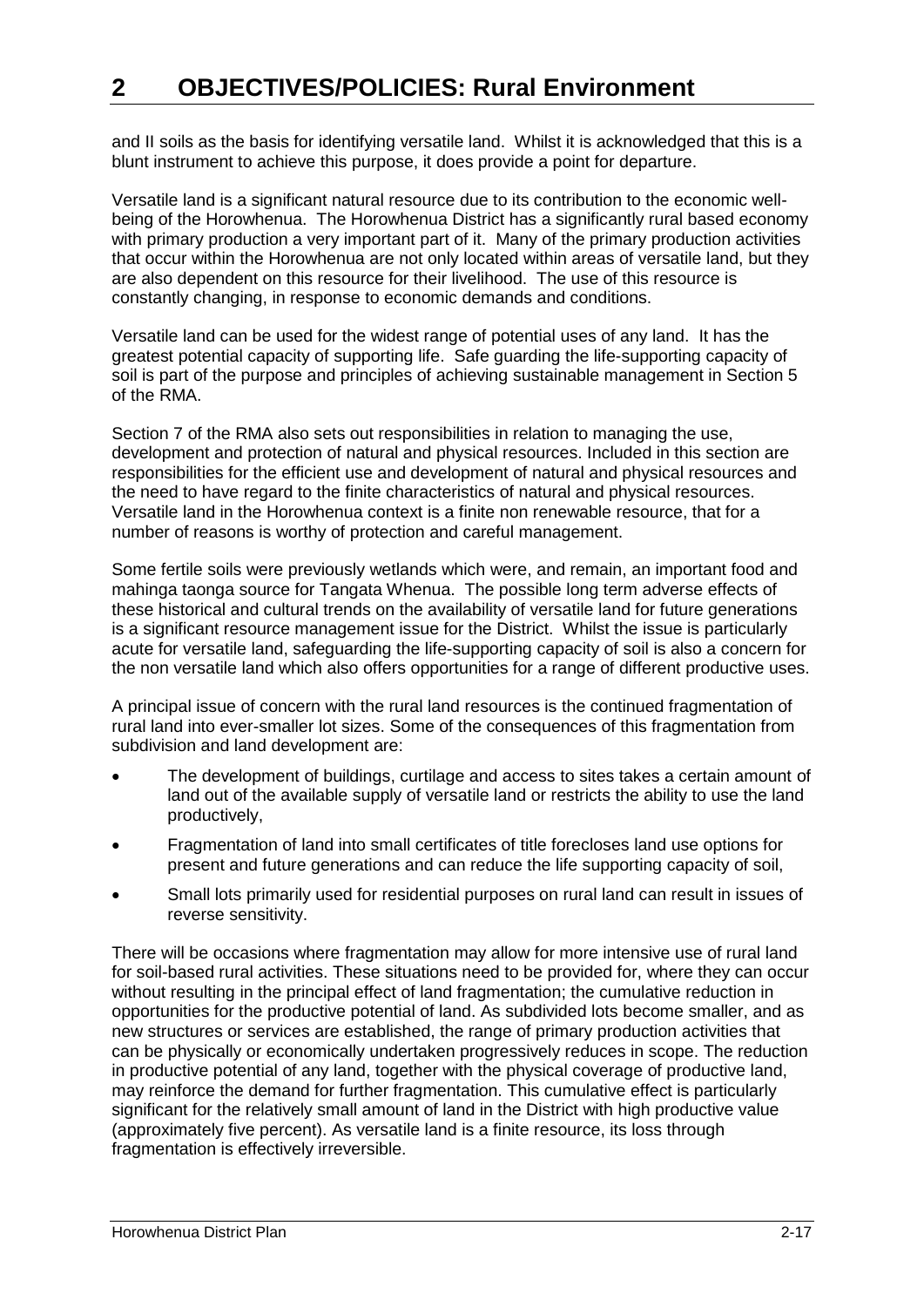# **Objectives & Policies**

# **Objective 2.2.1 Fragmentation and Soil Resource**

To safeguard the life supporting capacity of soils to enable a wide range of primary production activities and provide a resource for future generations while recognising the finite nature of the versatile land resource.

# **Policy 2.2.2**

Manage the scale, intensity, and design of subdivision to ensure that versatile land is available to be used for a range of primary production activities and that the life-supporting capacity of soils is not compromised through fragmentation or poor subdivision design.

## **Policy 2.2.3**

Avoid further fragmentation of land in the predominant areas of the District containing versatile land to protect this finite resource and to safeguard the life-supporting capacity of the soil from the cumulative effects of subdivision below the minimum lot standard.

## **Policy 2.2.4**

Encourage the amalgamation of land parcels and adjustments of the boundaries of land parcels where this would enable a greater range of soil-based production activities.

## **Policy 2.2.5**

Ensure that land use activities on versatile land are undertaken in a manner that safeguards the life-supporting capacity of the soil and recognises the finite nature of the land resource.

## **Policy 2.2.6**

Subdivision, use and development of the versatile rural land resource should occur in a way which retains its potential to be used for a range of productive rural purposes and which maximises the likelihood of it actually being used for such purposes.

## **Policy 2.2.7**

Fragmentation of the versatile rural land resource for purposes not directly related to maintaining or enhancing the primary productive potential of the rural land resource should be minimised and, where possible avoided.

## **Policy 2.2.8**

Except where specifically tailored to accommodate other activities with a legitimate need for a rural location, new rural lots created through subdivision should be of a size and shape suitable for a range of primary productive uses.

## **Policy 2.2.9**

Subdivision, use and development which has the potential to inhibit the efficient use and development of versatile land for primary production should minimised and, where possible avoided.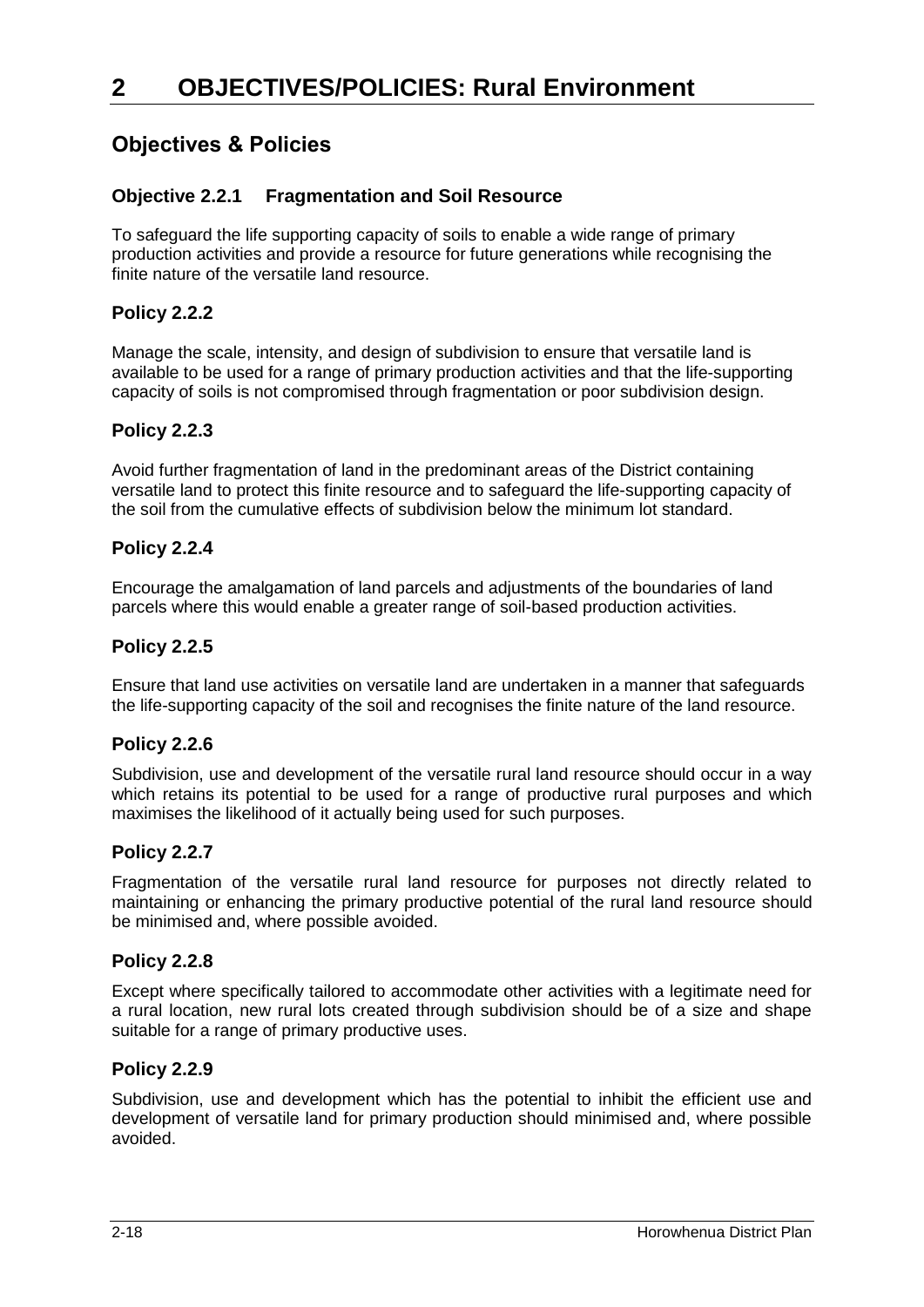# **Policy 2.2.10**

Ensure that subdivision for non rural activities, including industrial activities, commercial activities and residential activities not ancillary to the primary production land use and not dependent on versatile land in a rural location are avoided.

#### **Explanation and Principal Reasons**

The area of versatile land is a finite resource. Primary production activities that utilise this resource contribute to the economic and social well-being of the district. The potential and cumulative adverse effects of land fragmentation include the progressive loss of this land for primary production uses and opportunities. Similar effects occur with fragmentation of less productive land, but the significance of the loss is likely to be less in terms of the soil resource and the potential needs of future generations. In order to maintain an acceptable level of availability of land for productive use, controls are required on subdivision. The policies seek to provide for a range of primary production opportunities to be retained, providing flexibility in land use in response to economic demands and conditions.

Versatile land effectively applies as an overlay on the land domains for the Rural Zone. The subdivision thresholds and techniques for sites identified as containing Versatile land provide limited opportunities to subdivide, to provide flexibility for a range of productive uses to be made of the soil and land resource to sustaining its long-term capacity for production. Subdivision below the threshold will be restricted to that which supports the objective.

Whilst subdivision and the resulting fragmentation can have adverse effects on the versatile land resource, it can also be necessary to enable the most efficient use of versatile land. The policies above support subdivision that would maximise the likelihood that versatile land will be used for productive rural purposes. Subdivisions that are unable to satisfy the subdivision thresholds can be supported where a subdivision involves one or more of the following;

- Subdivision of a title created after 10/01/09 that is being undertaken to facilitate or support an existing production system.
- Subdivision of lots below minimum lot size where the lots incorporate an existing production system and it is demonstrated that it can continue to operate at the subdivided scale.
- Subdivision of lots below minimum parent lot size where the subdivision being undertaken to facilitate or support an existing production system.
- Subdivision where the minimum shape factor or frontage cannot be achieved but where the subdivision can demonstrate that the lots can be used to support a viable production system.
- Subdivision to enable land aggregation for the purpose of supporting or facilitating an existing production system.

And the overall objective for safeguarding the life-supporting capacity of soils is achieved.

For people wishing to live in a rural environment, some opportunities for smaller lot subdivision are provided in areas which are not considered versatile land. In addition, Greenbelt Residential areas have been identified and provided for in the District Plan specifically for the purpose of rural-residential living. These identified areas are intended to relieve ongoing pressure for fragmentation of the rural land resource.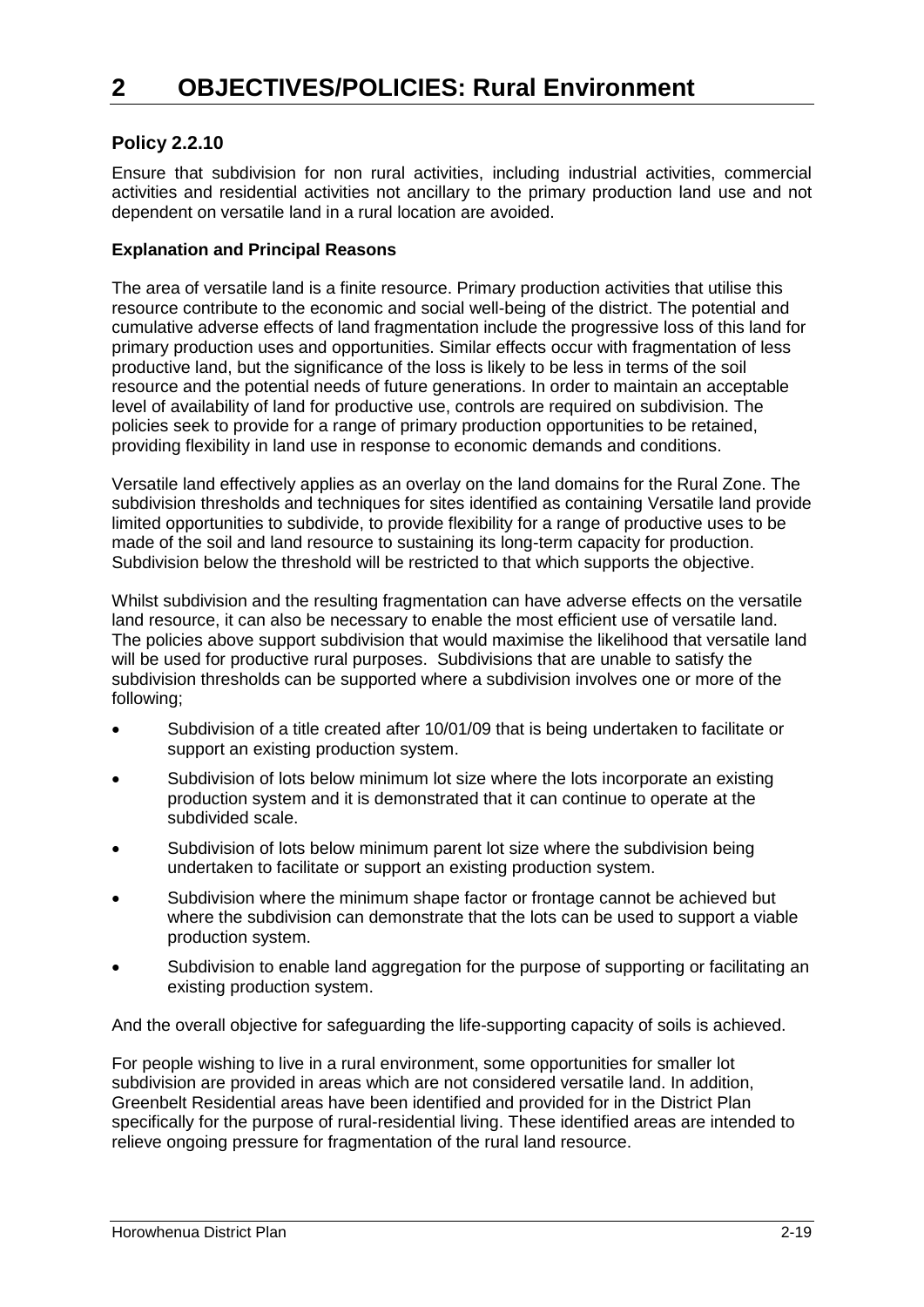Where a site is identified as versatile land but it can be demonstrated that the site does not contain Class I or II soil, it is appropriate for the site to be considered as non-versatile land and to benefit from the associated more enabling subdivision provisions.

# **Methods for Issue 2.2 & Objective 2.2.1**

## **District Plan**

- The Plan will identify an area of "Versatile Land" (being Land predominantly identified as Land Use Capability (LUC) Class 1 and 2).
- Rules will control the intensity, size and design of subdivision provided for within areas containing "Versatile Land" that are within the Rural Zone.
- Assessment of environmental effects through the resource consent process for subdivision proposals, including using assessment criteria and standards.
- Conditions on resource consent such as consent notices and covenants on Certificates of Title to manage the effects of subdivision including the potential for reverse sensitivity effects.

*Subdivision rules and standards provide a high degree of certainty in achieving the objective. Where subdivision applications are not able to meet the Controlled Activity standards, the effects of the subdivision, including the cumulative effects on the long term sustainability of versatile land, will be according to the conditions relevant to the activity status of the subdivision.*

# **Issue 2.3 DEMAND FOR, AND RISKS ASSOCIATED WITH RESIDENTIAL SITES**

The demand for residential sites through subdivision in rural areas that are generally unsuitable for residential use due to;

- a significant risks from natural hazards, or
- b the potential for reverse sensitivity effects from residential activities on permitted rural activities and those activities lawfully established particularly primary production activities or those involving large scale processing and infrastructure facilities.

## **ISSUE DISCUSSION**

Human activity can exacerbate natural occurrences such as flooding, but by developing in hazard prone areas such as flood plains, we increase the potential for damage should an event occur. Due to the proximity of rural properties to rivers, streams and stopbanks there is a risk of potential damage and inconvenience particularly if precautions have not been taken. The Council will focus on reducing the risk of known hazards on development together with reducing the effects of development on hazards.

Where land, or any structures on that land is likely to be subject to damage by erosion, subsidence, slippage, or inundation from any source, or may increase the risk of natural hazards, the RMA provides that Council has the discretion to refuse consent, or impose conditions relating to avoiding, remedying, or mitigating those effects, in addition to those that may be listed in the relevant rule.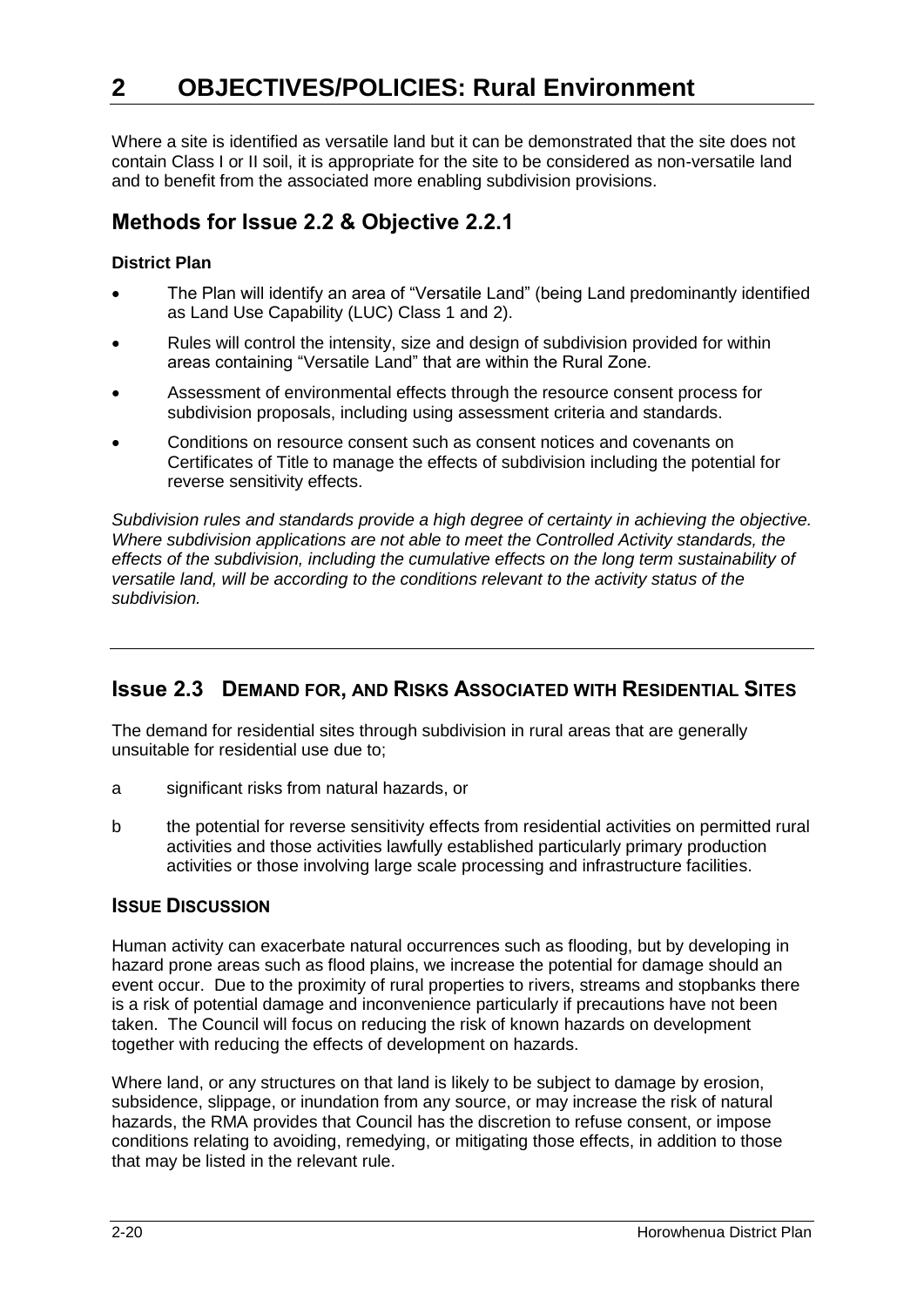Reverse sensitivity is a term that explains the effect that new development of one kind may have on activities already occurring in an area. It usually results from the people involved in an activity that is newly established-complaining about the effects of existing activities in an area. Subdivision and subsequent development in the rural locations also has the potential to create reverse sensitivity issues as residential and rural activities increasingly adjoin each other. People moving into rural areas are often not aware of the effects created by rural activities, in particular odour and noise. Therefore, the presence of residential activities in rural locations may create pressure to impose controls on primary production activities as the effects may not be acceptable to residential neighbours. This incompatibility between land uses may constrain the efficient operation or viability of some primary production activities.

Reverse sensitivity issues may also arise near to existing large-scale processing activities and infrastructure facilities which may generate external adverse effects on the immediate area. In most cases, the rural environment is the only place where large-scale processing and infrastructure facilities such as landfills, treatment plants, and aggregate extraction and processing activities can be sited to have sufficient resources and/or land to operate and be sufficiently far enough away from residential dwellings to avoid adversely affecting occupants. It is important that this requirement is recognised and provided for, and that increased residential development resulting from rural subdivision is not encouraged in these locations.

# **Objectives & Policies**

# **Objective 2.3.1 Demand for, and Risks Associated with Residential Sites**

To avoid subdivision in areas where there is a significant risk from natural hazards or where reverse sensitivity issues may compromise the efficient and effective operation of lawfully established and permitted rural activities including primary production activities and largescale processing and infrastructure facilities.

## **Policy 2.3.2**

Identify the locations at significant risk from natural hazards and existing large scale processing and infrastructure facilities to be protected from residential activities.

# **Policy 2.3.3**

Restrict subdivision in areas identified as being at significant risk from natural hazards or the external effects of existing large scale processing and infrastructure facilities.

## **Policy 2.3.4**

Ensure that adequate physical or spatial buffers or other techniques are applied when allowing new allotments or buildings primarily or exclusively for residential purposes in rural areas, so that the effective, efficient and lawful operation of primary production activities are not compromised.

## **Policy 2.3.5**

Ensure that any measures used to avoid, remedy or mitigate the risks of natural hazards do not have significant adverse effects on the environment.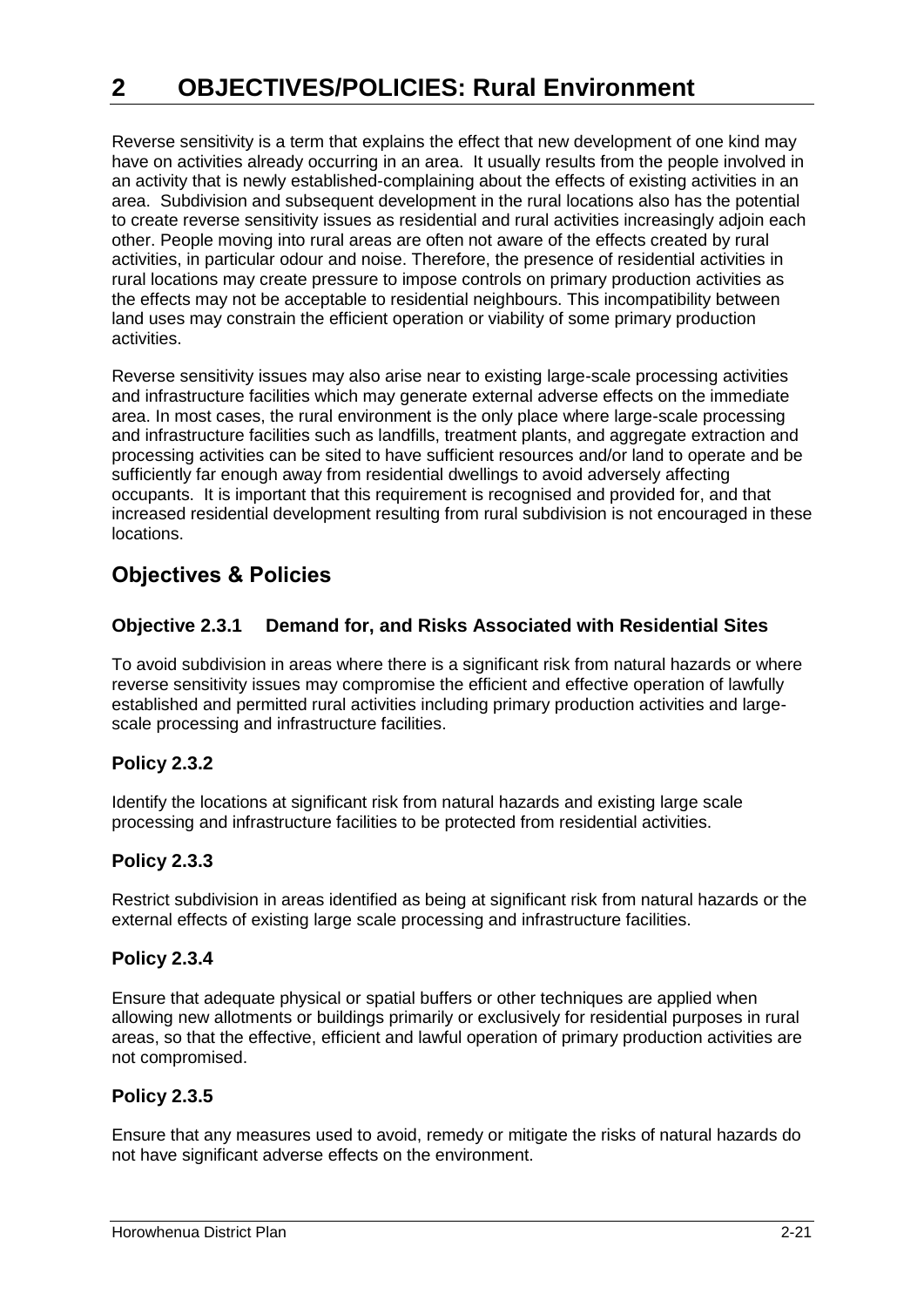# **Policy 2.3.6**

Ensure that the potential for reverse sensitivity effects on existing primary production activities and other lawfully established activities where such effects are created by subdivision which would result in residential activity are avoided, remedied or mitigated.

## **Explanation and Principal Reasons**

The rural environment contains a wide range of hazards that can place limitations on the extent to which the land can be further modified and developed. While the Natural Hazards (Chapter 8) deals with the risks throughout the District, this objective and policies ensures that more intense subdivision of land in the rural environment addresses any hazard limitations. Subdivision usually leads to some form of further land development, and the size of allotments can influence future use of the land, particularly where hazards are present.

In using measures to avoid, remedy or mitigate the risks of natural hazards it is also necessary to consider the effects of the mitigation measures themselves, which can also have significant adverse environmental effects. An example of this is carrying out earthworks to create access or building platforms which may interfere with the functioning of natural flood plains and ponding areas.

Primary production activities and large-scale processing and infrastructure facilities contribute significantly to the district's economic and social well-being. Although these sorts of activities together with more typical rural activities are required to operate within a regime of District Plan rules or consent conditions to control the effects of the activity beyond the boundary, conflicts can occur when subdivision and land development, principally residential activities, are sensitive to the effects of these activities and facilities, particularly, when it occurs within close proximity (a phenomenon called 'reverse sensitivity'). As a result of these conflicts, there can be demands to restrict legitimate rural activities such as primary productive activities or the existing large scale processing and infrastructure facilities in order to reduce what in the circumstances, are normally regarded as acceptable effects. For this reason, it is important to limit potential future conflicts by preventing the intensification of residential activities within close proximity of these activities and facilities.

# **Methods for Issue 2.3 & Objective 2.3.1**

# **District Plan**

- Identify the areas at significant risk from natural hazards and areas where reverse sensitivity effects from rural land use activities and physical resources may be incompatible with residential activity.
- Rules will control the intensity, size and design of subdivision within areas at significant risk from natural hazards or reverse sensitivity effects from land use activities.
- Assessment of environmental effects through the resource consent process for subdivision proposals, including using assessment criteria.
- Conditions on resource consent such as consent notices and covenants (including non-complaint encumbrances) on Certificates of Title to manage the effects of subdivision including the potential for reverse sensitivity effects.

*Subdivision rules and standards provide a high degree of certainty in achieving the objective. Where subdivision applications are not able to meet the Controlled Activity standards, the*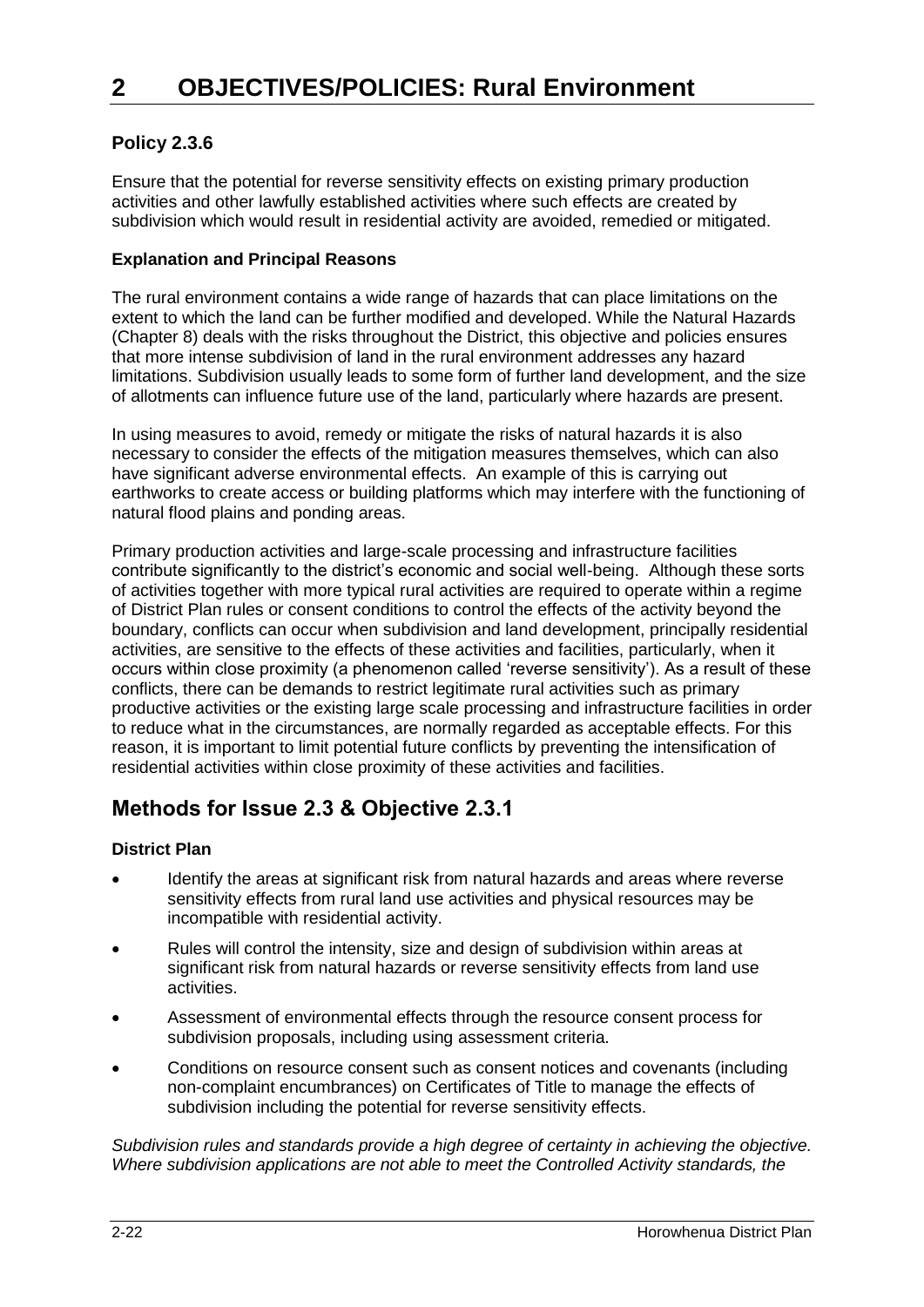*effects of the subdivision, including the risks to occupiers of future residential activities, will be assessed according to the conditions relevant to the activity status of the subdivision.*

#### **Other Statutory Plans**

 Horizons Regional Council will control discharge to air, land and water under the provisions of the One Plan.

# **Issue 2.4 LAND USE ACTIVITIES – NATURE, CHARACTER, AMENITY VALUES AND SERVICING**

A diversity of primary production and non-primary production activities occur in the rural environment. These activities can have a wide range of effects on the nature, character and amenity values of the rural environment. However, some of these effects are anticipated and expected in a rural working environment. These effects can result in the potential for incompatibility between rural activities and more sensitive land use.

## **ISSUE DISCUSSION**

The rural environment hosts a diverse range of activities spread throughout a large area. The nature and distribution of primary production is largely determined by natural patterns of landform, climate and soil type, with other activities influenced by other factors such as accessibility and proximity to markets and other facilities. The predominant activities in the rural environment are primary production based, including farming, horticulture and forestry. These primary production activities can vary widely in scale from large scale and extensive beef/sheep and dairying operations through to small scale lifestyle blocks. There are also many activities associated with these primary production activities located in the rural environment, including packing and processing sheds, fertiliser depots and rural contractors. In addition, other activities and facilities are located in the rural environment, including infrastructure and aggregate extraction activities. There are other non-primary production activities located in the rural environment including residential, recreation, home occupations, and visitor accommodation. These activities are often more sensitive to external effects from primary production activities and infrastructure.

While there is diversity in the nature and scale of land use activities, the elements which combine to give the rural environment its character and amenity values are listed in Explanation and Principal Reasons under Issue 2.1 above.

Given the nature and scale of some primary production activities and other activities in the rural environment, at times these activities may generate external effects which cannot be avoided (e.g. noise, odour and dust). Dogs barking, stock noise, farm machinery noise, aerial topdressing and spraying, stock movements, burning, and spraying are all necessary and usual aspects of life in a rural area.

Other activities in the rural environment should therefore anticipate and expect the amenity values to be modified by such effects. In particular, with the increase in the number of ruralresidential "lifestyle" properties within the rural environment, there is greater potential for an increase in conflicts between primary production activities (and their effects) and recent arrivals who hold aspirations for a totally quiet and passive environment. The desire to provide for such lifestyle opportunities and other sensitive activities in a manner that protects the rural character while maintaining and enabling primary production activities to operate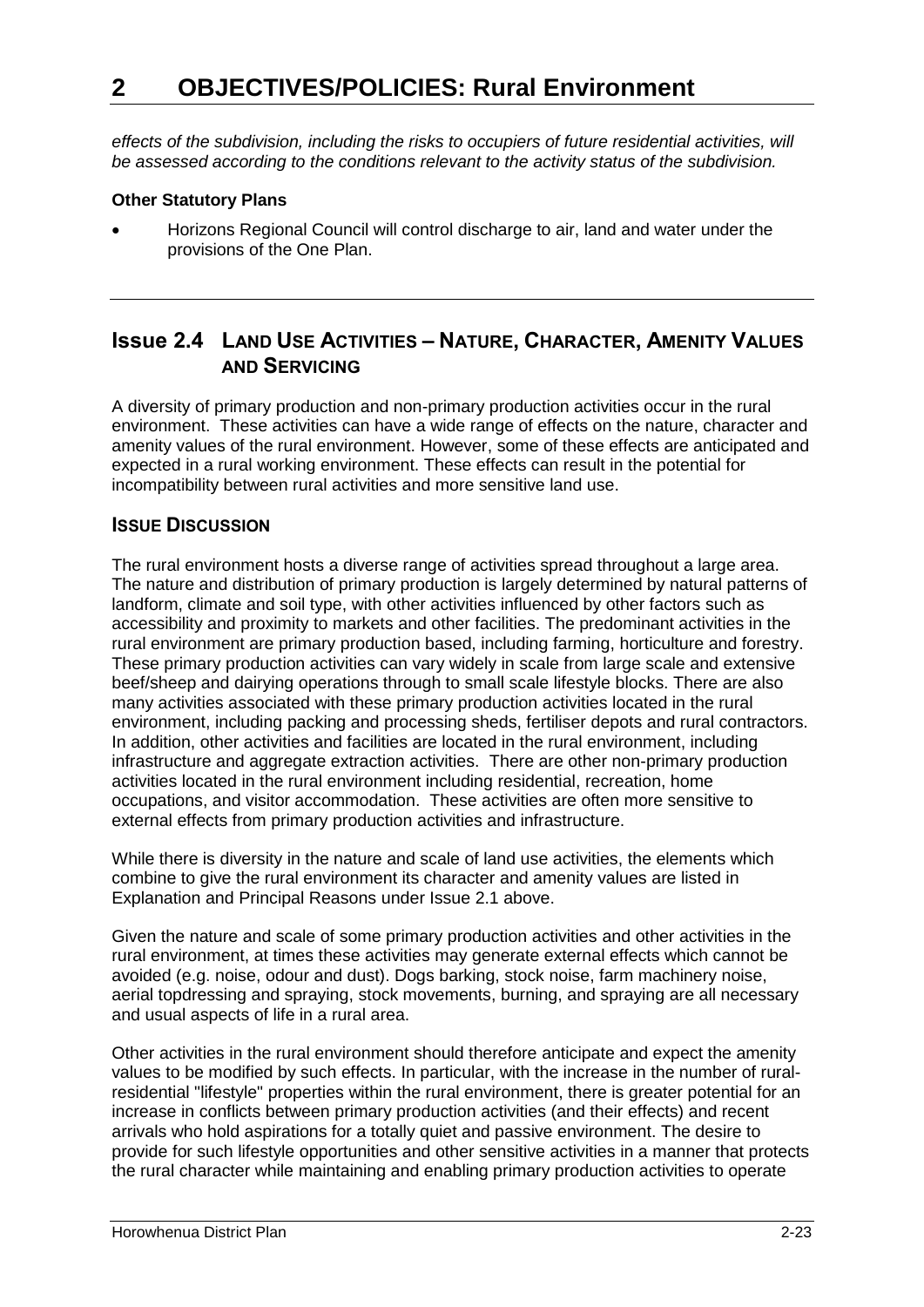without unreasonable restriction is a key challenge in the management of the rural environment.

In managing activities in the rural environment, there are a number of actual or potential adverse effects to be considered. Examples of adverse effects of activities that are of particular concern include:

- Close-density, urban-style residential settlement patterns.
- Inadequate or inappropriate disposal of wastes.
- Noise disturbance.
- Offensive and unabated smell.
- The potential for adverse effects from off target spray drift and complaints due to agrichemical spraying being undertaken.
- Encroachment into the privacy of rural dwellings.
- Effects of additional traffic and new intersections/entrance ways on the safety of rural roads.
- Inappropriate advertising signage which detracts from visual amenity or road safety.

# **Objectives & Policies**

## **Objective 2.4.1 Land Use Activities – Nature, Character, Amenity Values and Servicing**

To enable primary production activities and other rural based land uses to function efficiently and effectively in the Rural Zone, while avoiding, remedying or mitigating the adverse effects of activities, including reverse sensitivity effects caused by new activities on existing activities, in a way that maintains and enhances the character and amenity values of the rural environment.

# **Policy 2.4.2**

Provide for the establishment and operation of primary production activities which rely on a location in the rural environment, provided they meet minimum environmental standards reasonably necessary to avoid, remedy or mitigate any adverse effects without unduly affecting landowners' ability to use their land productively.

# **Policy 2.4.3**

Provide for the establishment and operation of new non-primary production activities and the ongoing operation of existing lawfully established activities which are compatible and/or associated with primary production activities in the rural environment provided they meet minimum environmental standards to avoid, remedy or mitigate any adverse effects.

## **Policy 2.4.4**

Control and manage the establishment and operation of a range of other land use activities, including sensitive activities, in the rural environment to ensure their adverse effects on the environment (including reverse sensitivity effects on existing lawfully established activities) are avoided, remedied or mitigated.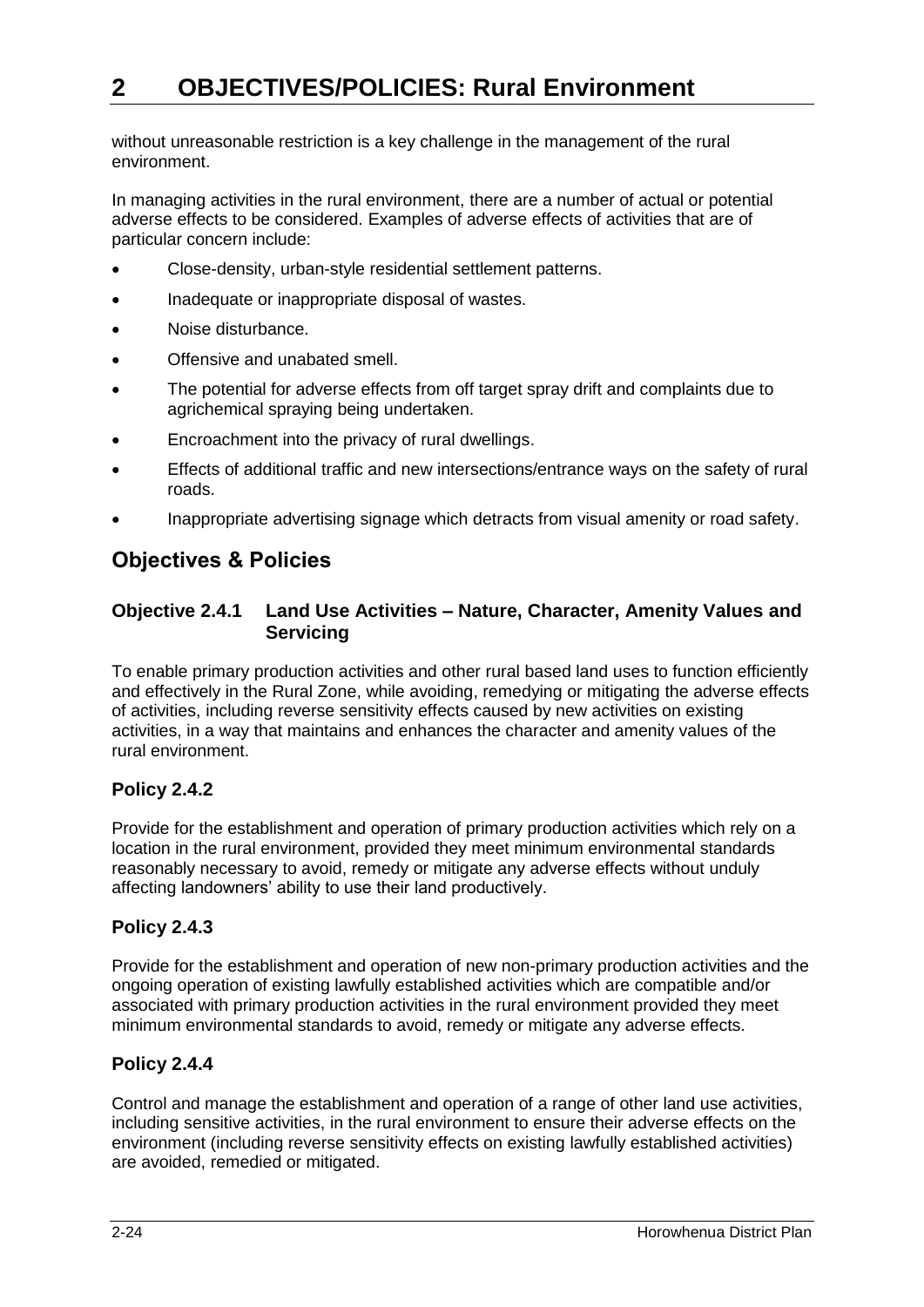# **Policy 2.4.5**

Manage any activity which does not meet minimum standards by assessing on a case-bycase basis to ensure the adverse effects on the environment are avoided, remedied or mitigated.

# **Policy 2.4.6**

Ensure that all activities within the rural environment manage and dispose of wastes in a manner that does not create a nuisance and that avoids, remedies or mitigates adverse effects on amenity values.

## **Policy 2.4.7**

Avoid, remedy or mitigate the impact of buildings on the rural landscape and maintain overall low building density and building height throughout the rural environment.

## **Policy 2.4.8**

Provide for a principal residential dwelling and family flat that supports the primary production and/or lifestyle role of the property, with the family flat a secondary building that is minor in form and scale compared to the principal residential dwelling.

#### **Policy 2.4.9**

Manage the effects of additional dwellings on the rural land resource, life-supporting capacity of soils and the character and amenity values of the rural environment, recognising any farm worker accommodation should be located and related to the scale and intensity of the primary production activities on site.

## **Policy 2.4.10**

Avoid, remedy or mitigate adverse effects on rural privacy and rural character in the Rural Zone by maintaining road and site boundary setbacks for all buildings, while recognising the degree of privacy and rural spaciousness is different in areas comprising existing smaller rural-residential lots.

## **Policy 2.4.11**

Manage potential reverse sensitivity conflict between primary production activities and sensitive activities through appropriate separation distances or other measures, while giving priority to existing lawfully established activities.

## **Policy 2.4.12**

Avoid, remedy, or mitigate any adverse environmental effects of shading of roads and reduction in rural amenity caused by tree shelterbelts or plantation forestry on adjacent and adjoining properties.

## **Policy 2.4.13**

Avoid, remedy or mitigate any adverse effects upon residential properties or road safety caused by lighting or glare from any source.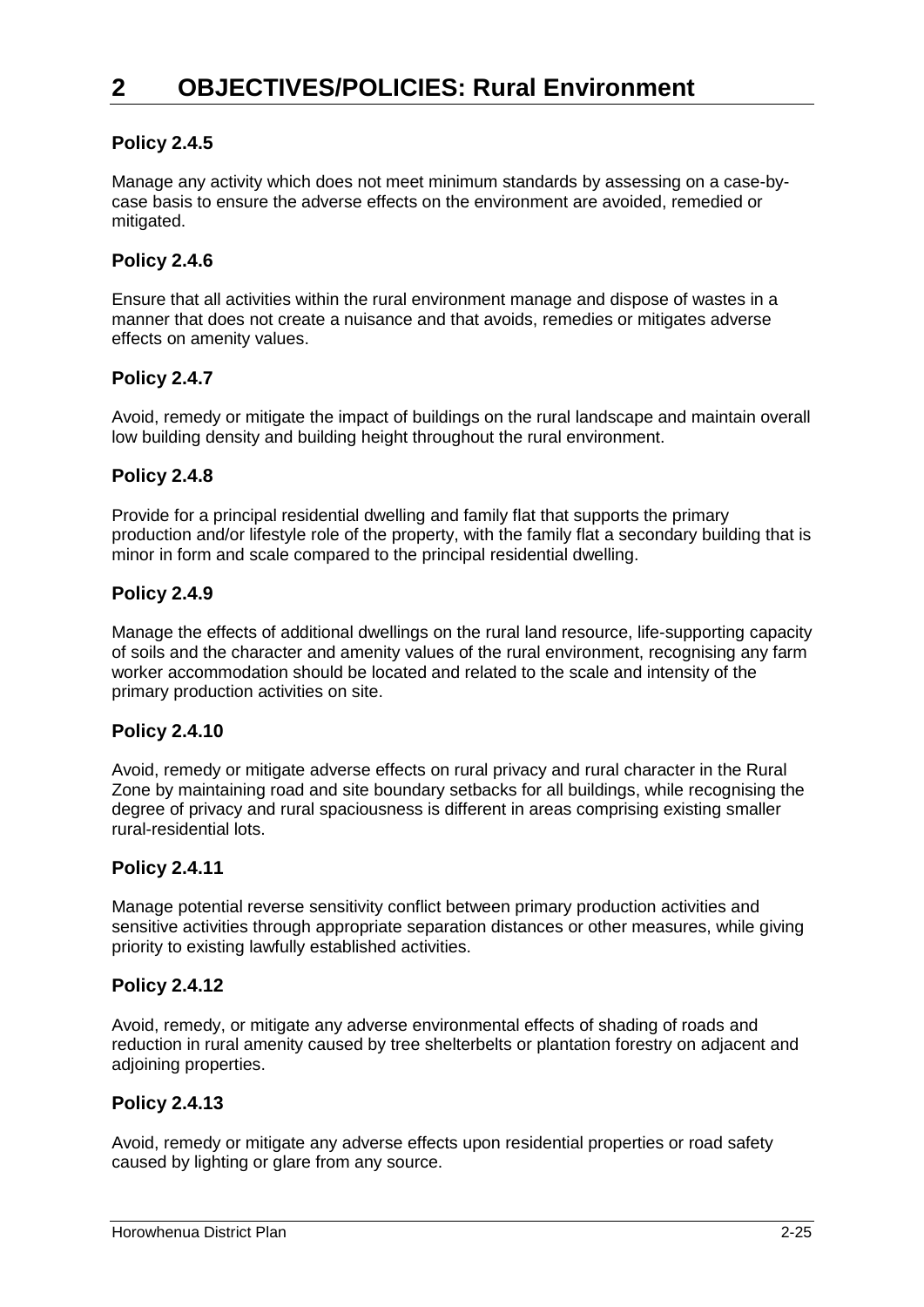## **Policy 2.4.14**

Avoid, remedy or mitigate, where necessary, any offensive or objectionable odours likely to affect the amenity of residential properties or buildings and other sensitive activities.

## **Policy 2.4.15**

Maintain separation distances between residential activities and intensive farming activities and effluent storage, treatment and disposal systems so as to minimise adverse effects (including reverse sensitivity effects) for all activities.

## **Policy 2.4.16**

Ensure that land use activities, subdivision and development adjoining the National Grid, the State Highway network and the North Island Main Trunk Railway Line avoid, remedy or mitigate any adverse effects on the safe and efficient operation of the electricity transmission, roading and rail networks.

## **Policy 2.4.17**

Maintain overall day and night time noise conditions at levels compatible with the amenity and activity present in the rural environment.

#### **Policy 2.4.18**

Ensure that effects of increased traffic or changed traffic type or change to road access do not compromise the safe and efficient operation of any road or adversely affect the safe and convenient movement of people on public roads.

## **Policy 2.4.19**

Provide for a limited amount of signage located on the site to which the activity relates to minimise the effects on the rural environment.

#### **Policy 2.4.20**

Restrict the amount of remote advertising signage in the rural environment and the adverse visual effects on rural amenity through a proliferation of road-side advertising signs.

## **Policy 2.4.21**

Protect the Levin Wastewater Treatment Plant in Mako Mako Road from the effects of reverse sensitivity.

#### **Policy 2.4.22**

Recognise the existence of aggregate extraction activities in two locations on the Ohau River and protection them from reverse sensitivity effects by managing the establishment of new dwellings nearby.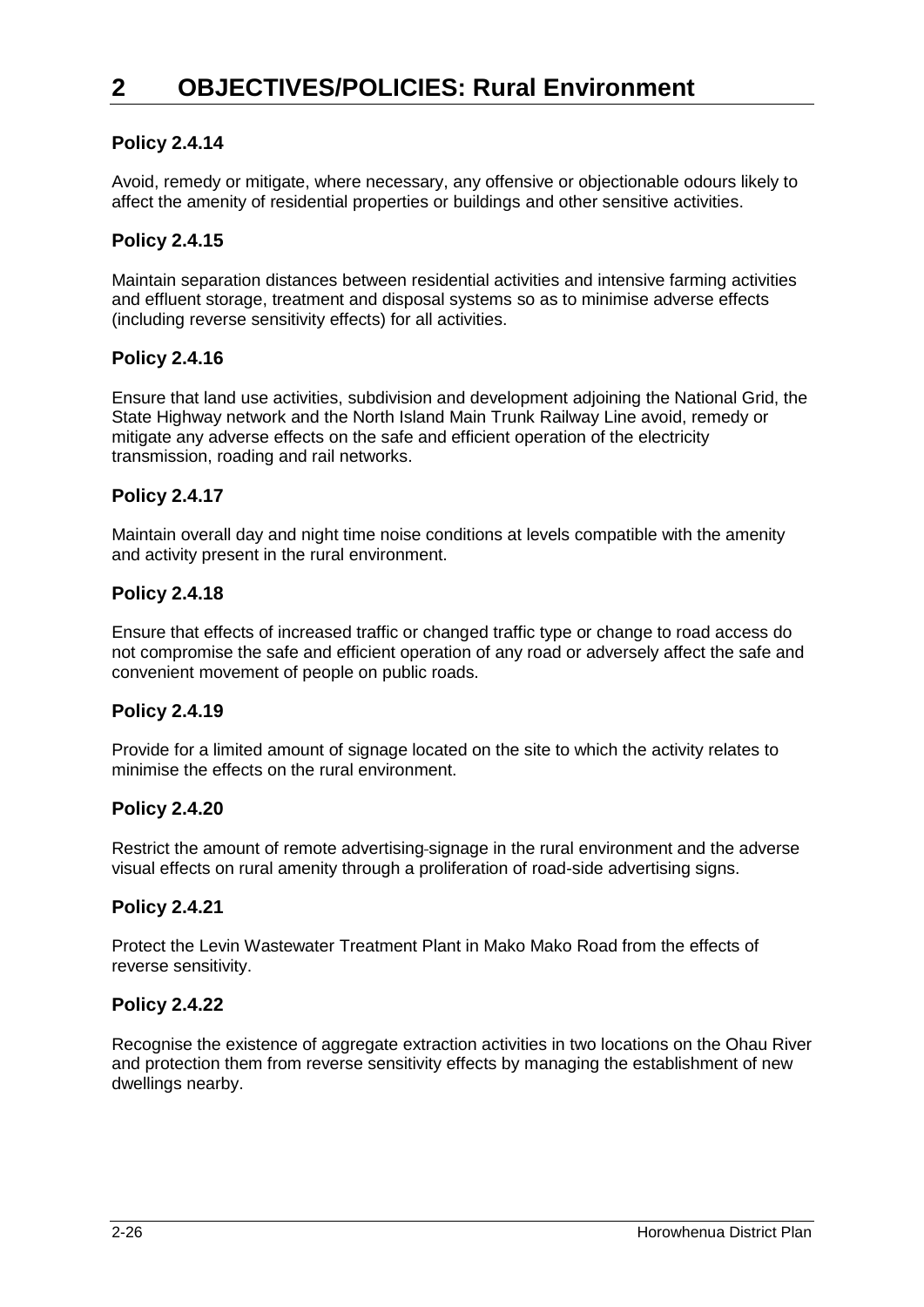# **Policy 2.4.23**

Manage the establishment and operation of aggregate extraction activities recognising these activities are constrained by the location of the resource, while ensuring the adverse effects on the environment are avoided, remedied or mitigated.

## **Explanation and Principal Reasons**

Primary production activities rely on a rural location due to the existence and availability of natural and physical resources. Providing for primary production and other associated activities enables these resources to be utilised in a sustainable manner, without unduly hindering or controlling these activities. Minimum standards are applied to ensure any significant adverse effects of these activities are avoided, remedied or mitigated (e.g. building setbacks, maximum noise levels, planting standards).

Many other activities (e.g. vegetable and fruit packing, rural contractors yard) are appropriate in a rural setting and can establish and operate without compromising the core primary production activities in the rural areas. In addition, other activities can rely on a rural location as this is where the resource is located (e.g. infrastructure, electricity generation, quarries and gravel extraction), and/or due to its linear nature and the need to traverse districts and regions (e.g. transmission lines, roads and rail). Minimum standards are also applied to these other activities to ensure their adverse effects are avoided, remedied or mitigated.

Conversely, some other activities (e.g. commercial, retail, industrial) are inappropriate in the rural area where they may be incompatible with the rural character and amenity values, or create conflict with other existing lawfully established activities. In addition, these other activities may introduce urban characteristics or features, and they lend themselves to be more appropriately located in an urban location, where the servicing, infrastructure and facilities can assist in avoiding, remedying or mitigating their adverse effects.

There are various pressures on the character and amenity values of the rural environment from the wide range of activities. Buildings and structures are associated with most activities, and the location, scale and density of buildings can adversely affect rural character and amenity values. As part of this it is recognised that additional dwellings for farm worker accommodation may be required on larger rural properties. Typically, rural character and amenity values are where buildings and structures are at a relatively low non-urban density with generous setbacks from external property boundaries and where the height, scale, density and number of buildings do not dominate the landscape and spacious and open space qualities of the rural environment are maintained.

Existing areas of smaller rural-residential properties need to be recognised, where the level of spaciousness and privacy is different compared to the typical rural lot sizes. Appropriate levels of development and amenity protection for these denser areas of the rural environment require consideration of context, compared to the areas of the rural environment which display all the attributes listed in Issue 2.4.

Activities can also have external effects which are out of character and unacceptable in the rural environment. These external effects can degrade the characteristics and values of people in the rural environment, including privacy, rural outlook, spaciousness, ease of access, clean air and, at times, quietness. Inappropriate level of vehicle movements and parking, excessive out-of-character noise, and obtrusive or excessive signage can also degrade these values.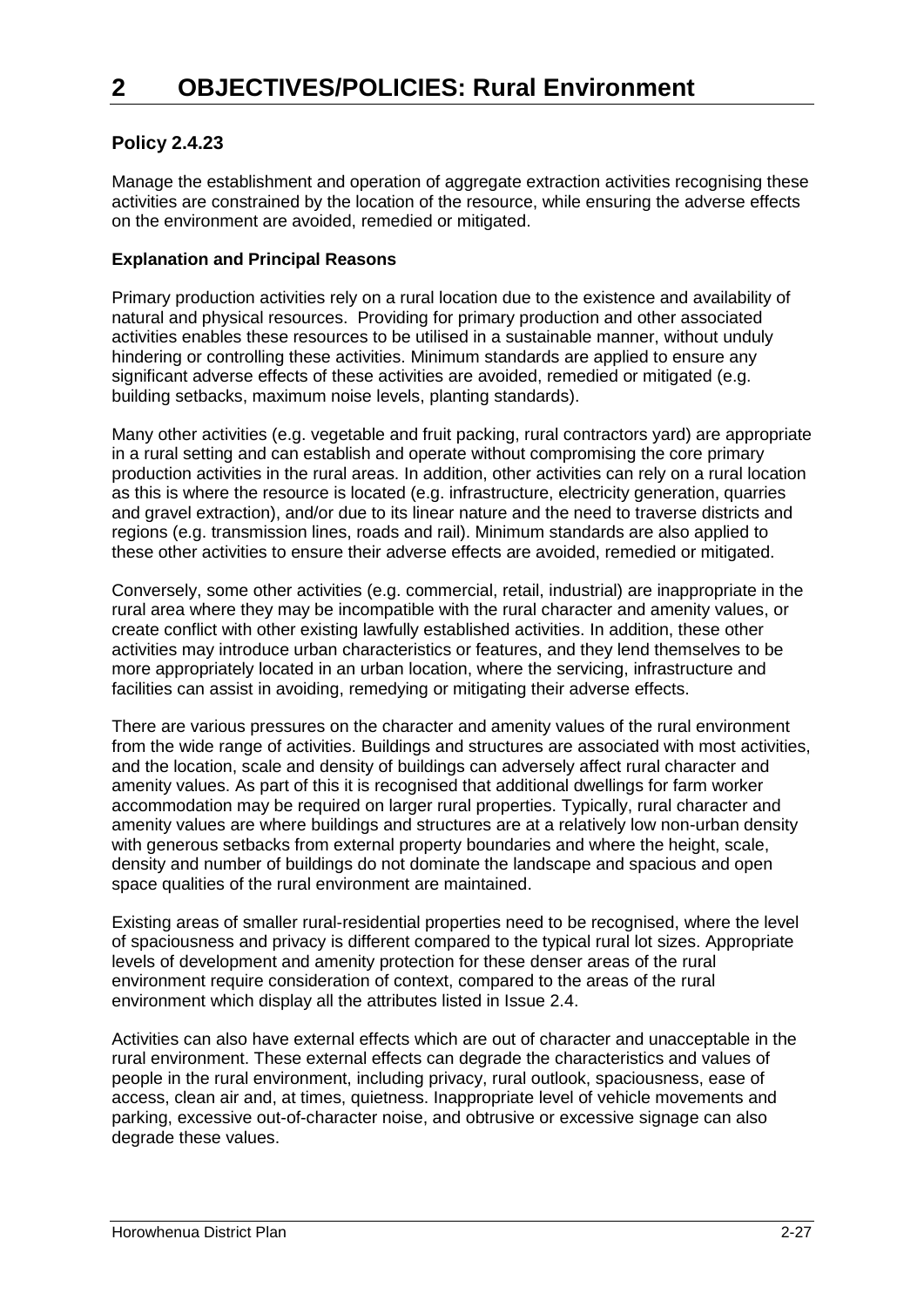With the absence of reticulated services in rural areas, an on-site water supply is required as well as managing and disposing of all wastes. The nature, location and scale of the activities can influence the on-site servicing requirements. The individual water supplies and on-site management of waste can have adverse effects in addition to the activity itself. The Regional Council is responsible for all waste discharges to land, water and air, which are managed under the One Plan. The District Council is responsible for managing the use of land, including waste where it causes a nuisance or adversely effects amenity values.

Signs are erected for a range of purposes, such as specific identification of any site or building, providing directions or information, or for promoting forthcoming events. Therefore, signs have a role in providing for the needs of the community. However, signs can have adverse environmental effects, particularly on visual amenity, and may conflict with traffic and safety in the District. In particular, rural environment and visual amenity can be compromised by a clutter of signs or signs of an inappropriate character. These effects are especially relevant for remote advertising signs along major transport routes in the District which can create adverse visual amenity effects as well as a hazard to motorists in terms of being a distraction.

Provision is made for signs which are generally accepted as essential for the provision of information with some restrictions on size and location. Forms of signage which are considered to be undesirable because of their potential adverse effects on visual amenity and traffic safety require resource consent. This approach enables Council to consider their suitability with respect to matters of traffic safety and visual amenity.

Habitable buildings within an 800 metre buffer of the Levin Wastewater Treatment Plant, as shown on the Planning Maps, are controlled activities. This provision is necessary to protect the plant from the effects of reverse sensitivity. Reverse sensitivity is a term used that is the effect that new development may have on activities already occurring in an areas and usually results from people in a new activity, complaining about the effects of existing activities, in this case the wastewater treatment plant. The concept recognises that it can be appropriate to restrain new activities to existing activities, particularly key infrastructure. The restraint is limited to the control Council can exercise requiring, where appropriate, that resource consents be granted on the condition that the activity be subject to the restraint of a covenant being registered against the title of the land to be used for the controlled activity, to the effect that owners, lessees or successors entitled, acknowledge the presence of the wastewater treatment plant in the vicinity and will not seek to constrain its continued lawful operation. Reverse sensitivity can also exist where sensitive activities locate in close proximity to existing primary production activities, leading to complaints about the existing lawfully established activity.

# **Methods for Issue 2.4 & Objective 2.4.1**

## **District Plan**

- A Rural Zone will be identified in the Planning Maps.
- Rules will specify permitted activities and conditions and standards derived from the above policies.
- Rules will specify the resource consent requirements for activities that do not meet standards.
- Assessment of environmental effects through the resource consent process for development and subdivision proposals.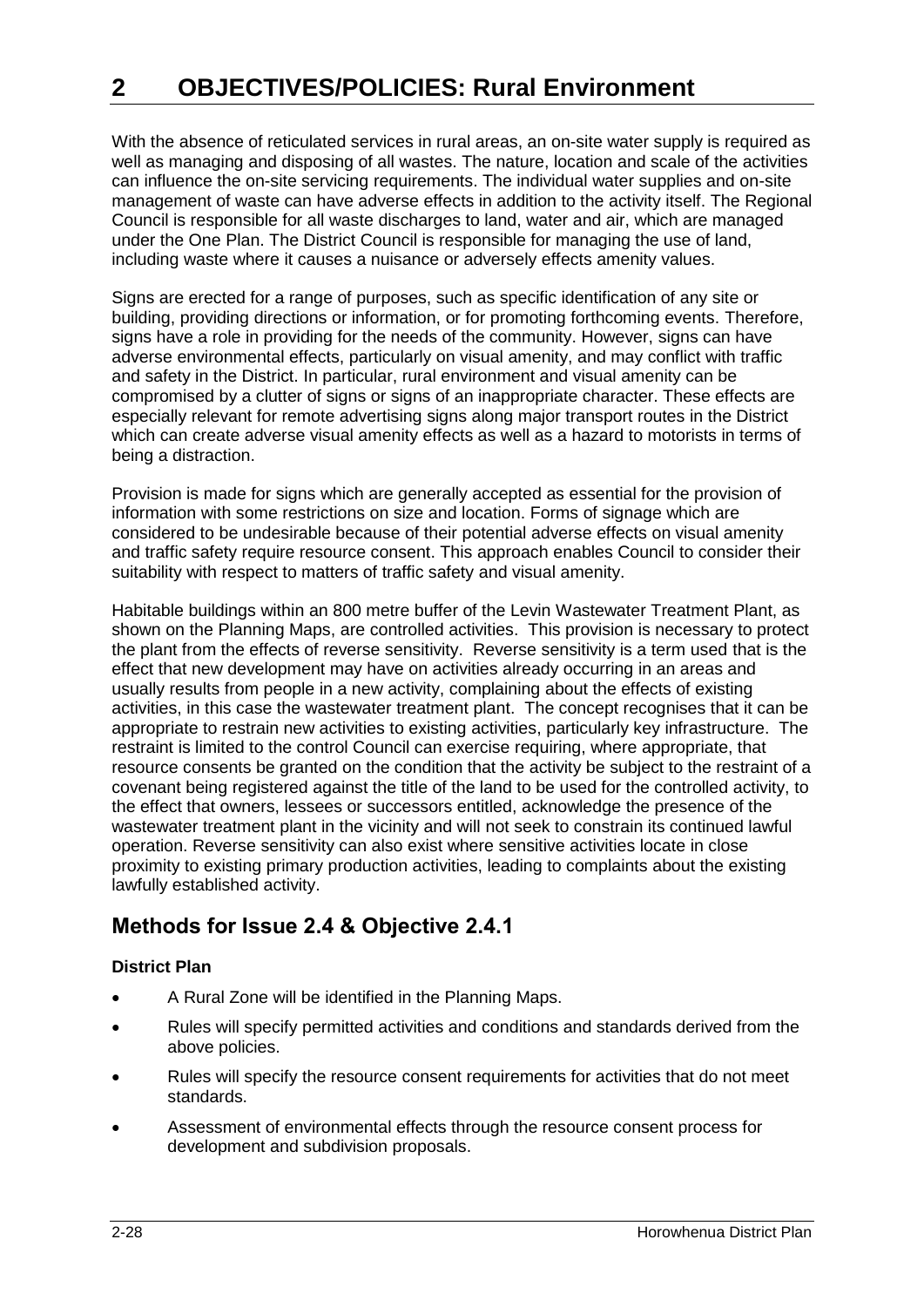- In assessing resource consent applications the Council will have regard to relevant industry codes of practice/guidelines, e.g. EnviroPork™: Pork Industry Guide to Managing Environmental Effects, NZ Pork Industry Board, Version 1, 2005.
- Council will encourage land users to use Codes of Practice and other good practice guidelines.

*Standards expressed as District Plan rules are considered to be the most appropriate and effective method of maintaining minimum standards for the matters over which the Council has jurisdiction. Rules provide certainty for resource users and for neighbours which is important for community understanding of what environmental quality is expected.*

#### **Other Statutory Plans**

 Horizons Regional Council will control discharge to air, land and water under the provisions of the One Plan.

# **ANTICIPATED ENVIRONMENTAL RESULTS**

The environmental results for the rural environment which are anticipated to result from the combined implementation of the above policies and methods are as follows:

- 2(a) An adequate supply of versatile land (including Land Use Capability (LUC) Class 1 and 2) will continue to be available to meet the reasonably foreseeable foodproduction needs of future generations.
- 2(b) Primary production activities are the principal land use complemented by other compatible activities which efficiently use the natural and physical resources in the rural environment.
- 2(c) Diversity of activities within the Rural Zone that are compatible with the rural environment in nature, scale, amenity and character.
- 2(d) The low-density of settlement and the special rural landscape character will be maintained.
- 2(e) Avoidance of subdivision on land subject to natural hazards or potential natural hazards where the potential adverse effects cannot be avoided, remedied or mitigated.
- 2(f) Avoidance of subdivision where it could accelerate or worsen the risk of natural hazards
- 2(g) Limited or no increase in conflicts between residential activities and adjacent primary production activities or other land uses and physical resources.
- 2(h) Maintenance of rural character and rural amenity values throughout the District's rural areas in accordance with the particular character and qualities of the individual landscape domains.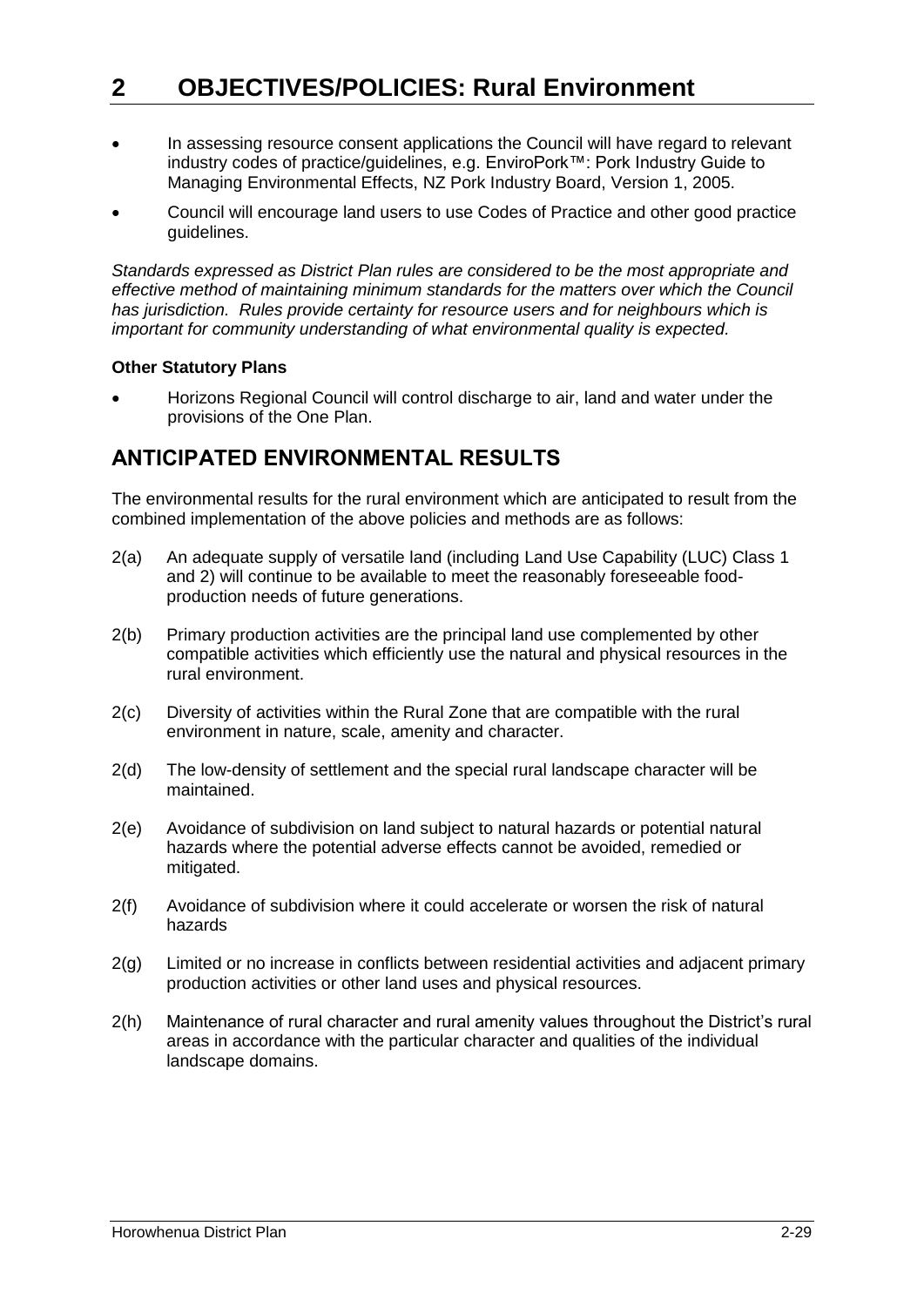# **Appendix 1: Rural Environment Landscape Assessment**

A Landscape Assessment of the Horowhenua rural environment, has been undertaken and identified 10 Landscape Domains (Areas).

The Landscape Assessment has considered several layers of information in determining the location of the Landscape Domains. In some cases the boundary between two Landscape Domains is a very distinct and an identifiable point, in other cases the boundary is blurred as the transition between the different Landscape Domains occurs over a larger area. Despite this the boundary between the Landscape Domains has been identified as a single line and it is important to realise that where this occurs the Domain may contain features or landscape characteristics that are the same or similar to those identified within an adjoining Landscape Domain. As detailed in the Landscape Assessment Report (*Landscape Assessment of the Rural Environment of the Horowhenua District, October 2008*) many adjoining Landscape Domains do share some similarities, however it is the overall combination of characteristics together with their context that gives each Landscape Domain its own identity.

The important characteristics such as the landscape character, visual quality, sensitivity, opportunities and constraints that distinguish each of the 10 Landscape Domains are summarised from this Assessment report and are set out below. The summary is designed to assist with the understanding of the Landscape Assessment Report and is not intended to change the meaning of the Assessment report itself.

#### **1. Coastal Environment**

#### LANDSCAPE CHARACTER

The Coastal Environment contains a mix of both mobile and stable dune systems. Although primary production is not the dominant element in this domain, pine forestry covers a large proportion of the dunes in the area.

#### Landform

The dune systems result in a dynamic landscape, with the strong prevailing winds contributing to the constant movement of sand on the dunes near the coastal edge. Hollows between the dunes provide dune lakes and swamps where the water table is elevated. This area also includes the estuaries for the District's lakes.

#### Landcover

Apart from exotic forestry, land cover is predominantly sand dune species and exotic pastoral grasses. In the estuarine areas particularly, there are significant areas of indigenous vegetation which support a wide range of indigenous fauna. The remnant wetland and kanuka/manuka forest areas also provide important habitats.

#### Landuse

Land use in this area is restricted to exotic plantation forestry and some pastoral farming. There is increasing residential development in the coastal settlement and there have been some areas which have experienced subdivision development in the rural coastal areas outside the existing settlements. This domain also accommodates infrastructure such as Council's wastewater treatment schemes and landfill site.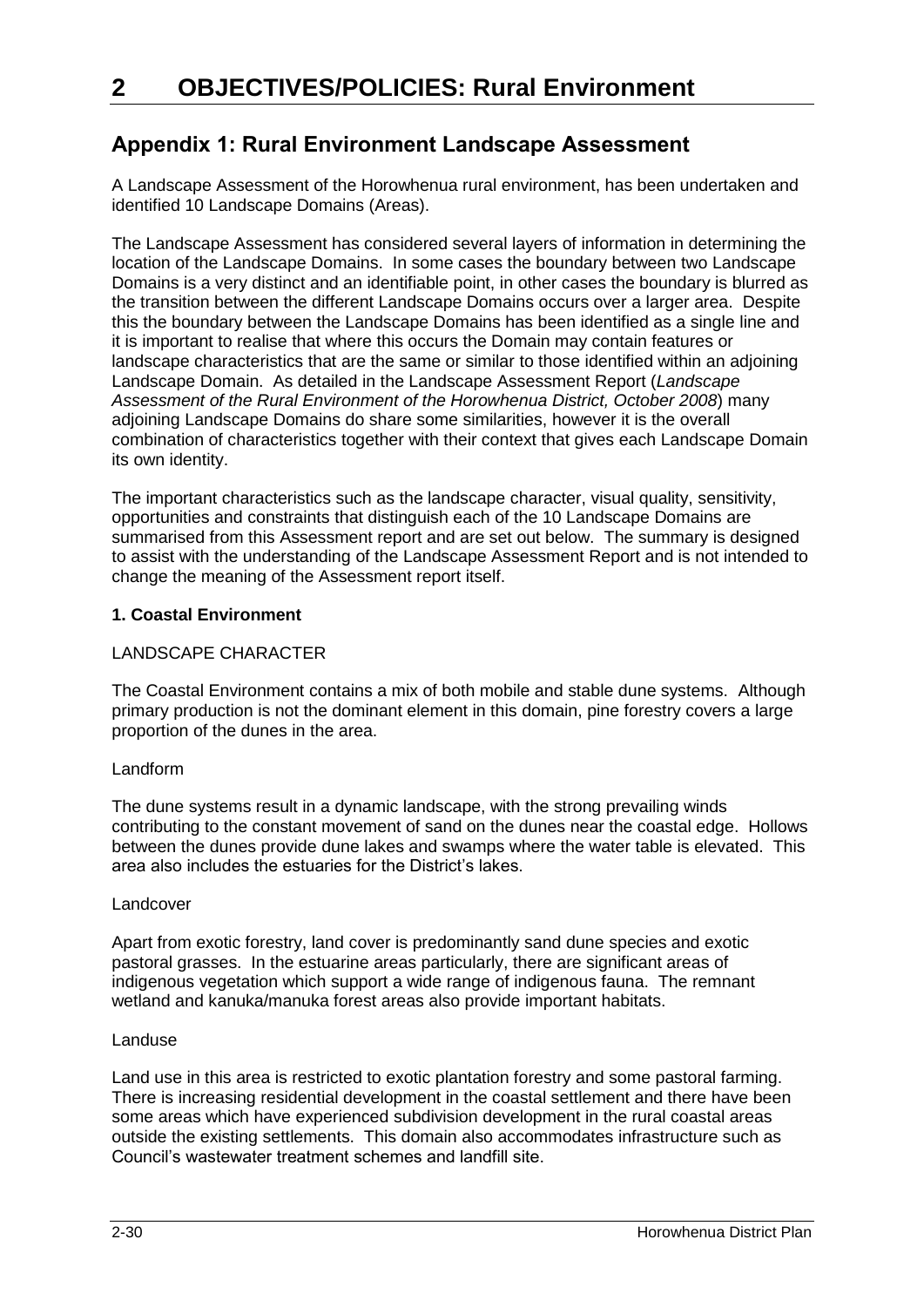#### VISUAL QUALITY

#### Natural Science Factors

The unique parabolic dune system has high value, due to its rarity and the impressiveness of the large dune ridges. Additionally, the dune system is fragile and is easily damaged through modification. The estuaries are also specific to this district's coastline and support a wide range of indigenous fauna.

#### Aesthetic values

The aesthetic values for this domain stem directly from the natural values in this environment, described above.

#### **SENSITIVITY**

The uniqueness and dynamism of the coast and its processes result in a high level of sensitivity to modification.

#### Visual absorption capability (VAC)

The VAC for this domain is reduced through its very simple but distinctive landscape character. The only exception to this would be in the areas of large pine plantations, or where modification has already occurred to the extent that the character has almost gone completely.

#### OPPORTUNITIES AND CONSTRAINTS

The existing coastal settlements present opportunities for expansion as identified in the Horowhenua Development Plan. Any future development should provide ecological and amenity benefits through design that enhances biodiversity from the rehabilitation of wetlands and the planting of appropriate indigenous coastal vegetation.

The forested dunes can provide screening and absorption of development where this is carefully located. Alternatively, sites currently with a forestry cover also provide opportunities for development that promotes the planned harvesting of the pines and the replanting of the sites with indigenous, local dunal species.

The limited road access from SH1 to the coastal settlements places constraints on where development can be successfully located, in terms of existing infrastructure and community building.

While development can enhance degraded sites, the Coastal Environment has particular and unique ecosystems and biological processes that require protection. This includes the integrity of the dune formations and protection of them from modification; the functioning of wetlands and swamps; and protection of the high water tables, aquifers and other hydrological systems, above and below ground.

This environment also provides habitats for a range of indigenous fauna; some of which are at risk from the modification of the environmental elements described above. This includes indigenous fish species, wading birds and those that nest within the dunes.

This environment is known for the presence of cultural sites of importance to Tangata Whenua.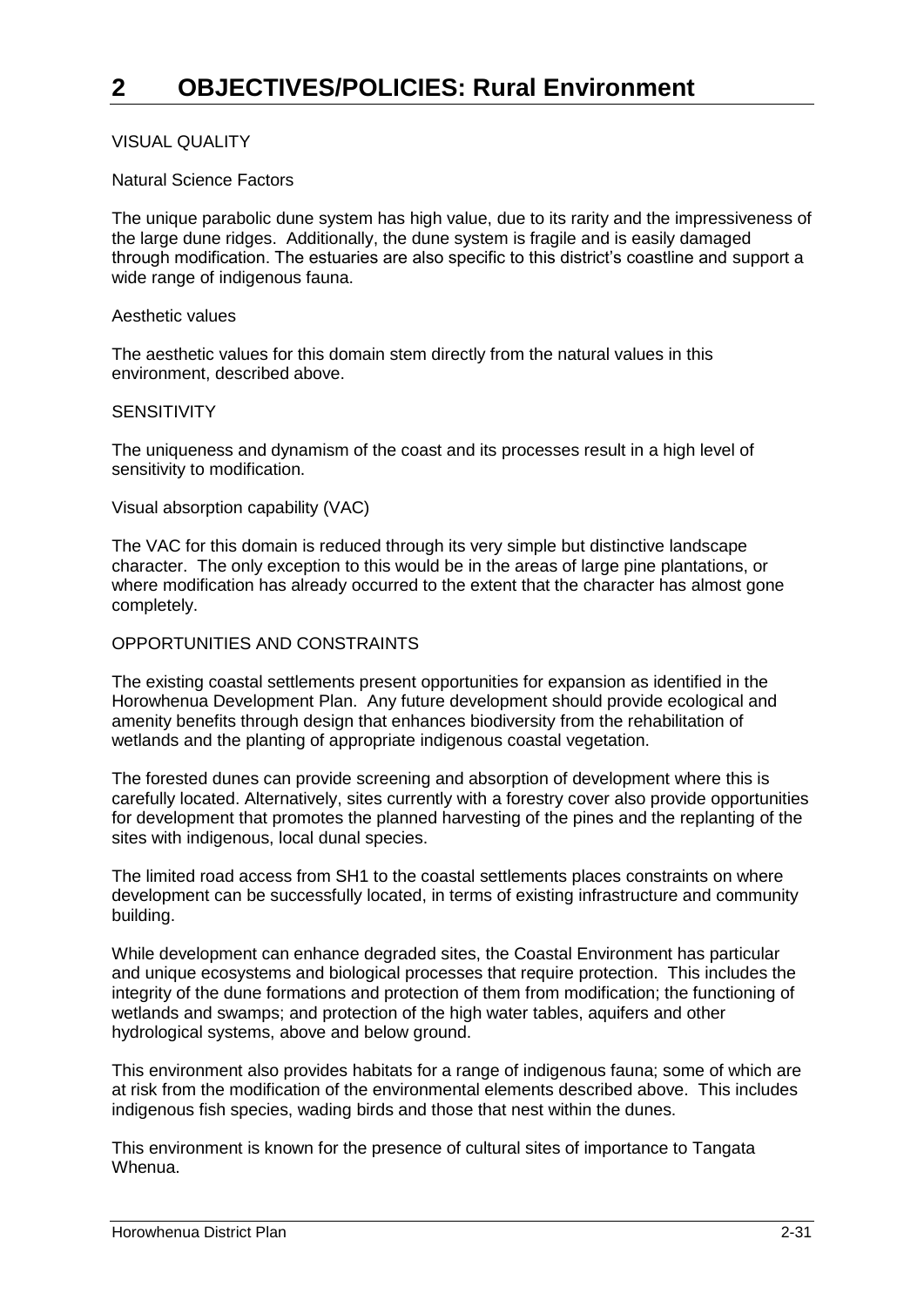The dunes in the Coastal Environment are an important characteristic of the area, by virtue of being visible from much of the district, they form part of the character of the district itself. Construction on or modification to the dunes that would be visible or that would potentially adversely affect the environmental sensitivities of the dunes, should be restricted.

#### **2. Foxton Dunefields**

#### LANDSCAPE CHARACTER

The Foxton Dunefields landscape domain is located between the Coastal Environment domain and the Moutoa-Opiki Plains domain. The landscape is characterised by the dissected parabolic dunefields, large areas of pastoral grazing and pine forestry, resulting in an active topography with diverse vegetation cover.

#### Landform

The linear dunes stretch some 20km plus in a northwest-southeast orientation. The age of the inland dunes (which began accumulating 6500 years before present (BP)) means the dunes are stable, and the planting of forestry has further settled the elevated areas and contributed to the developed soil surface. Some modification to the dunes has occurred to allow for the use of irrigation devices, but in general the dunes remain intact and are a distinctive landscape element of this domain.

Nearer the coast, the dunes are younger but are also stable with large areas covered in exotic forest plantations.

The inter-dunal areas still contain some important remnant wetland areas, including Lake Koputara, however most swamp areas have been drained and are used for grazing. High class soils (LUC 1 and 2) are found in the south-western part of the domain where it extends to the fertile river terraces.

Despite the significant modification through pastoral and forestry activities, the area contains some remnant areas of indigenous vegetation, including Himatangi Scenic Reserve and Roundbush Reserves.

#### Landcover

Due to their age, the dunes themselves would have been forested prior to human occupation of the area. Species within the plant communities would have included tawa, matai, hinau, miro, totara, pukatea and kahikatea. At the time of European settlement, however, clearance by the first people meant the vegetation on the younger dunes was largely bracken fern, scrub, and natural grasses.

Now the dominant cover is pastoral together with forestry plantations. The inter-dunal swamp areas and peaty backswamps would have originally contained swamp forest and wetland species. Where these landforms remain intact, the wetland shrub and reed species still exist.

#### Landuse

Due to the peaty wet soils, flax production was integral to the initial economic growth of the area. At one time 50 mills were operating within a 16 km radius of Foxton. Later reliance on pastoral use meant that the soils became dryer through drainage and flood management, and much of the flax and kahikatea has now gone.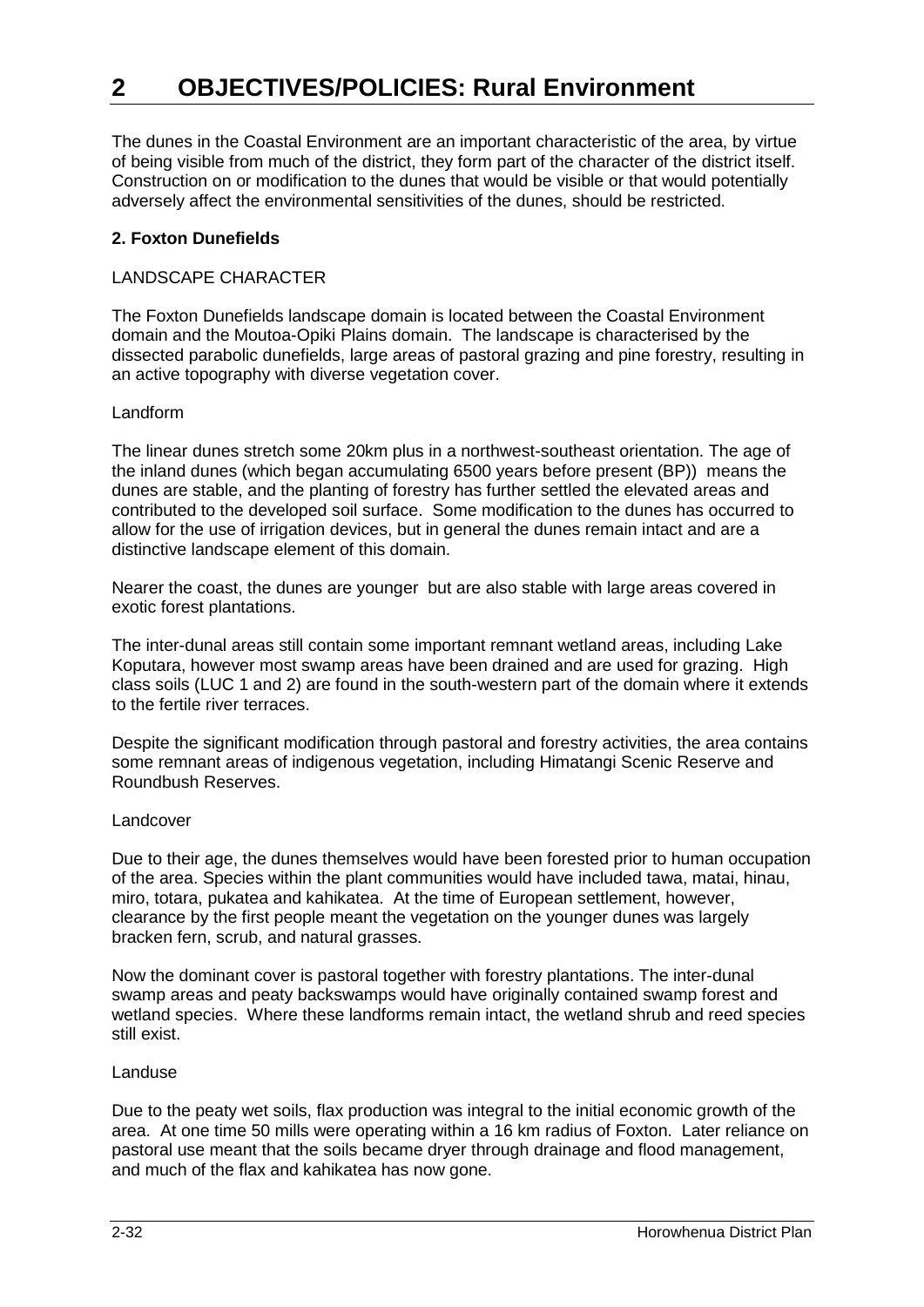Dairy and sheep farming are now the dominant productive activities in the rural area, along with some horticulture, poultry and pig farming.

Rural living associated with production activities occurs throughout the domain. Recent rural lifestyle development is typically located closer to the township of Foxton.

Flood protection measures including the spillway associated with the Manawatu River mean that parts of this domain are only used on a temporary basis.

#### VISUAL QUALITY

#### Natural science factors

The dune field system in this area is unique to the country and contributes strongly to the character of this area. The dunes in this area are the oldest occurring along the coast of the Kapiti and Horowhenua districts and have a high level of value for their rarity and distinctiveness.

The scale and linear form of the dunefield is quite distinct from other local elevated topographical features in the district (such as the terraces and foothills) and is a product of the processes of winds, wave action and hydrology. The linear movement of the dunes inland is a particular characteristic of this domain, and has influenced the location and direction of roads, siting of houses and provided view shafts through to both the Tasman Sea and the Tararua Ranges.

#### Aesthetic values

Deforestation and re-forestation have added other aspects to the quality of the dunes, both in terms of the natural processes and also the aesthetic qualities.

While the forestry emphasises the difference in elevation between the dunes and inter-dunal depressions, it also has the effect of standardising the differences between dunes. The height and dense nature of the vegetation also blocks views within and through the dunes including the extended visual combinations of dunes, wetlands and coastal features that would have been previously available.

The drainage of the wetlands and conversion to pasture has removed the changeable, delicate textures provided by reed species and grasses. However, the usually lush bright green pasture grasses contribute strongly to the perceptions of rural character, providing a sense of openness and expanse.

#### **SENSITIVITY**

The dunes are of high value and are sensitive to modification through earthworks. The rarity of the dune formation, and its importance in contributing to the landscape character of this domain requires continued protection to be afforded to the dunes, in particular.

#### Visual absorption capability

This landscape has relatively simple topography. Its particular character comes from the two visually distinct topographical elements – the inter-dunal flats/hollows, and the extensive, linear elevated forms of the dunes themselves.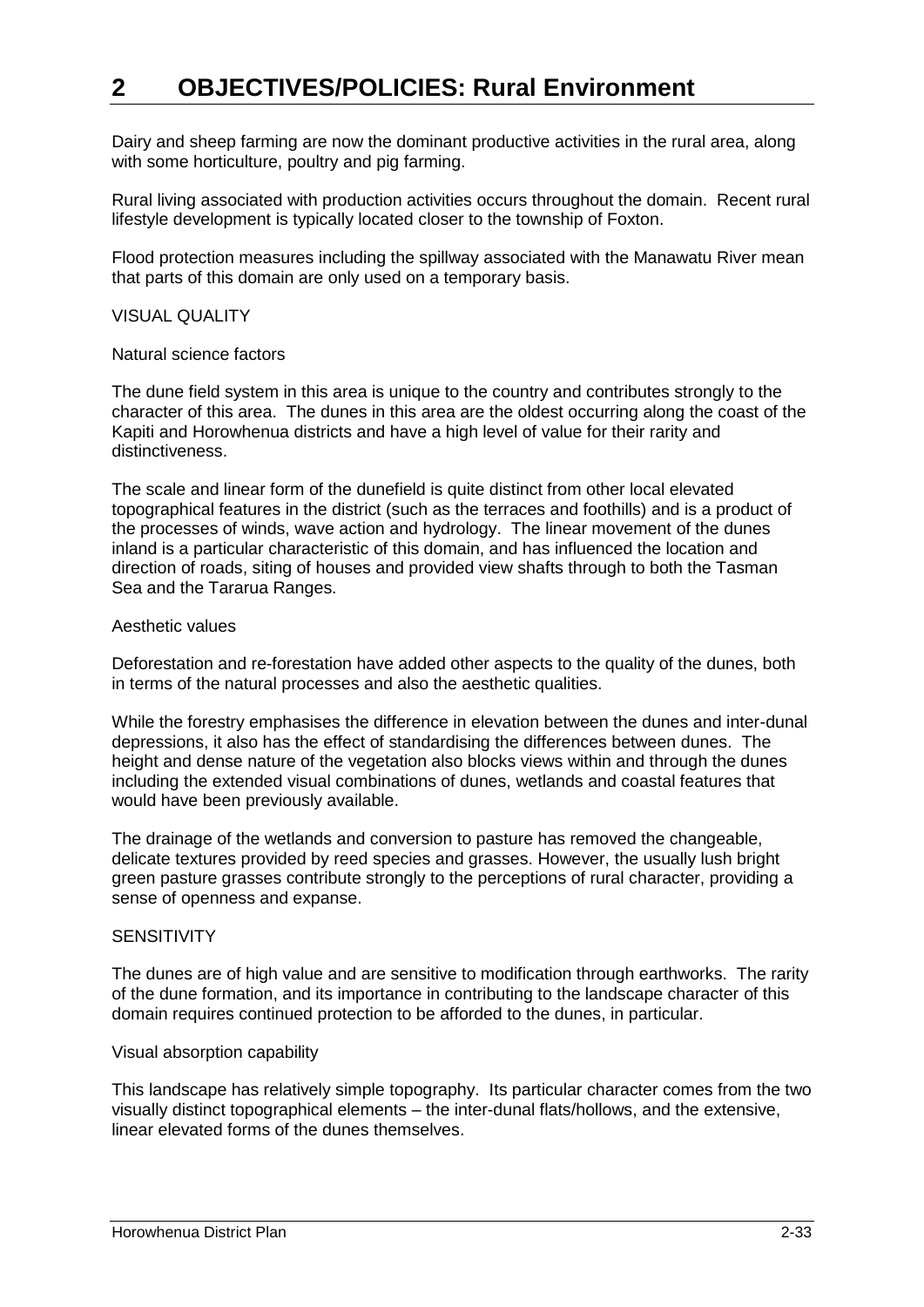This simplicity results in the landscape's ability to absorb change as being low. Structures, landform modification and even alteration in vegetation will impact at a level higher than that in a more complex and varied landscape.

Despite the elevated sites the dunes offer, built structures on the tops of dunes are relatively few and where this has occurred, buildings have been reasonably well integrated through planting and other measures.

#### OPPORTUNITIES & CONSTRAINTS

This is one of the few domains that is not characterised by high class soils. This in itself creates more flexibility for development location, however the distinctive landform and land patterning requires any development, or change in land use, to acknowledge the domain's particular characteristics.

The Foxton township is situated on SH1, however the locations of the main arterial routes within the majority of the domain area are strongly influenced by the dune ridges extending inland. This results in long straight roads running east-west, with few secondary roads intersecting these. This has generally meant that the dune formations have been protected from major modification, and their linear form is somewhat emphasised. It also results in the roads forming permanent view shafts from the mountains to the coast and vice versa.

The existing parcels also reflect the road and dune patterning. The parcels tend to be large, with frontages on the roads and boundaries across the dune ridges indeterminately defined by shelterbelts and/or forestry plantations.

The insertion of additional intersecting roads or significant driveways running perpendicular to the existing roads and cutting through the dunes would be ecologically and visually at odds with the character of this domain.

Settlement types need to acknowledge the integrity of the dune formation. Measures to ensure this include the considered design and location of the development in relation to the strong linear patterning, and the avoidance of the dune ridges when locating fencelines, building sites and structures.

The opportunity exists, to use development as a means to enhance biodiversity through the rehabilitation of wetlands and the dune vegetation cover. The change in land use from forestry to residential development can enhance the ecological and environmental values of the domain, but the process involved in the physical change needs to be carefully staged and managed so as to avoid disturbance of the dune structures and related wetlands, while utilising remaining vegetation for screening and absorption purposes.

The Foxton Dunefields are renowned and unique to the country. Their presence is a dominant characteristic of the area and their form and role in the landscape requires protection from visual degradation or damage from modification.

#### **3. Coastal Lakes**

#### LANDSCAPE CHARACTER

The Coastal Lakes landscape domain is so named because of its proximity to the Coastal Environment domain and the inclusion of dune lakes within this area. It is of a very diverse nature, with high, dry dunes interspersed with low wetland hollows, as well as the major lakes, Waiwiri (Lake Papaitonga) and Waipunahau (Lake Horowhenua).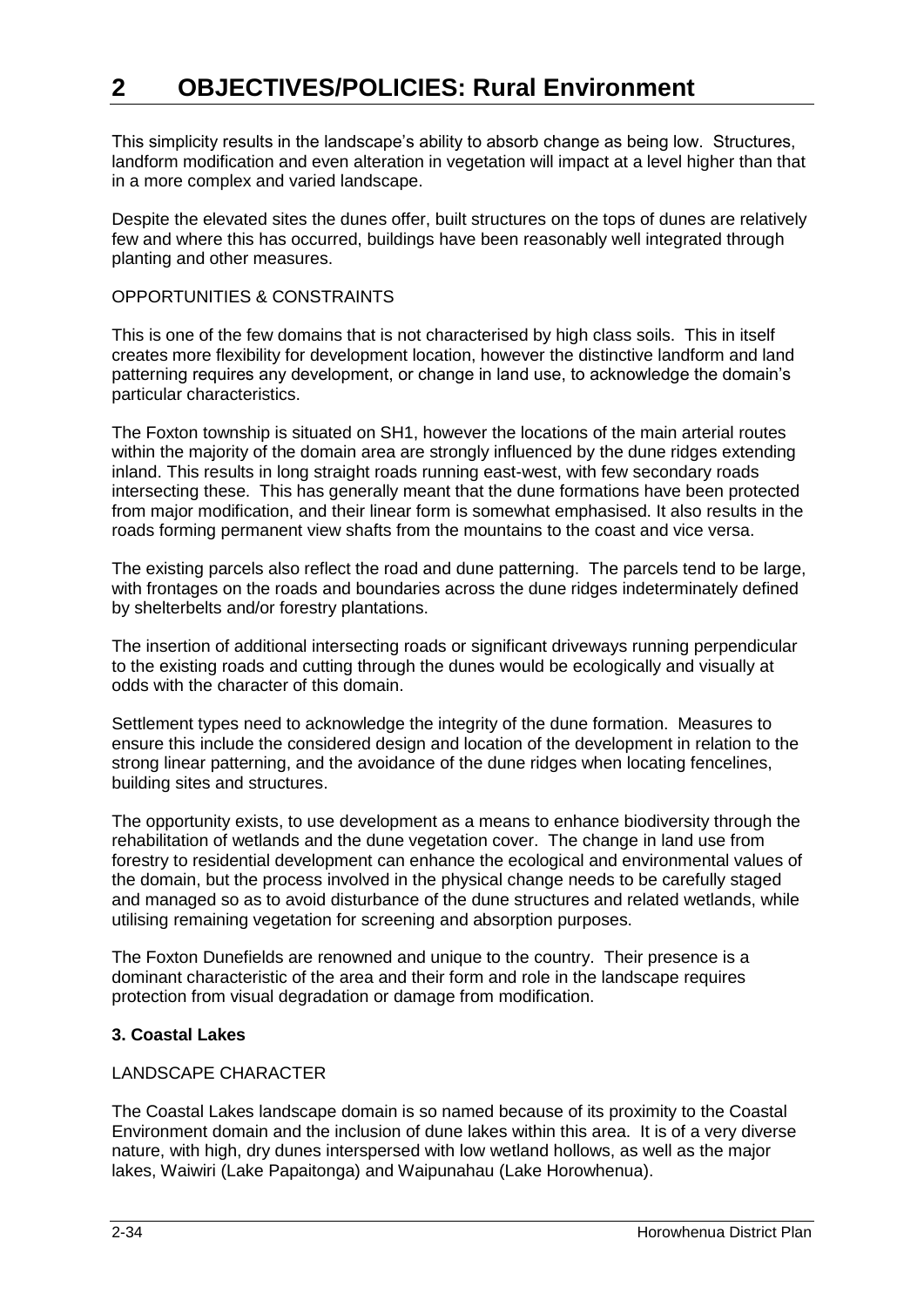#### Landform

Most of this domain consists of parabolic dunefield topography, which extends in a latitudinal fashion over 10km inland. The dunes tend to be of the younger dune-building phase than others in the district, which results in the dunefields not extending so far inland. The topography is no less distinctive. The most significant of the dunes, Moutere Hill can be viewed from most parts of the district.

The natural hydrology within this domain is complex and dynamic, although extensive modification has occurred through the creation of deep channelled drains. Meandering streams and contiguous wetlands maintain their natural patterning under the grid-like drain system. Despite the drainage systems, the elevated water table allows the remaining wetland areas to function naturally and provide habitats for a range of indigenous flora and fauna.

There are a number of freshwater dune lakes in this domain, two of which - Waipunahau (Lake Horowhenua) and Waiwiri (Lake Papaitonga) - are significant natural features which have high historical and cultural values.

Waipunahau – Lake Horowhenua has a surface area of 290 ha and an average depth of less than 2 metres. It is drained by a single outlet, Hokio Stream, and the lake level is controlled by a weir within this outlet. Water input is received from both surface flow and groundwater, the latter via a number of submerged springs.

Waiwiri - Lake Papaitonga is a 61.8 ha dune lake with two islands, Motukiwi and Motungarara. It is located within a 122 ha protected a scenic reserve, managed by the Department of Conservation (DoC).

Soils are generally low nutrient sands, except in areas adjacent to the Manawatu River margins where peaty wet soils exist. Isolated pockets of high class soils are found near the two lakes, but otherwise these are not the dominant soil class of this landscape.

#### Landcover

Much of the dunefield near the coast has been planted for extensive commercial forestry production. A mix of scattered small-scale forests occur on the residual dunes while pastoral activities are undertaken on the low and inter-dunal areas.

The Lake Papaitonga scenic reserve is a significant habitat for indigenous flora and fauna. The remnant bush areas scattered throughout the area and the functioning wetland swamps also provide habitat for indigenous fauna.

#### Landuse

The domain includes extensive areas of pastoral grazing which tends to occur mainly on the inter-dunal flats. The dunes themselves are generally utilised for exotic forestry and for the location of dwellings associated with farming activities.

Although occurring on a more isolated basis the domain also includes horticulture activities and activities that are not generally conducive to rural-residential development such as the timber saw mill.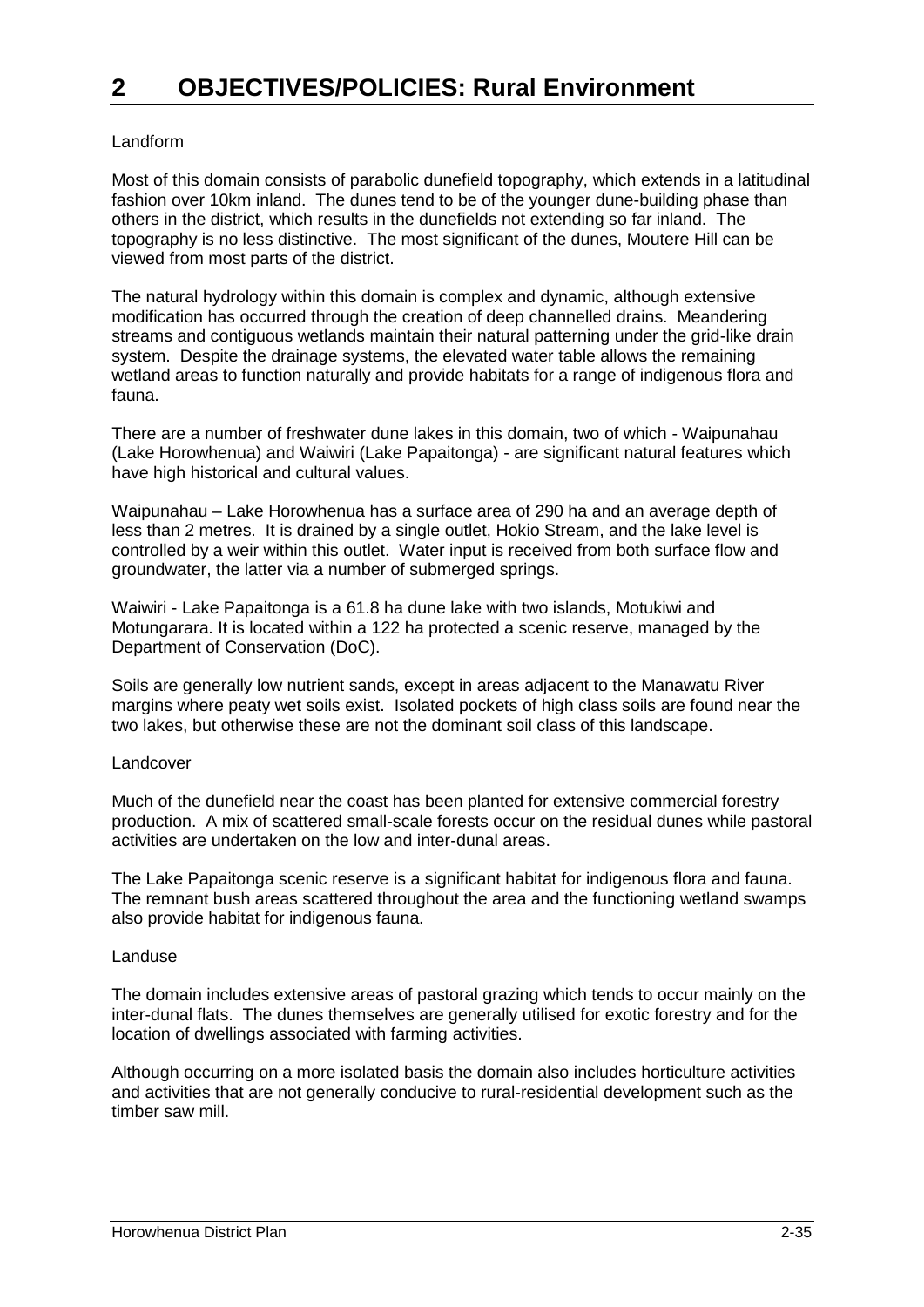#### VISUAL QUALITY

#### Natural science factors

The diverse nature of this landscape domain, despite the modification that has occurred, results in a fairly high level of natural value. This is, of course, enhanced by sites such as Waiwiri - Lake Papaitonga and Waipunahau – Lake Horowhenua.

The dunes in the Coastal Lakes domain are parabolic and run in a linear fashion in a northwest-southeast direction, but do not extend as far inland as the older dunes. They are however still a distinctive and a dominant landscape characteristic of this domain.

Lake Papaitonga scenic reserve includes some 122 ha of protected indigenous flora together with a number of other significant natural habitats that support a wide range of indigenous flora and fauna. These include remnant areas of indigenous vegetation, such as kanuka/manuka forests and broadleaf remnants, as well as a number of significant wetlands.

#### Aesthetic values

Deforestation and drainage of the area has resulted in a major change to the 'look' of the area. The re-forestation of the dunes in a very limited number of species has lessened the diversity of the vegetation cover, although the result does create a strong contrast between the elevated areas and the grassed flats.

The reduction in the complexity of the landscape as well as the contrast between the two dominant topographical elements results in this landscape's ability to absorb change being low. New structures and roads on either land form will require careful location to avoid being overly prominent.

Waipunahau (Lake Horowhenua) and Waiwiri (Lake Papaitonga) both contribute significantly to the aesthetic values of the area. Amenity values provided by the water bodies themselves, together with the scenic reserve and park-like surrounds of Waipunahau – Lake Horowhenua are highly valued by the local community.

#### **SENSITIVITY**

The dune system in this domain, including the lakes, presents high value in landscape terms and therefore requires consideration as to the effects of development and changes to the landform.

Residential development already extends from Levin to within 1km from the eastern side of Waipunahau – Lake Horowhenua. Waiwiri - Lake Papaitonga is located in a more rural and currently less populated area to the south, although rural residential development is increasing in this vicinity. The reserve area surrounding Waiwiri - Lake Papaitonga acts as a visual and physical buffer between the lake and settlement areas, but the reserve itself requires protection from potential adverse visual and other effects of development.

The ongoing efforts to rehabilitate Waipunahau (Lake Horowhenua) require that serious consideration be given to any developments that could hinder efforts or exacerbate the existing ecological problems. Projects that encourage regeneration of indigenous flora and fauna at any scale will assist in providing ecological corridors and seed source for revegetation of the lake's margins, while storm water and waste water management will help reduce eutrophication.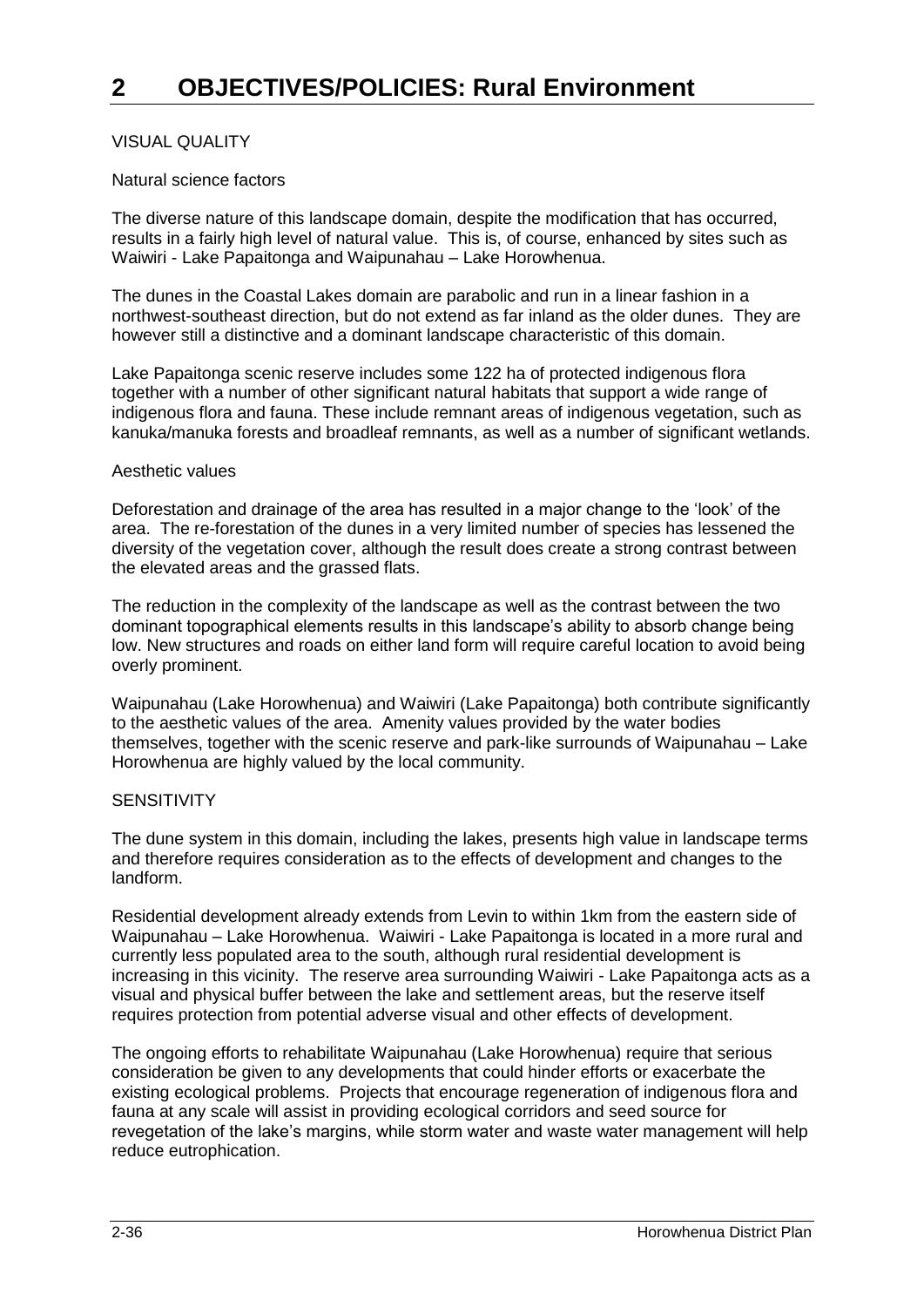#### Visual absorption capability

The presence of the significant dunes, Moutere Hill, as well as Waipunahau (Lake Horowhenua) and Waiwiri (Lake Papaitonga) in an otherwise flat environment results in the VAC for this area being low. The level of the landscape values in this area is high because of the natural character, amenity value and aesthetic values.

#### OPPORTUNITIES & CONSTRAINTS

This domain includes opportunities for development due to the very limited areas of high class soils and the potential to enhance natural values within this domain. The roading network provides a good level of connectivity within this domain.

The extensive areas of pine forestry offer the opportunity to provide visual integration of potential development within these areas.

Constraints to development include the sensitive ecological nature of the area. The existing natural values of the area (wetlands, streams and remnant bush areas) can provide opportunities where these values would benefit from rehabilitation and enhancement that could result from development or change in land use

Consideration should be given to the effects of building site location, effluent disposal design and location, earthworks and road construction on existing vegetation and waterways to avoid any visual or ecological adverse effects.

#### **4. Moutoa-Opiki Plains**

#### LANDSCAPE CHARACTER

The Moutoa-Opiki Plains landscape domain is situated in the northern portion of the Horowhenua, and includes the Manawatu River and its terraces and plains to the south.

The domain's proximity to the river provides a character that results from the intense activity of the hydrological system, both above and below ground. Related to this is the imposition of flood management processes (the stop banks, canals and sluice gates) which provide an 'engineered' topography that, in its purpose, conflicts both visually and physically with the natural hydrological processes.

#### Landform

The landscape is comprised of extensive open plains with alluvial, clay-rich and relatively fertile soils and high water tables.

Wetland areas exist in remnant river locations. Their shapes reveal past oxbows and meandering patterns. The southern part of the domain forms part of the Manawatu flood plain where the peaty wet soils exist and through which deep drainage canals have been cut to allow the land to be used for agricultural purposes.

#### Landcover

Intense land use has resulted in the loss of indigenous vegetation cover and there are fewer shelter belts and exotic trees than in other domains. Prior to clearance the indigenous vegetation would have consisted of kahikatea and flax in the wetter area, with podocarp forest in the area further away from the river and in the more elevated areas to the east.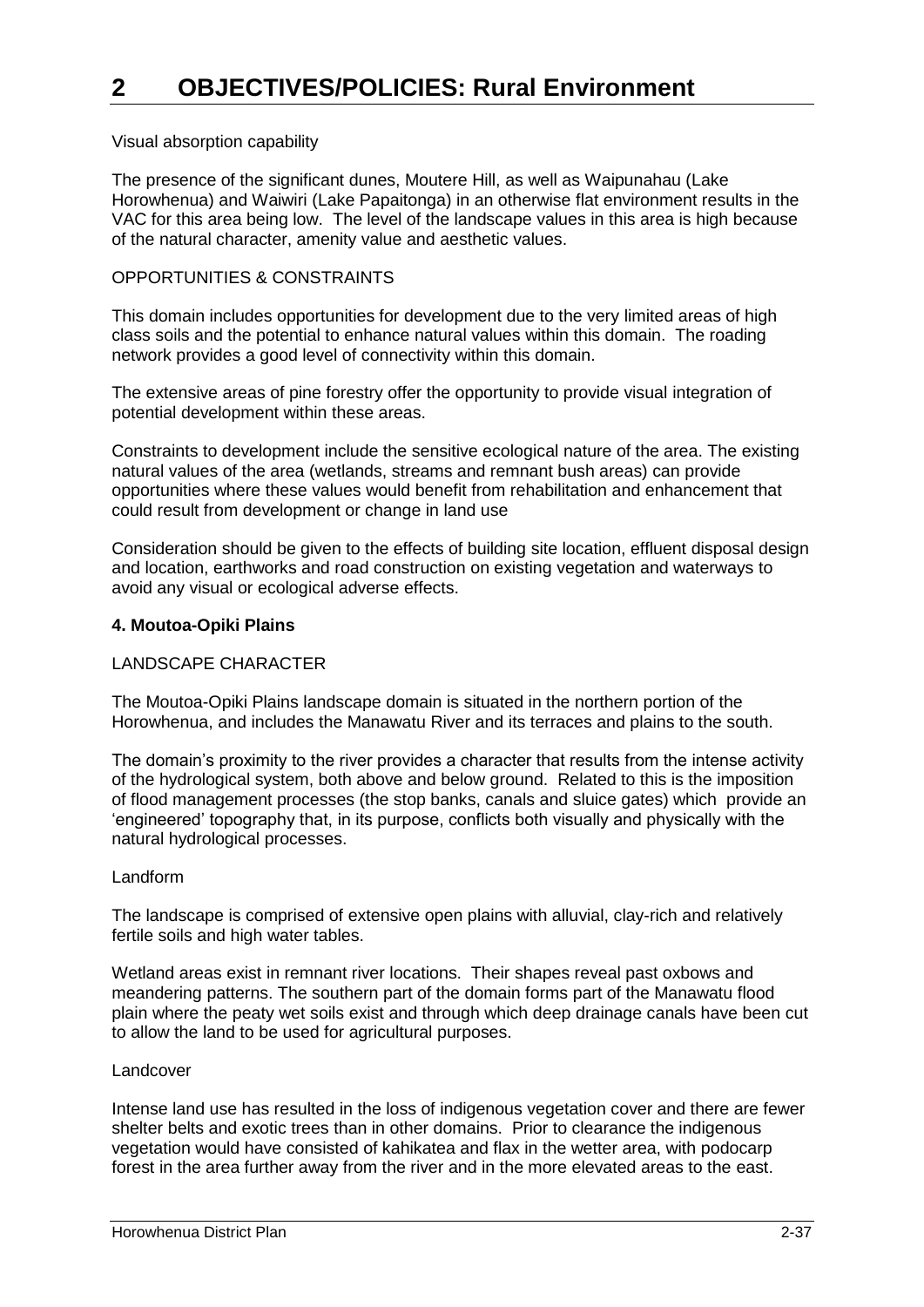The soils within this area are predominantly Highly Versatile (Land Use Capability classification Class 1 or 2) and as a result the scale of the primary production activities is generally large and intensive with dairying, horticulture and cropping occurring throughout the domain.

#### Landuse

The fertile soils in this area support primary production at a range of scales. The 'patchwork' effect from this land use is a strong visual element; the grid patterning distorted by the river courses and flood plains. The use of land often varies as a result of seasonal changes with both horticulture and grazing activities interchanging.

The pattern of human settlement also reflects the productive character of the areas. Large functional accessory buildings, farm worker dwellings, and established rural dwellings associated with the properties are found either, as individual isolated structures or small clusters.

#### VISUAL QUALITY

#### Natural science factors

Within the plains area, very little of the original indigenous vegetation remains. The modification of the hydrological system has meant that a large proportion of the original habitat for fauna has been lost.

Where the topography remains unmodified, such as the meandering streams, their interesting formation contributes positively to the landscape values, despite the significance of these elements being heightened through the removal of vegetation.

#### Aesthetic values

Despite the reduction of natural values in this domain through deforestation and modification to landform and hydrology, the seasonal changes to this production based landscape creates a perceived level of aesthetic value

The expansive plains that characterise this domain would have not been of such visual significance when covered in their original vegetation. Similarly, the stream courses would have been in less contrast to these landforms when hidden within riparian vegetation.

#### **SENSITIVITY**

The presence of high class soils and long-established horticultural activities contributes to this domain's high level of sensitivity to change. The parcels are generally large and reflect the dominant productive land use, which is an essential component of the domain's character. Therefore, intensive subdivision and close-density development is not appropriate in this domain.

In visual terms, this landscape requires careful consideration of the location of buildings and roading, as these elements will be quite distinct within the open expanse of the plains.

Where possible and appropriate to land use, re-vegetation in indigenous species would reduce the sensitivity somewhat and raise the level of natural character, as would riparian management and rehabilitation of existing waterways.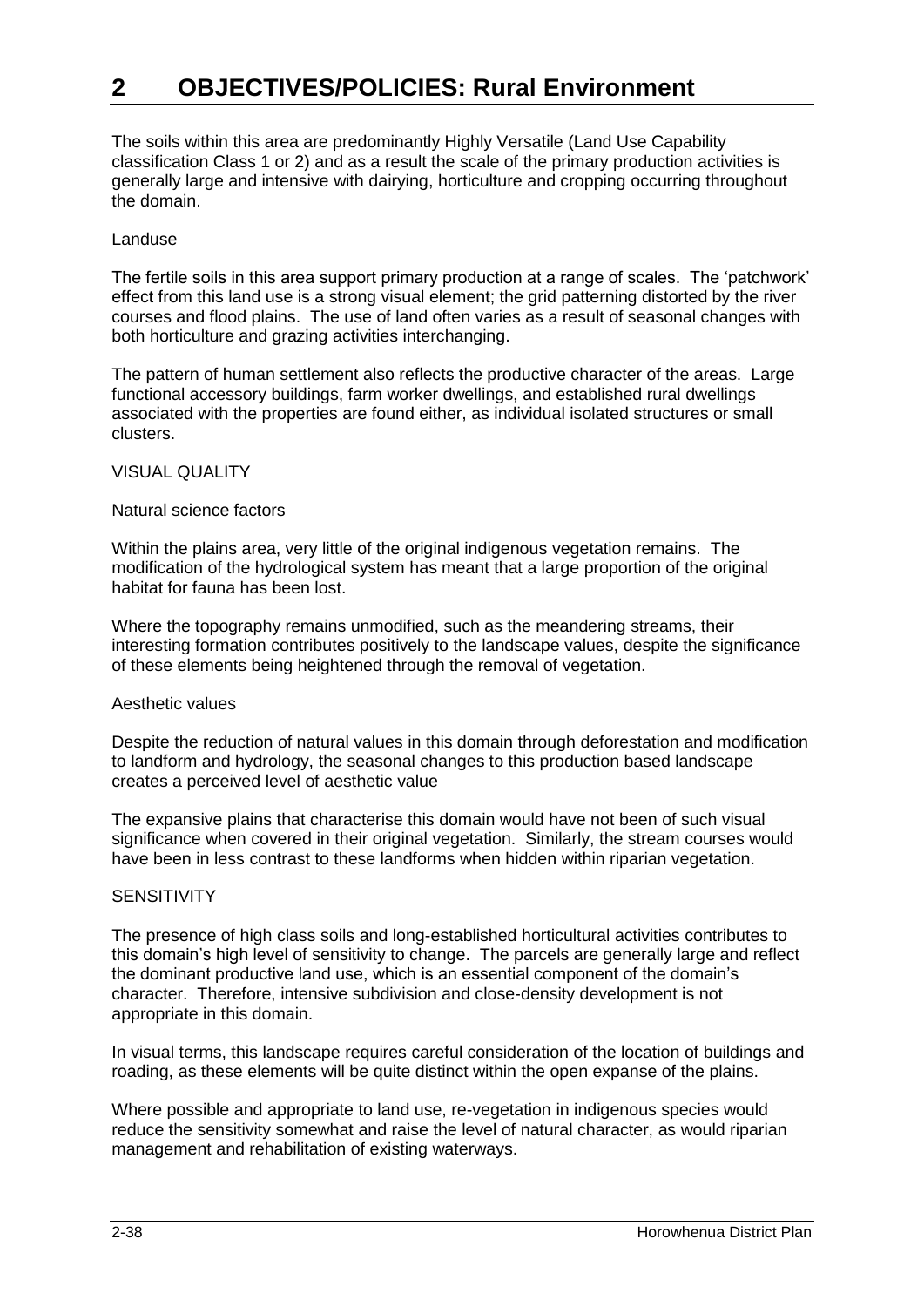#### OPPORTUNITIES & CONSTRAINTS

A significant constraint on development is the extent of high class soils within this domain. Issues of reverse sensitivity and connectivity are also apparent; the large parcel size for primary production land uses has restricted the need for secondary or connecting roads.

The limited amount of existing development and built structures, together with the wide open areas are significant influences on this domain's character. More intensity of development or a significant increase in the density or number of buildings could result in adverse effects on the strong rural character of this domain.

#### **5. Tararua Terraces**

#### LANDSCAPE CHARACTER

This domain as a transition zone between the plains and the Hill Country to the north of the District and a much smaller area of enclosed and elevated terrace plateaux within Manakau north valley.

#### Landform

Generally, this area is a combination of elevated plateaux dissected by gullies, some areas of steep erosion-prone faces to the east and flatter or gently sloping/undulating land towards the west.

Within this domain are some discrete areas sheltered from the prevailing winds by individual ridges that extend out beyond the general line of the foothills. These areas present a slightly different character because the climatic factors tend to be humid frost-free air, and significant cloud cover.

#### Landcover

The mainly pastoral nature of this area also contains a number of significant natural habitats, including remnant areas of indigenous vegetation of both forest and wetland types.

Vegetation in the sheltered 'alcove'-type areas also includes nikau palms and other vigorous species suited to the gentler environment. Volcanic soils found within the area also contribute to growth rates and vegetation types.

#### Landuse

Low intensity pastoral farming is the dominant land use in this area. The presence of horticulture reflects the high class soils that extend in some areas to the base of the foothills. Associated dwellings and buildings reflect this dominant usage, however there are some smaller parcels that are either rural-residential or niche primary production activities.

#### VISUAL QUALITY

#### Natural Science Factors

The variation within this domain results in a range of indigenous species in a range of microenvironments. This results in bio-diversity having the potential to be of a high level, despite the extensive modification and clearance through farming activities on the lower terrace areas.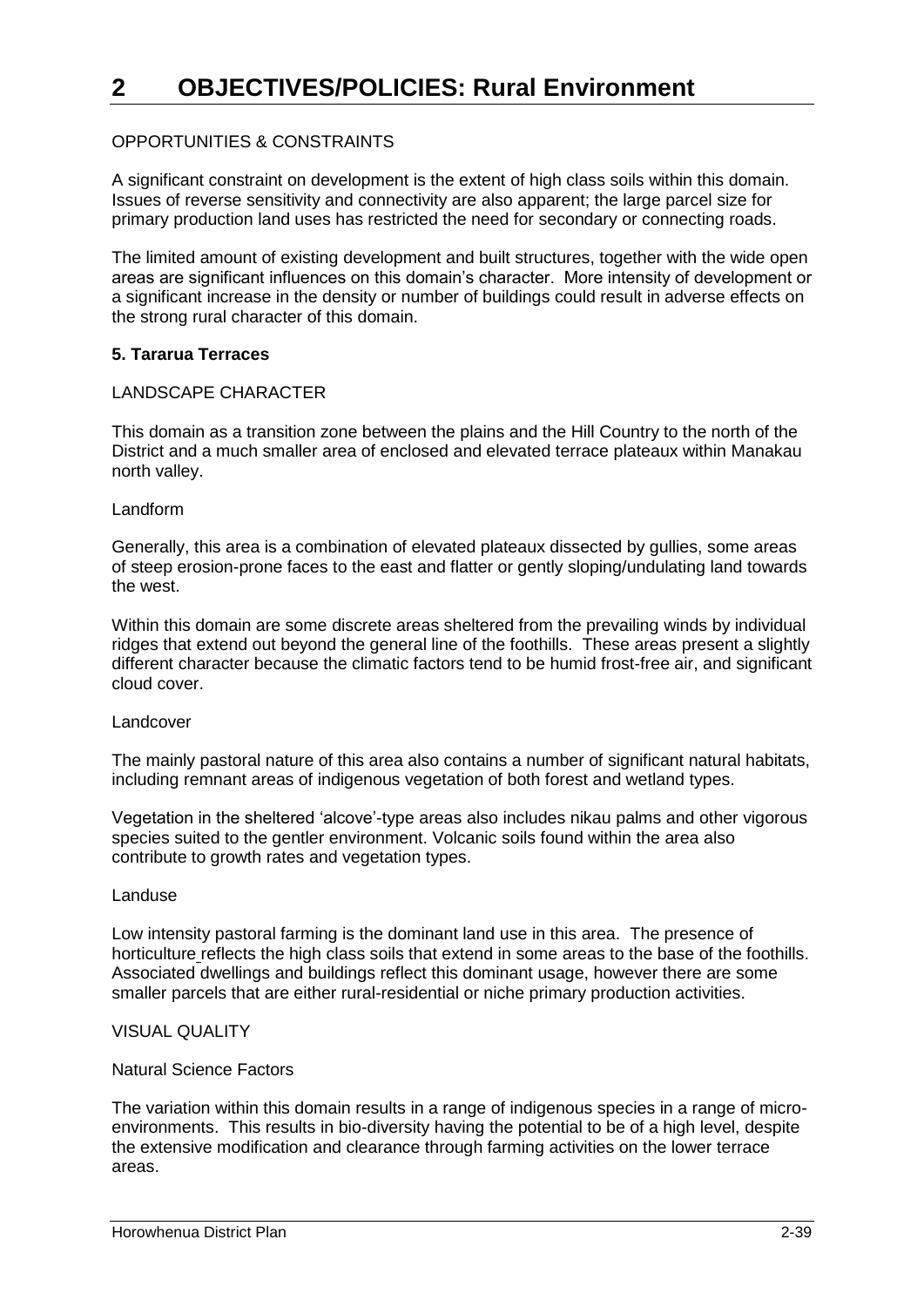#### Aesthetic values

Varied landscapes have their own particular attractiveness, with the presence of streams, dense vegetation, lush grass and undulating landform usually appealing to most people.

Additionally, the nearby ranges and the steep elevation of some terraces is exaggerated by the contrast to the plains areas to the west, providing further aesthetic interest.

# **SENSITIVITY**

The variation within this domain calls for recognition that 'one size will *not* fit all' despite the elements all being components of a particular landscape character. Development needs to respond directly to the types of landform and acknowledge the high or potentially high biodiversity and ecological value.

The domain's close proximity to the Tararua Ranges also affects the level of sensitivity; and requires care as to the location, height and visibility of structures to avoid adverse visual or landscape effects on the landscape.

#### Visual absorption capability

The variable landscape does provide a range of site-types that differ in their ability to absorb built structures and roads. The open plains of this landscape require careful consideration of the location of buildings and roading, as these elements will be quite distinct within the open expanses and against the backdrop of the highly visible Tararua Range.

#### OPPORTUNITIES & CONSTRAINTS

Close to the Shannon and Tokomaru townships, this domain's location presents some opportunities for development in response to this connectivity. The presence of high class soils places constraints on both the type and location of development.

Land instability on the terraces also presents constraints, and the high visibility of these areas could pose problems with adverse visual effects should building sites be located on the elevated sites.

The variation of the domain's topography, particularly to the west, does provide opportunities for sites that do not have the same constraints as those discussed above. Where these areas also contain high natural values (such as remnant areas of vegetation or wetland) or have potential for ecological enhancement, development should respond to this.

The enclosed and relatively screened areas behind the extending ridges provide opportunities for development that can be undertaken without being as visually obtrusive as the same level of development in more prominent parts of this domain.

#### **6. Levin-Koputaroa**

#### LANDSCAPE CHARACTER

The landscape character of the Levin-Koputaroa domain is a direct result of flooding processes. Situated north of Levin, the domain displays the range of variation in topography.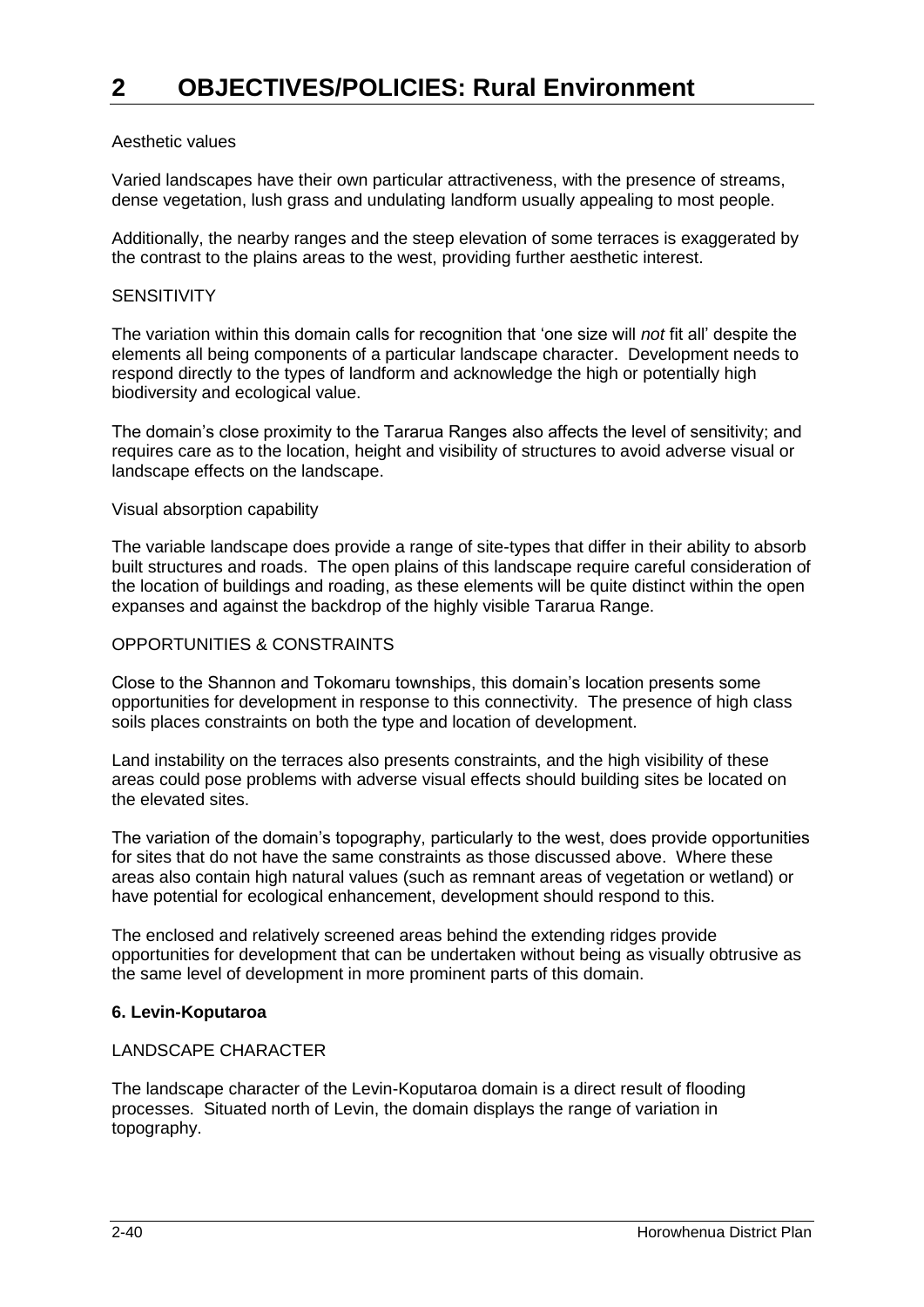#### Landform

The domain's location results in the topography that is a product of both flood processes and loess, and includes fertile alluvial plains, low lying peat swamps, elevated areas and deeply incised gullies.

The low lying peat areas also are affected by rises in the water table which results in ponding at various times. The dynamic streams within this domain and the influences of fluvial processes mean that areas within the domain are under threat from flooding.

#### Landcover

The original landcover has been reduced to remnant patches as a result of deforestation and drainage for primary production activities with pasture grasses, agricultural plant species and exotic shelterbelts becoming the dominant vegetation.

The remnant bush areas, as well as the remaining significant wetland areas provide habitats for a range of indigenous flora and fauna.

#### Landuse

The land use in this domain reflects the varied topography, with soil fertility, climate, aspect and proximity to water (above and below ground) promoting a range of activities. In general, the high class soils result in primary production activities including horticulture as being the most dominant land use, with a number of orchards and some smaller-scale production activities also present.

The location and density of dwellings tends to be that associated with primary production and rural lifestyle settlement. Both State Highway 1 and 57 cross this domain, resulting in the rural areas being better connected than some other domains.

#### VISUAL QUALITY

#### Natural Science Factors

The variation in topography and the large number of gullies and streams reveals the remnant natural representation of the complex environmental processes of this area. The modified elements of the regular geometry of pastures, shelterbelts and drains results in a multipatterned and visually dynamic landscape.

#### Aesthetic values

The sense of this area being an intermediate zone is heightened by the ability to obtain views of both the beginning and end of the catchment process. These views tend to be either framed by landforms and vegetation, or unobstructed and expansive across open pasture.

Alternatively, the undulating landscape can also result in a sense of enclosure within localised areas, particularly towards the elevated terrace and foothill areas.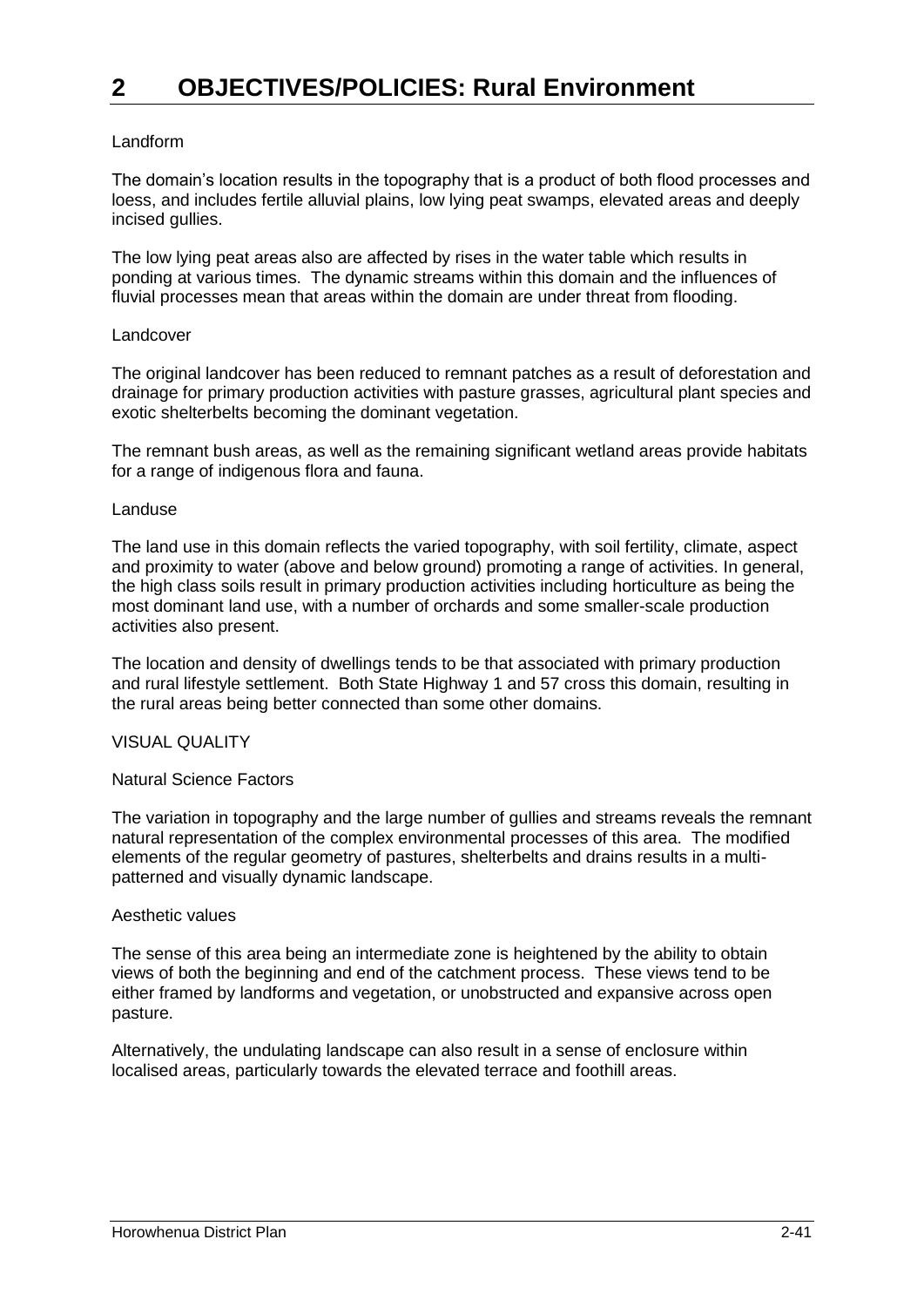#### **SENSITIVITY**

The level of sensitivity depends largely on the part of the domain in question. In terms of ecological sensitivity, the areas in which the hydrological system dominates require consideration of any adverse impacts – particularly where it is unmodified.

Maintaining view shafts across the plains and the ability to capture a view extending from the ranges to the sea are important characteristics of the domain.

#### Visual absorption capability

Because of the reasons above, the open expansive areas maintain a lower level of VAC, although the existence of mature shelter belts will provide a level of absorption for appropriate development. The more complex, undulating areas containing the gullies provides a higher level of VAC, however these also tend to be within or close to the more elevated areas so a clustered approach to development would be more appropriate than large lots containing isolated large dwellings.

#### OPPORTUNITIES & CONSTRAINTS

This domain has extensive areas of high class soil but the mixed nature of the landform provides the potential to enhance natural values. The roading network in this domain provides a good level of connectivity.

The extensive areas of pine forestry also provide the opportunity to reduce the visual impact of potential development within this area.

Constraints to development include the sensitive ecological nature of the area. There are opportunities through land use change to benefit the existing natural values of the area (wetlands, streams and remnant bush areas) through rehabilitation and enhancement.

The effects of building site location, effluent disposal design and location, earthworks and road construction on existing vegetation and waterways need consideration to avoid adverse visual or ecological impacts.

#### **7. Levin-Ohau**

#### LANDSCAPE CHARACTER

The domain's rather varied character is influenced by its location in the volcanic lowland terrace area of the district. The domain's character is strongly influenced by the hydrological system.

#### Landform

Terracing is a dominant landscape element in the eastern part of this domain and is clearly influenced by Ohau River and its tributaries. Flooding and sediment deposition has created the terracing and the wide expanses of river-plain in the central part of the domain.

#### Landcover

The original vegetation cover in this domain has been heavily modified or destroyed though farming activities. The dominant cover is now pasture grasses, crops, exotic shelter belts and some areas of pine forest. The volcanic and alluvial soils provide a high level of fertility,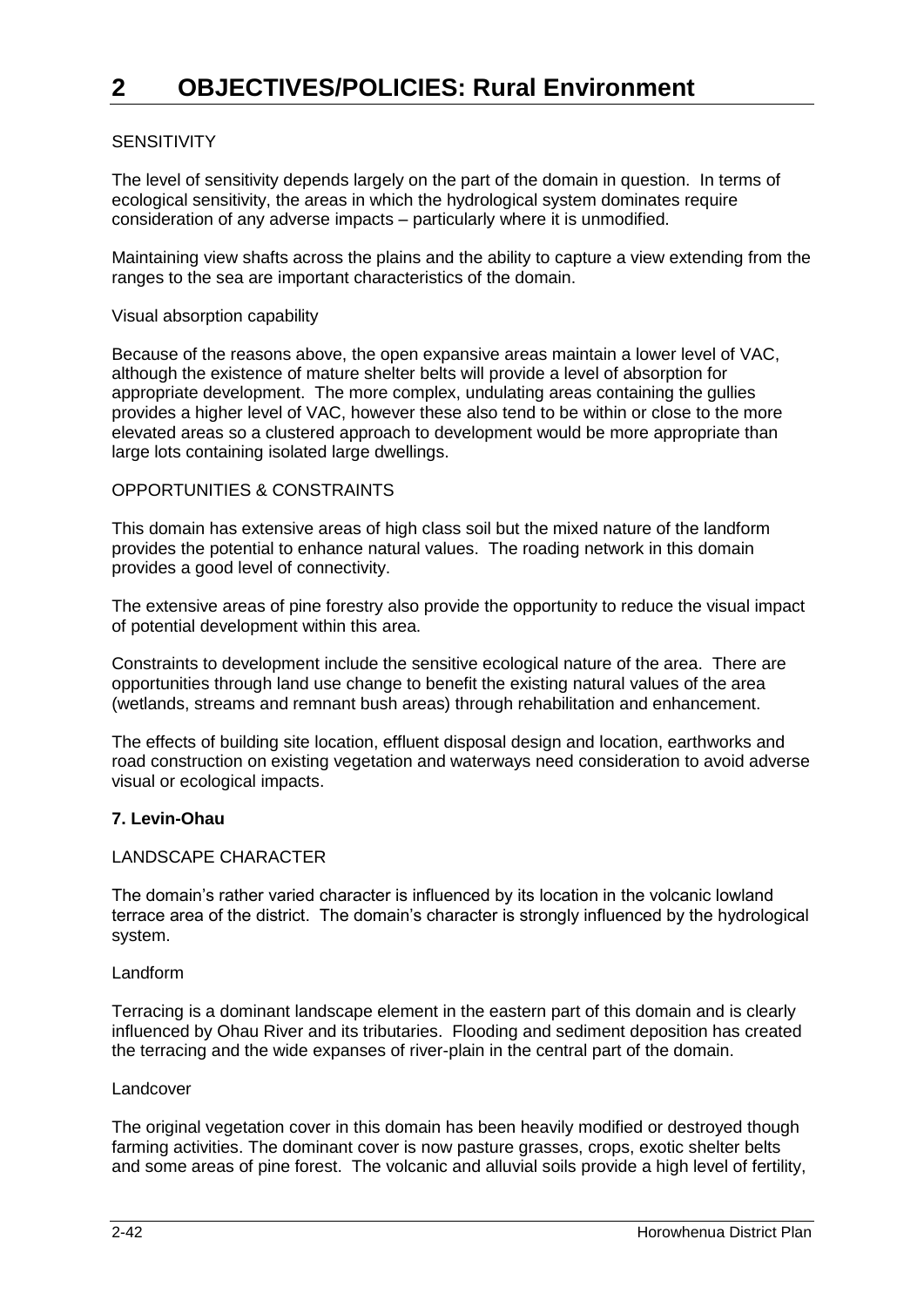with cultivated species becoming a dominant part of this domain as a result of large and small scale horticulture activities in this domain.

Remnant areas of indigenous vegetation occur generally in close proximity to the river. Some of these areas are public reserves, the largest of these reserves being the Kimberley Scenic Reserve.

#### Land use

The high class soils in this domain result in farming and horticulture being the dominant land uses. The exception to the wide distribution of high quality soils is an elevated band of sandstone just north of Muhunoa East and West Roads. The land parcels within this band are smaller, and reflect the general change in land use towards Levin itself, where it becomes progressively residential in nature. Around the south western urban edge of the Levin a number of industrial activities have extended beyond the Industrial zone and are being undertaken in the Rural zone

A number of properties adjacent to State Highway 1 take advantage of passing traffic to sell produce grown onsite from small retail shops also onsite. Other significant growers in this domain are key providers to local supermarkets and restaurants.

Although associated with the Ohau township, the introduction of vineyards to Ohau reflects a broadening of productive land uses in this area.

#### VISUAL QUALITY

#### Natural Science Factors

The hydrological system is the main contributing element to natural landscape values in the area; with the land form's distinctive shape a result of the paths of the river and streams. The high class soils are a result of alluvial matter. High water tables and/or uncontrolled streams and springs are responsible for the remnant wetlands.

#### Aesthetic values

The most influential factor in terms of aesthetic values is probably the rural amenity created by the existing land uses. The reserves in the area contribute examples of 'naturalness' to the area, as do views of the Tararua Ranges (located outside this domain) however, naturalness is not a dominant element.

#### **SENSITIVITY**

The high level of modification to this area lowers its sensitivity to activities, except, where it may impact on rural character/amenity.

Further modification to the hydrological system is to be avoided, as the formation created through river and stream movement is a strong characteristic of the area. Development that enhances and rehabilitates waterways is desirable in this area.

#### Visual absorption capability

Despite the high levels of modification, the overall topography of this domain combined with the lack of extensive or densely vegetated areas means that the VAC is not particularly high. The elevated and visible nature of the terraces reduces the VAC of these terrace areas.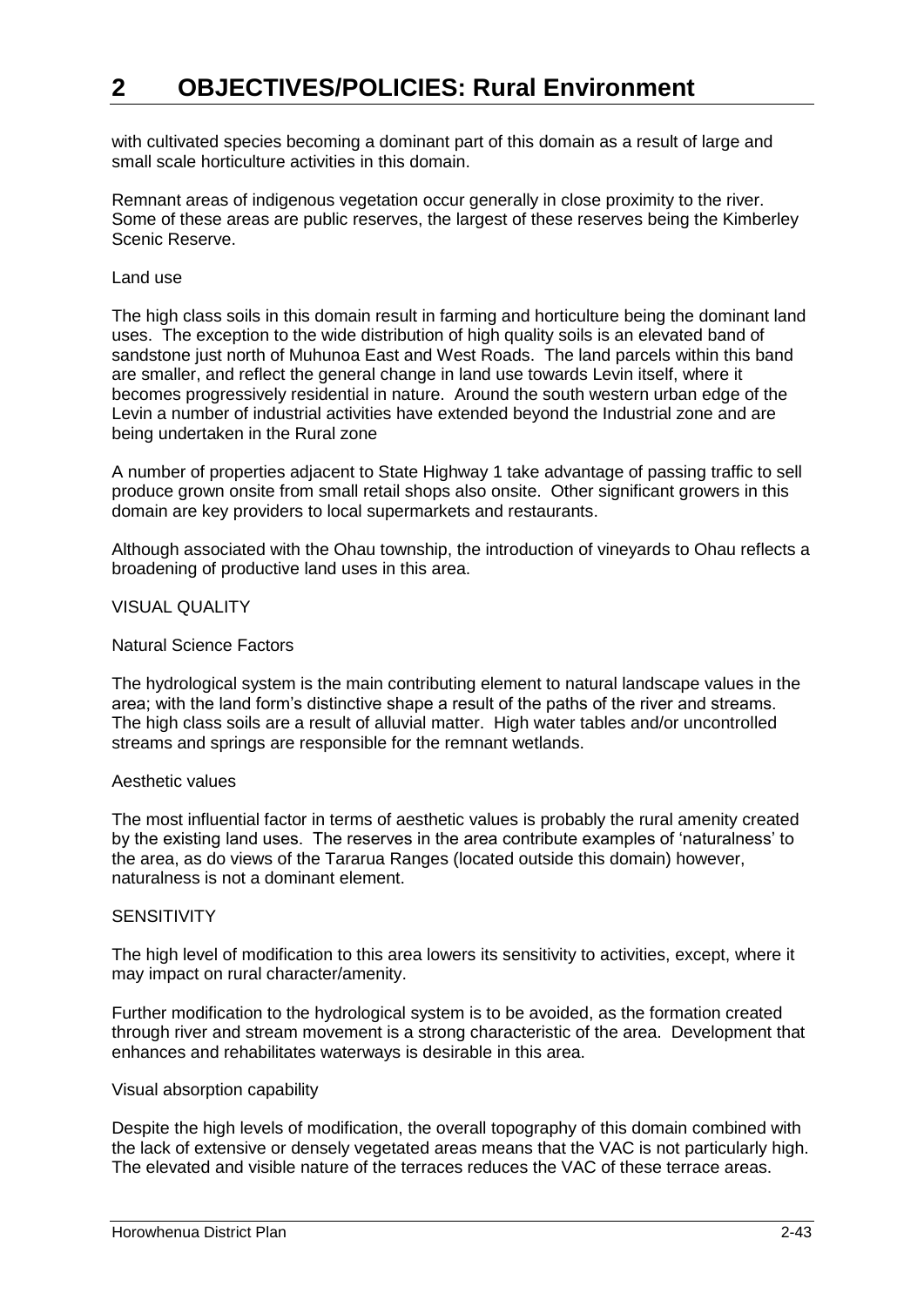The relatively high density of the area of the domain located near Levin (north of Muhunoa East Road) does present a higher level of VAC, because there is already a visible level of activity in terms of built structures and landscape modification that could be increased without negative impact.

#### OPPORTUNITIES & CONSTRAINTS

Proximity to both state highways, fairly comprehensive roading network and a mix of parcel sizes presents opportunities for effective development in this domain. However, the varied landscape character and strong hydrological presence provide constraints on how this should be approached.

The geomorphological processes of this domain result in areas of high class soils separated by bands of uplifted sandstone, rock outcrops, waterways and peaty swamps. These areas of non high class soils would be more appropriate for future development that encourages environmental enhancement and riparian rehabilitation, with the areas of high class soil retained for primary production purposes.

Consideration of adverse visual effects resulting from development of prominent sites on elevated terraces or uplands will also be required.

#### **8. Kuku**

#### LANDSCAPE CHARACTER

This domain has many of the same components that make up the character of the Levin-Ohau domain. The domain is located south of the Ohau settlement and extends to the southern boundary of the district.

#### Landform

The flat fertile plains are the dominant topographical element, of this domain which also includes a series of former river terraces from the Ohau River, Waikawa Stream and Manakau Stream. The active hydrological system in this area results in flood risks from these waterways, and this is exacerbated by the elevated water table in the area which are subject to ponding in prolonged wet weather.

#### Landcover

The presence of the fertile soil has resulted in a predominantly pastoral and horticulture environment. The original land cover of flax, kahikatea and other forest species found in areas of inundation has almost completely been cleared. Some isolated remnant areas of indigenous vegetation remain, which together with a number of significant wetlands support a wide range of indigenous flora and fauna.

#### Landuse

Land uses in this domain are a mix of dairying, pastoral farming and horticulture, at a range of scales, including some smaller and more intensive than in the other domains of similar character. Rural dwellings including farm worker accommodation associated with these production activities also occur within this domain.

This domain also accommodates sizeable non-production based activities such as the aggregate extraction operation.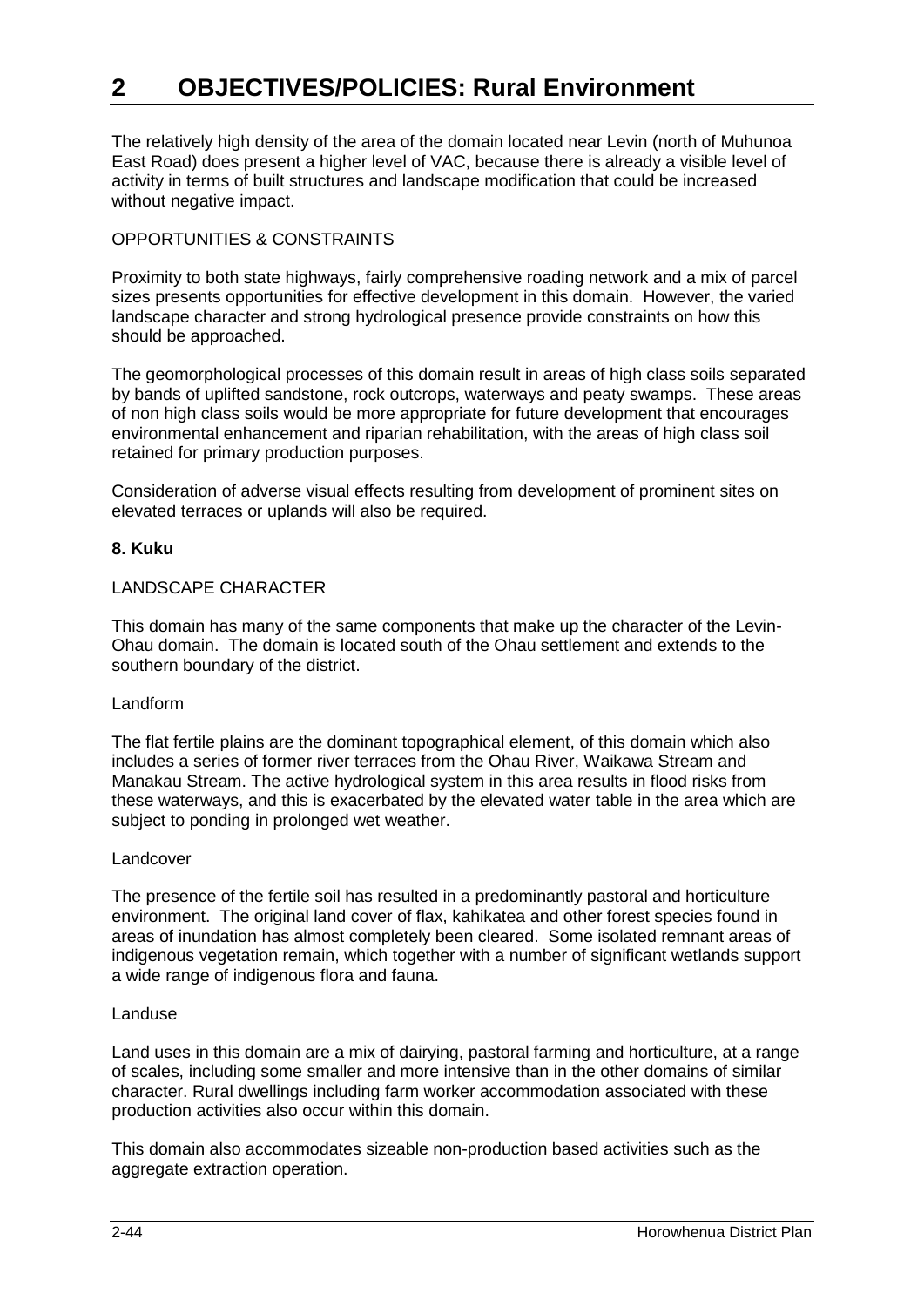#### VISUAL QUALITY

#### Natural Science Factors

The hydrology of the area is important to the character in visual terms as well as ecological. It underpins the land form, land use and land cover. The combination of these provides a particular visual quality, different from that existing prior to the cultivation of the area.

The remnant bush and functioning wetlands are of high quality. The Ohau River functions as a valuable ecological corridor despite the scale of primary productive land use which commonly impacts negatively on waterways. Rehabilitation projects are progressing well, however, mainly as a result of the reasonably healthy ecological networks in place.

#### Aesthetic values

The presence of primary production activities and in particular horticulture activities in this domain help create a varied, yet aesthetically pleasing landscape .

The naturalness of the high quality remnant bush stands and wetlands is also important.

#### **SENSITIVITY**

The waterways and remnant bush require protection, as does the productive/rural amenity of the area which is so important to the landscape character of this domain.

#### Visual absorption capability

The potential insertion of highly visible structures or groups of structures on the flat expansive plains and elevated terraces reduces the VAC of this domain. It is important that the location and design of structures is carefully considered, and that parcel sizes in this domain remain similar to the existing sizes, in appearance at least.

#### OPPORTUNITIES & CONSTRAINTS

In this domain there is a strong sense of an established culture of local productivity which requires protection and encouragement, but does not necessarily preclude complementary residential development.

The intensification of ecological processes, driven by the narrowing of the catchment between the Tararua Range and the coastal edge, provides both constraints in terms of the presence of high natural values but also the potential to use development as a means for enhancement and rehabilitation of those values.

Enhancement and rehabilitation could involve the streams, swamps and 'engineered' or modified waterways running through the catchment, which are at risk through stock activity and nitrification.

Care is required so that development is located to avoid visually prominent sites on the terraces to the east, and that existing vegetation and shelterbelts are utilised to screen and/or integrate structures in the more open areas to the west.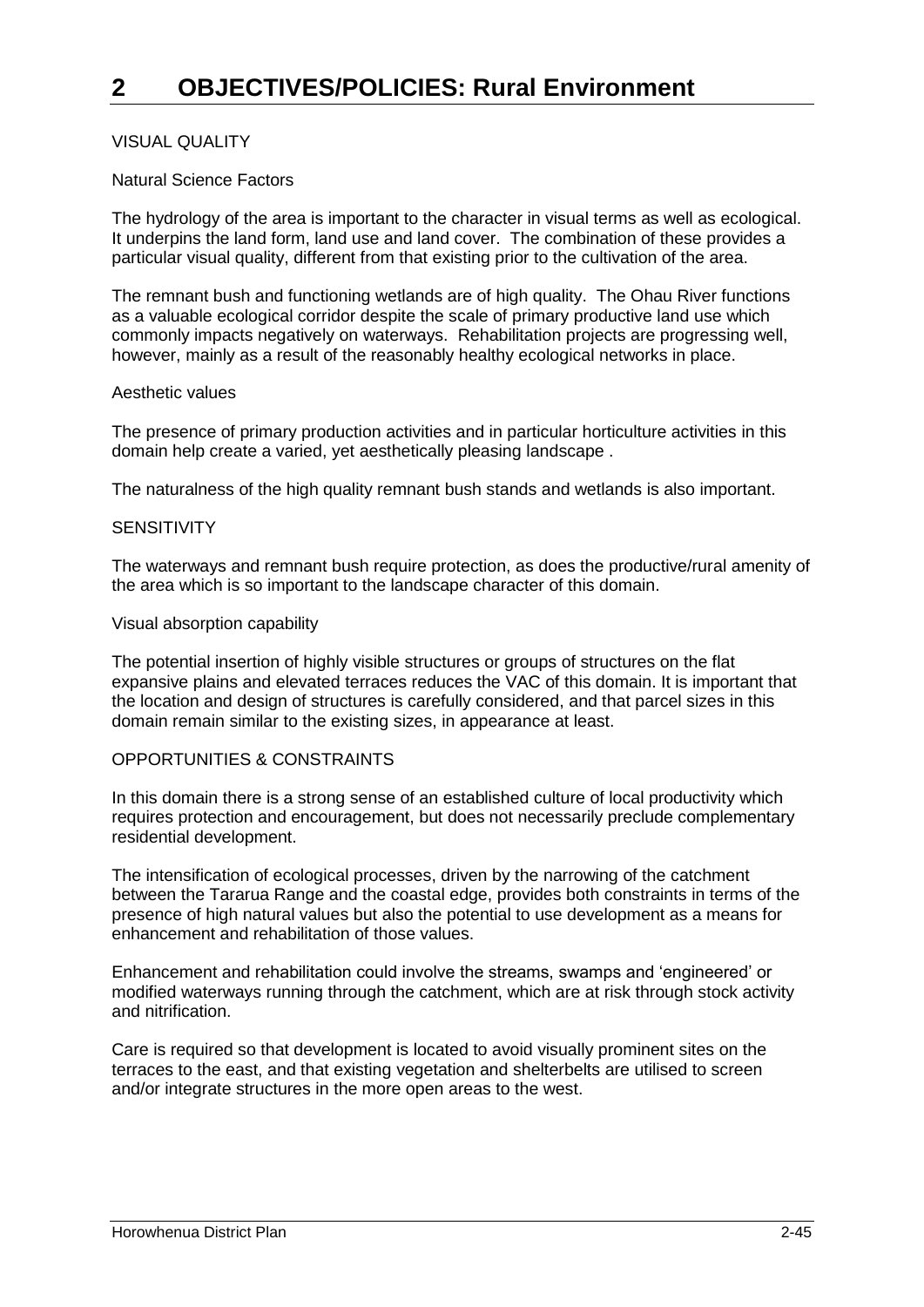#### **9. Manakau Downlands**

#### LANDSCAPE CHARACTER

Varied landform and particular cultural/economic qualities make up this domain, which wraps around the eastern side of Manakau village. The village of Manakau has its own distinct character which is different from any other settlement in the district. It seems as if this character has permeated through into the environment beyond the village boundaries. The informal nature of the residential streets with no kerb or channel and narrow seal width within the Manakau village is an important element of the unique character of this rural village settlement.

#### Landform

The landform is a mix of types with discrete areas of more varied topography, particularly on the eastern side of the domain. Here, where the catchment is at its narrowest, the proximity of the foothills provides small enclosed areas, similar but more distinct to those found in the Tararua Terraces domain.

#### Landcover

Within the foothills the vegetation is mainly pine forest except in some areas where indigenous forest is regenerating. Otherwise, cover in this domain is predominantly pastoral grass and exotic trees, including shelter belts. There are some small isolated remnant bush stands within the pastoral areas.

#### Landuse

Pastoral farming is the most dominant of the land uses, ranging from small to large scale farms. Small scale horticultural activities also occur in this domain, reflecting the presence of high class soil around the fringes of the adjoining Kuku domain. More recently, lifestyle development has been occurring, in addition to the established small settlements or isolated buildings associated with the rural activities.

#### VISUAL QUALITY

#### Natural Science Factors

Natural values in the area are restricted to the remnant bush and wetland areas, as well as the regenerating bush on the foothills. Modification of the hydrological system through farm drains has reduced the visual quality of the waterways.

#### Aesthetic Value

The high level of rural character provides a 'picturesque' aesthetic. This results in the domain being vulnerable to development that is not in keeping with the current character or that would adversely affect the character of this domain and that of the Manakau village.

#### **SENSITIVITY**

The distinct character of this domain requires consideration of location, design and size of any development.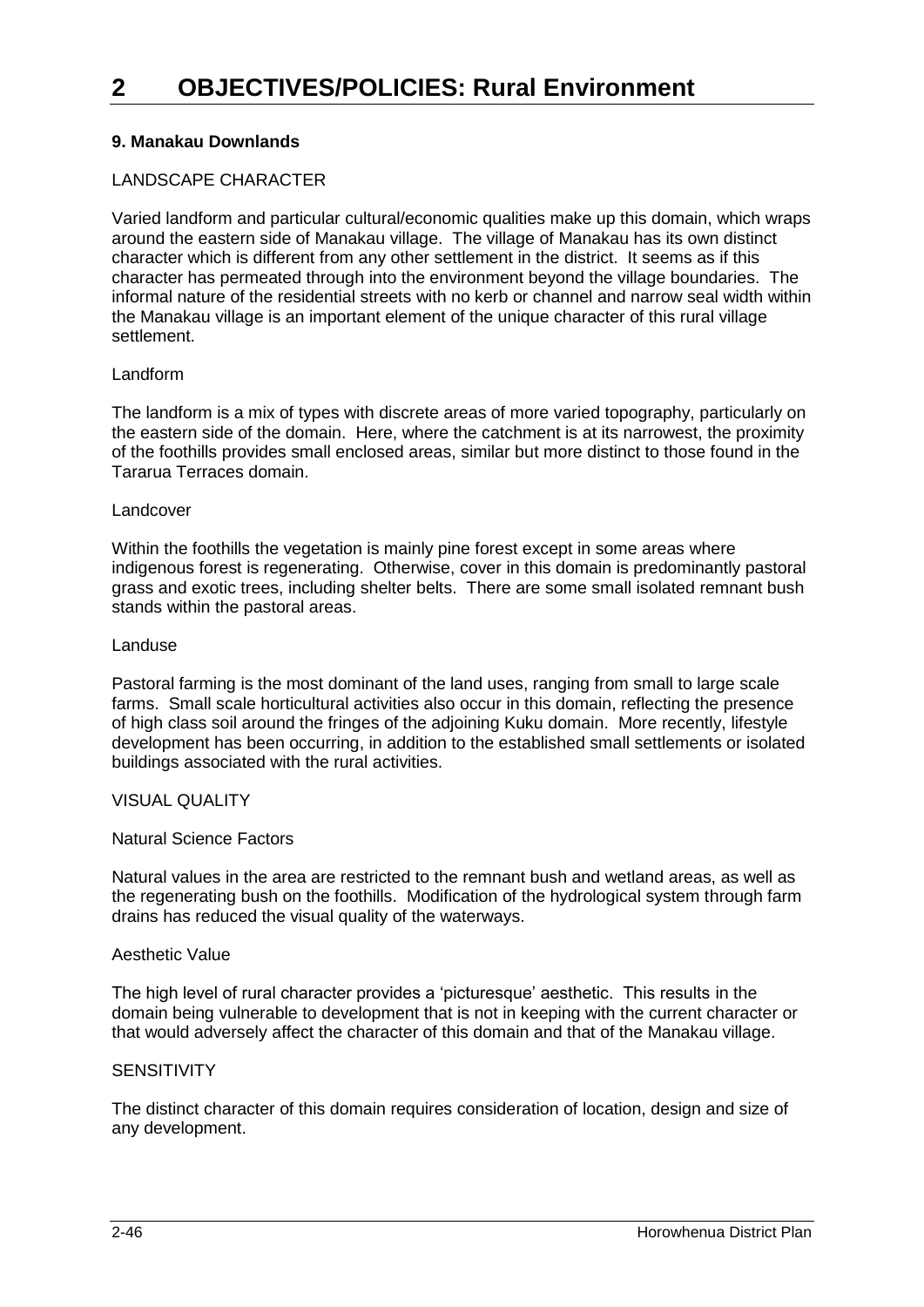Developments adjacent to the Manakau village through insensitive design or by connecting to the existing roading network of the village could have a detrimental effect on the character of the village and in turn the overall character of this domain

Care should also be taken that no negative effects of development impact on the backdrop and views of the Tararua Range.

#### Visual absorption capability

The varied topography, and in particular the enclosed areas, provide a reasonably high level of VAC, as does the backdrop of dense forestry. Building on top of the elevated inland areas should be avoided so views of the Tararua Range are not compromised.

#### OPPORTUNITIES AND CONSTRAINTS

The particular character of this domain presents both opportunities and constraints in terms of development. So far, subdivision of parcels has been executed in a way that this domain retains its scale, which reflects that of the village itself. It is important that this character is maintained, as the domain is small and the particular characteristics could easily be overwhelmed by inappropriate development.

Development immediately adjacent to the Manakau village could be constrained by the existing village roading network as increased levels of traffic could adversely affect this important characteristic of the Manakau village.

The narrowing of the catchment in the southern part of the district means that the existing ecological and hydrological systems are intense and distinct and require protection and enhancement where possible. The limited presence of high class soil is not seen as a constraint.

The topography and existing vegetation provide opportunities for the integration and screening of future development. Adverse impacts from locating structures in prominent sites, or in such a way that the integrity of the Tararua Range is affected are possible if inappropriate development occurs.

#### **10. Hill Country**

#### LANDSCAPE CHARACTER

The Hill Country extends the full length of the western side of the district and is characterised by its consistent elevated nature. The character is influenced by the climate of the area. The range and its proximity to the Cook Strait produce a very high rainfall and north westerly winds up to gale force which sweep up over the lower parts of the area.

#### Landform

The domain contains land where the gradient of the hills typically becomes noticeably steeper and includes the taller of the foothills as well as the highest peaks of the Tararua mountain range at some 1570msl (metres above sea level).

The range consists of parallel ranges interspersed with deep river valleys. It covers some 3,168 square kilometres, stretching from the Manawatu Gorge approximately 100 kilometres to the south.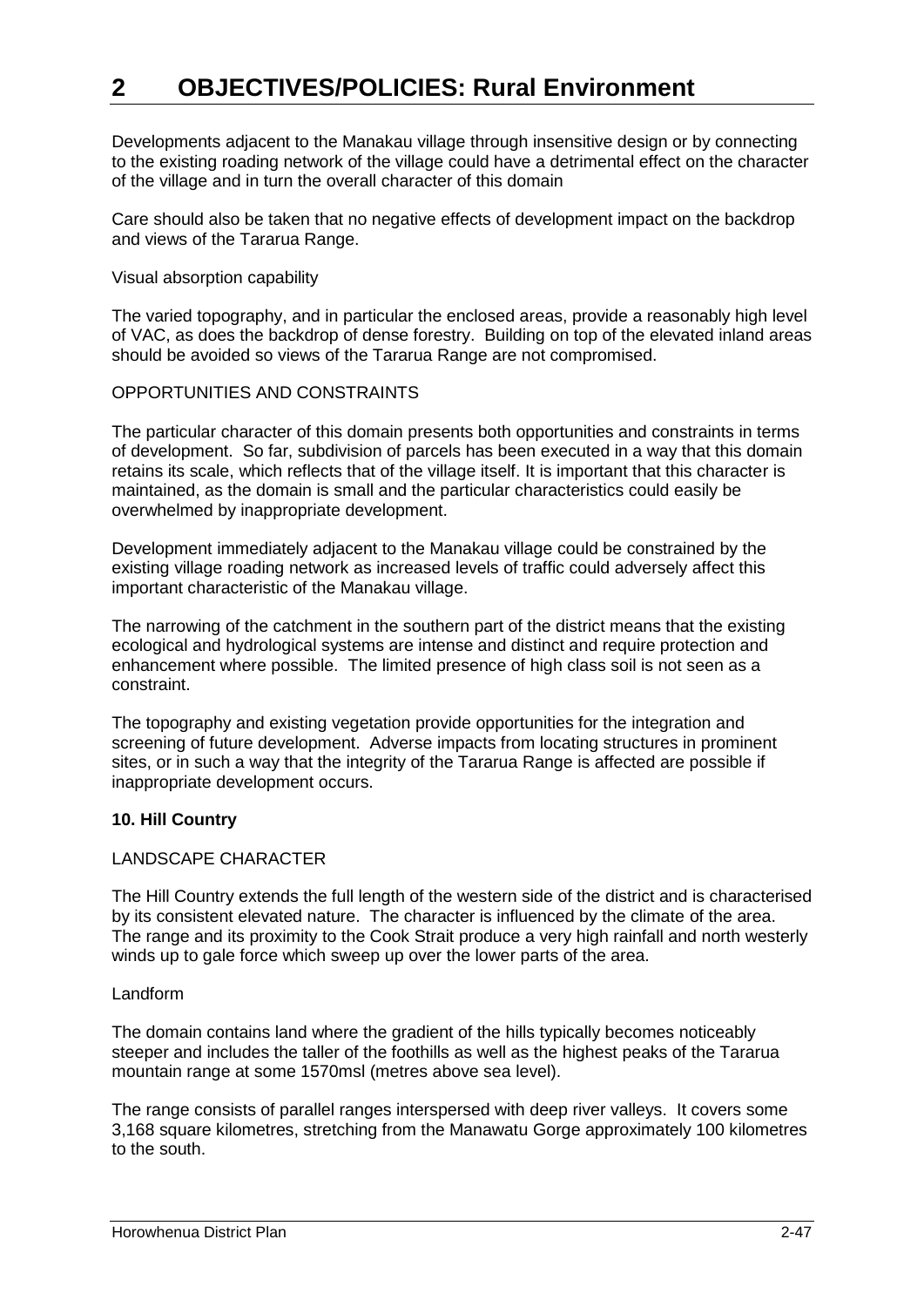#### Landcover

On the western side of the ranges themselves, the vegetation is predominantly conifers, ferns, shrubs and vines, largely due to the approximate 5,000 millimetres of rain received annually.

On the lower levels of the ranges and on the foothills, the vegetation is largely scrub species resulting from areas reverting to bush after being farmed. Species include manuka, kamahi, tauhinu and bracken.

#### Landuse

Landuse in this domain very much depends on the elevation of the site. The highest levels form part of Tararua Forest Park, and the foothills contain large scale forestry, pastoral farming as well as remnant and regenerating areas of indigenous bush and scrub.

This domain contains the headwaters of many of the hydrological catchments in the district and therefore influences, to some degree, all of the other landscape domains. The significant natural habitats found often form one 'end' of the ecological corridors in this area and are important for any future remediation work within these catchments.

Exotic vegetation and fauna are also dominant features in this area.

Residential, or indeed rural, living is not a strong feature of this domain however this area does afford a range of recreation opportunities, which in their limited number are not inappropriate to this landscape.

This domain includes major infrastructure such as the reservoirs and dams associated with the Mangahao Hydro Electric Power Station.

#### VISUAL QUALITY

Natural Science Factors

The natural unmodified landscape of the Tararua Range is a dominant factor in the level of quality in this domain. Additionally, the areas that are reverting to indigenous bush cover are adding to the level of biodiversity in the area.

#### Aesthetic values

The Tararua Range has 'iconic' qualities. The foothills, with the gentle undulating form and the rural character of the farming activities have a different aesthetic quality that contributes to the amenity of this domain.

#### **SENSITIVITY**

This domain has a high level of sensitivity for all the reasons discussed above and below, and in general, development should be discouraged.

#### Visual absorption capability

The range provides limitations on the ability of this landscape to absorb change. It is important that views of this element are not affected by the insertion of structures above a certain level.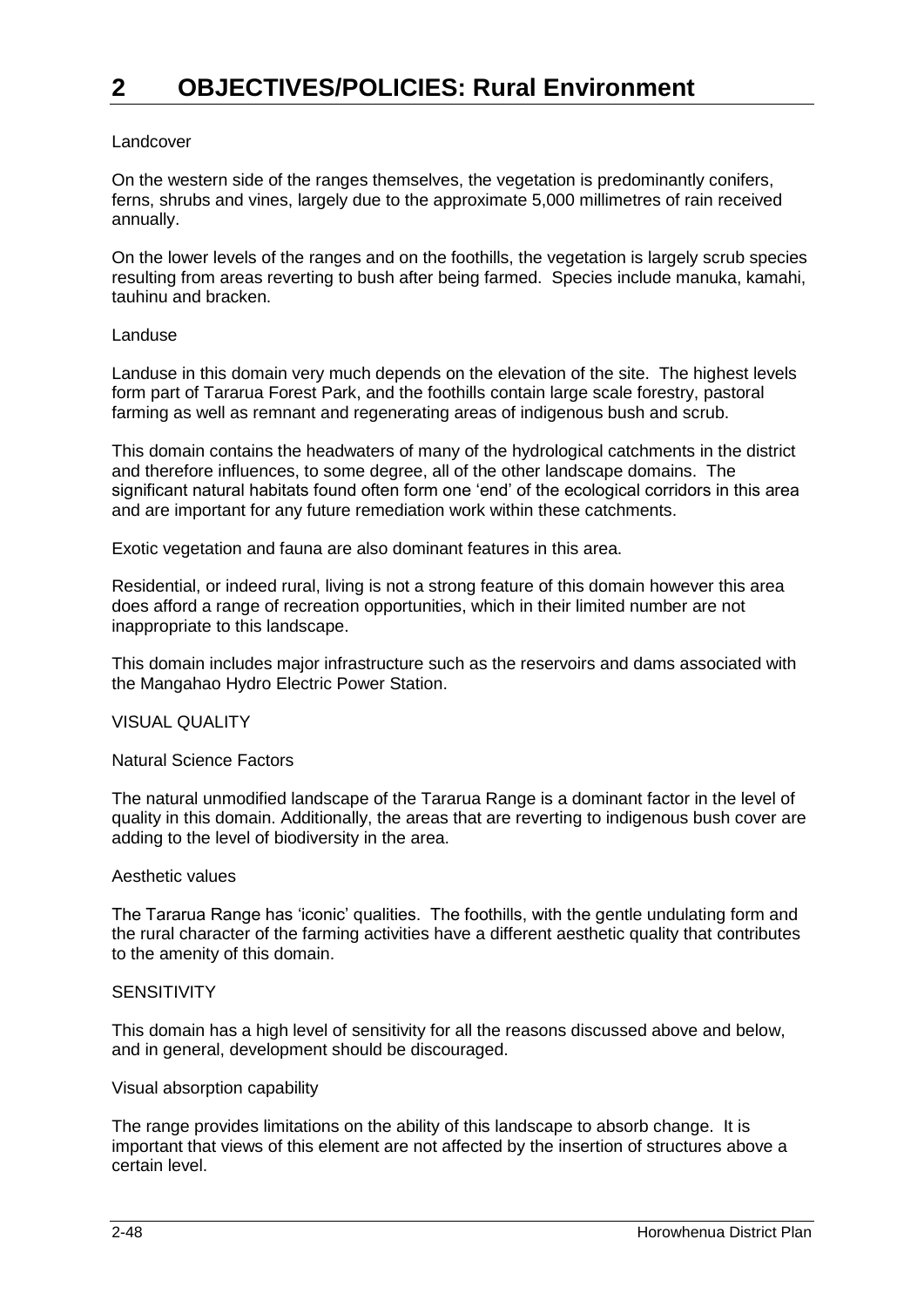Lower down in the foothill area, there is a greater ability, through the undulating topography and the presence of forestry; however care still needs to be taken that visual effects of any development in this area maintain the rural amenity values and do not adversely impact on the outstanding landscape area.

#### OPPORTUNITIES & CONSTRAINTS

This landscape is highly sensitive. It is important that the amenity, landscape and natural values that result in the domain's iconic value be enhanced, or at the very least, maintained.

Residential or other inappropriate development should be severely restricted because of issues of high visibility and the level of landscape values in this domain.